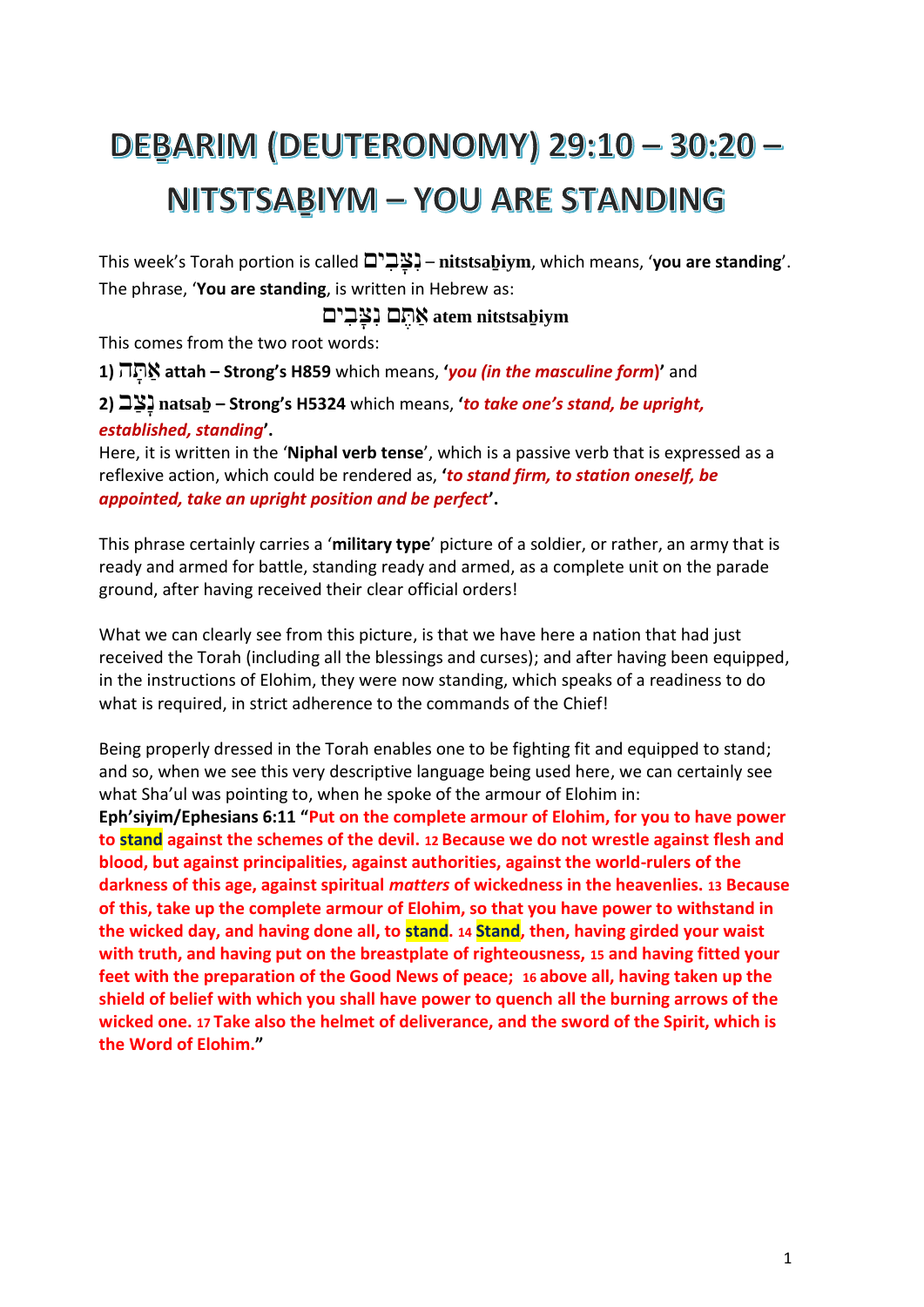The Greek word that is translated here as '**stand**' is ἵστημι **histēmi – Strong's G2476** which means, **'***to make to stand, to stand firm, be established, stand upright, stand ready and prepared, be of a steadfast mind, to uphold and sustain the authority of something***'**.

Therefore, we can clearly see that this '**standing**', is an equipped standing, in that the required dress code is adhered to and represents those who are correctly dressed and are functional, in being completely obedient, as faithful and trustworthy soldiers that have been enlisted by their Commander!

The essence of this clear statement, '**You are standing**', is given to a nation who, by the proper hearing of the Torah, are now established and ready to enter into covenant with !יהוה

This is extremely important for us to understand, as we see how there are many people today, who may be claiming to be partakers of the Renewed Covenant in Messiah, while they are in fact not established, nor able to fully stand, as they do not know the clear Torah (instructions and commands) of Elohim, as they have turned their ear from hearing the Torah and cast the clear instructions aside!

We have these examples set before us, in order for us to ensure that we are standing as we should be:

**Qorintiyim Aleph/1 Corinthians 10:11-12 "And all these came upon them as examples, and they were written as a warning to us, on whom the ends of the ages have come, 12 so that he who thinks he stands, let him take heed lest he fall."**

The Greek word that is translated here as '**take heed**' is the word βλέπω **blepō – Strong's G991** which means, **'***to see, to look at, beware, take heed, perceive***'**.

What Sha'ul is warning us against, here in **Qorintiyim Aleph/1 Corinthians 10:11-12**, is the danger of one who thinks that they are standing and are steadfast, yet they are not learning from the examples that have been written for us!

In other words, he is warning against the delusion of thinking that you are standing, when the Torah is not actually being properly guarded and studied; which is what so many are doing today, as they assume to be in a steadfast position, yet their ability to recognise the trickery of deception and the delusion of twisted teachings is severely lacking, as they take no interest in, nor do they delight in, the Word of Elohim!

As a result, they do not have sufficient knowledge of the Text, in its original Hebrew and Greek languages, which opens them up to be led astray, if not properly equipped by those whom the Master has appointed to teach and equip His Bride unto maturity!

There are so many who '**think**' that they are '**standing**' and assume that can enter into covenant with Elohim, yet their disregard for the Torah actually disqualifies their assumed position of standing; and by their deliberate disregard for the Torah, they are unable to enter into covenant with Elohim!

**Tehillah/Psalm 24:3 "Who does go up into the mountain of** יהוה **?And who does stand in His set-apart place?"**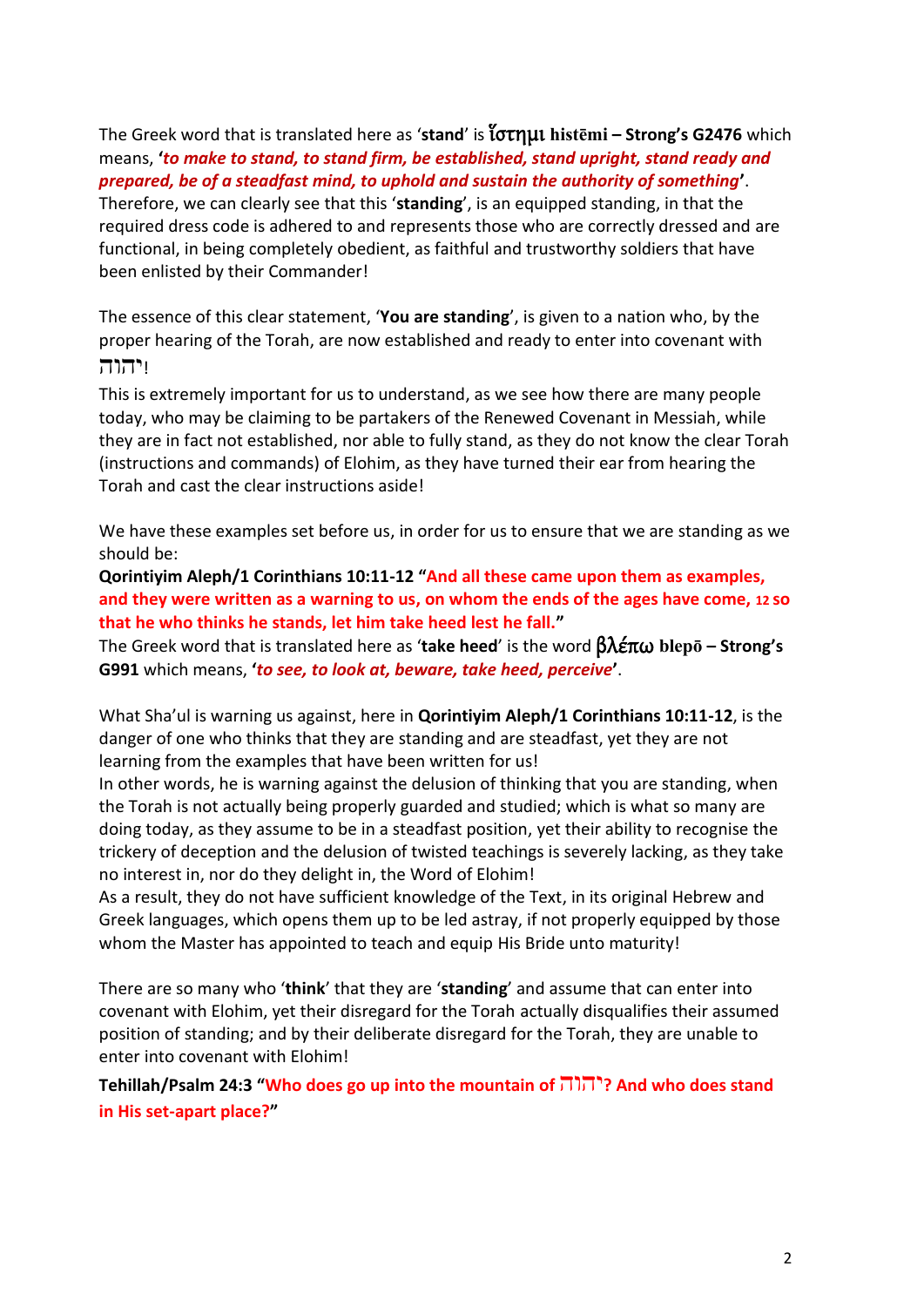Here the clear question points to asking 'who is able to enter into covenant with  $\pi$ 

as we can see repeatedly, throughout Scripture, the reference to the mountain of  $\pi$ וה, as being that which points to His covenant with Yisra'ĕl. The answer follows:

**Tehillah/Psalm 24:4-5 "He who has innocent hands and a clean heart, who did not bring his life to naught, and did not swear deceivingly. <sup>5</sup> He receives a blessing from** יהוה**, and righteousness from the Elohim of his deliverance."**

Having innocent hands and a clean heart, speaks of being free from sin, lawlessness and corruption and therefore, are faithfully walking in obedience of His Torah, as one is washed through His Word – and then, what follows as a result of obedience?

The receiving of a blessing from יהוה, which, as we saw from the last Torah portion, is the result of obedience to His Torah and commands!

#### **Dani'ěl/Daniel 9:27 "And he shall confirm a covenant with many for one week. And in the middle of the week he shall put an end to slaughtering and meal offering. And on the wing of abominations he shall lay waste, even until the complete end and that which is decreed is poured out on the one who lays waste."**

While there may be many applications to this verse, what we can see from this, is that, as with many parts of Scripture, we are able to see a sort of 'wheel within a wheel', so to speak, and see that certain aspects carry a picture of what has been fulfilled, while at the same time, they still picture what is still to come and so it is here too, with these prophetic words of Dani'ěl.

I find it interesting here, in that the picture of Messiah confirming a covenant with many for one week, it can, in one sense, represent for us His Creation week, which shadow pictures the 7 Millennia and that, all throughout the ages, He confirms a covenant with many and in the middle of the week He will put an end to slaughterings and meal offerings – this clearly can point to His first coming, which took place on the '4<sup>th</sup> Day' (4<sup>th</sup>) Millennium) when He, by His own sacrifice, put an end to slaughtering, by confirming and renewing the covenant in His own Blood, once and for all, which satisfies what the blood of bulls and goats could never.

This prophecy also has great meaning in regards to the events that will also take place in the last days, which we will not go into right now; however the point of this verse being applicable here for us, in terms of our ability to stand, is that it can in many ways point to the life, death and resurrection of Messiah, as having come to not only confirm a covenant which He does so continually but more specifically to put an end to the blood of bulls and goats that were only a covering until His Blood satisfied the requirements of the covenant; and it is by His Blood we are now able to '**stand**' and be established to enter into covenant

with  $\overline{1}$ , with the clear responsibility of our being fully clothed in Messiah by adhering to and guarding to obey all He has commanded us through His Torah!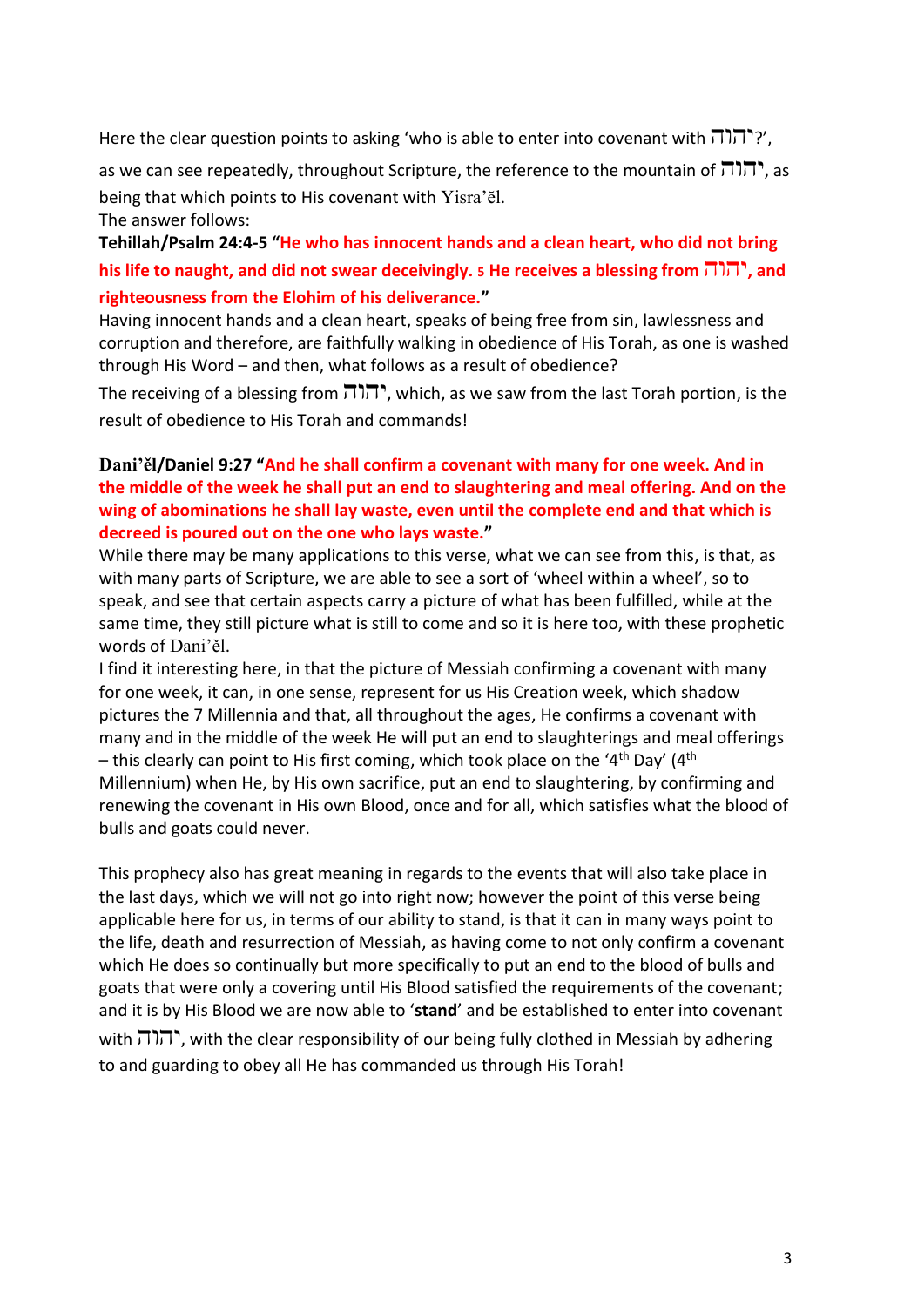All who are not clothed with His Torah will be thrown out, as Messiah explains in the parable of the guest who was not dressed for the wedding banquet:

**Mattithyahu/Matthew 22:11-13 "And when the sovereign came in to view the guests, he saw there a man who had not put on a wedding garment, 12 and he said to him, 'Friend, how did you come in here not having a wedding garment?' And he was speechless. 13 "Then the sovereign said to the servants, 'Bind him hand and foot, take him away, and throw him out into the outer darkness – there shall be weeping and gnashing of teeth.'"**

**Verse 11** emphasises that it is not only the leaders and officers who are standing, but rather, it is everyone who is in your midst.

All who were in the midst of Yisra'ĕl would have submitted to the Torah of Yisra'ĕl or else they would have been expelled and so, it clearly shadow pictures for us all who are brought near by the Blood of Messiah, and submit to His Kingdom rules, as outlined in the Torah! For, in Him, there is no Yehuḏi or Greek, slave or free, male or female, for we are all one in Messiah (**Galatiyim/Galatians 3:28**).

The covenant is not only for leaders or officers – for all are able to be a standing people, in Messiah – from the woodcutters to the water drawers!

In other words, even the butlers and the maids, who may not have been native born Yisra'ĕlites, yet through their sojourning with Yisra'ĕl and wanting to know more about the covenants of promise, and be a part of it, are able to do so, as long as they adhere to the Torah of Elohim!

It is not one's individual DNA that matters, but rather a true love for Elohim – which is to obey His commands and therefore, anyone can be a Yisra'ĕlite or Iḇ'rim/Hebrew!

#### The term '**Hebrew**' or י ִר ְב ִע **Iḇri – Strong's H5680** simply means, **'***one from beyond or one who has crossed over***'**.

From Scriptural accounts, we know that Abraham was the first one to actually be called 'a Hebrew' in Scripture, as he '**crossed over**' the Euphrates River and followed the instructions of Elohim.

He left the regions beyond the river and forsook his father's house, which was riddled with pagan fertility worship under the reign of the wicked Nimroḏ, and he entered into covenant with Elohim.

We too are a people who have '**crossed over**', from darkness into His marvellous light, and our immersion is symbolic of our crossing over, or passing through the waters and leaving the old life behind, in order to be raised to new life in Messiah; and so our identity change

takes place when we repent and are immersed in the Name of יהושע) (which is the circumcision/cutting of our heart that is done not with the hands of men, but from above, which allows us to partake of the Pěsaḥ Meal and become 'as a native born' (**see commentary on Shemoth/Exodus 13 and Wayyiqra/Leviticus 23**)!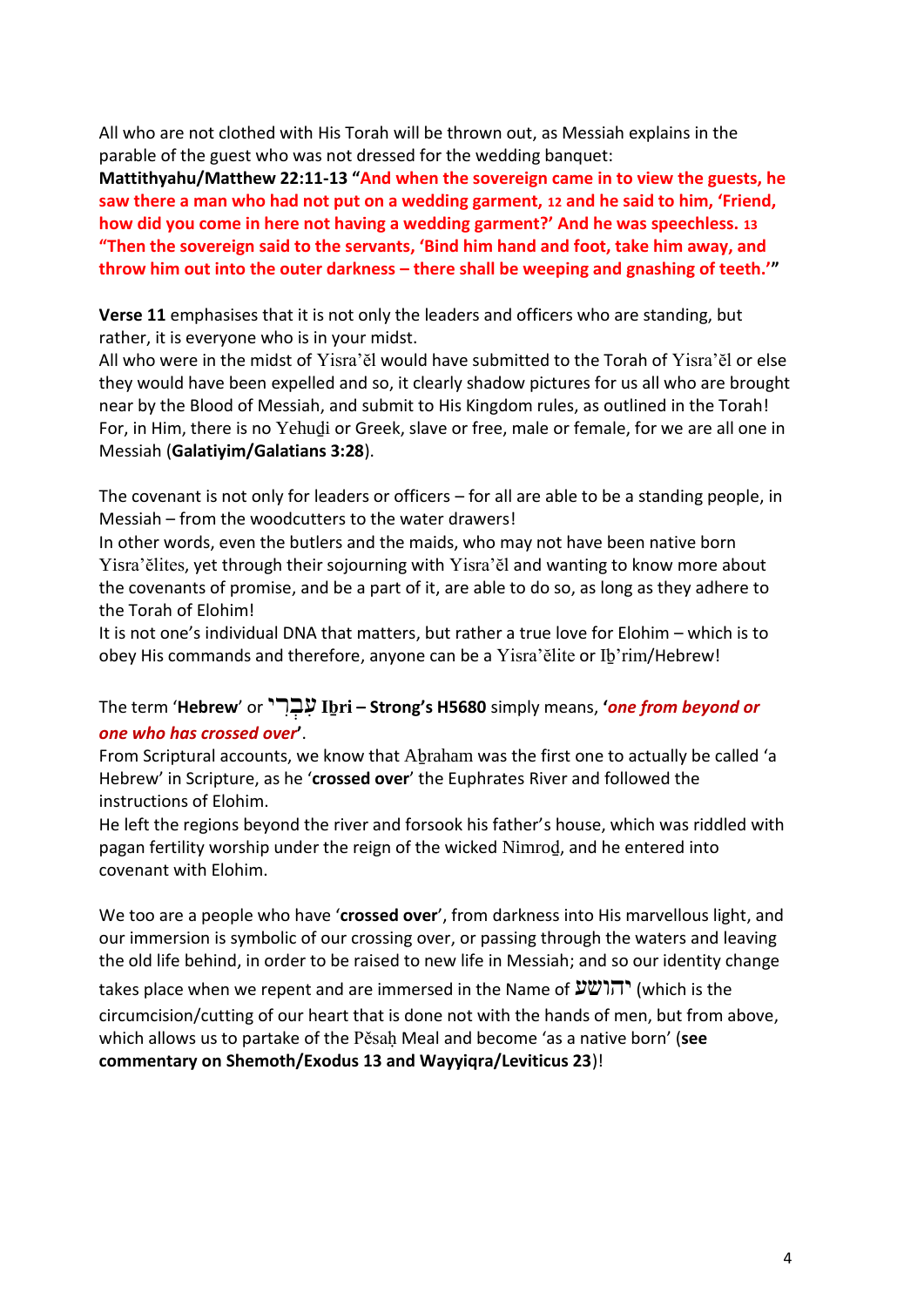The reason I am mentioning this, is because the term that is used here, in **Deḇarim/Deuteronomy 29:12**, for '**enter into**' is ר ַב ָּע **aḇar – Strong's H5674** which means, **'***to pass over, through or pass by, crossed over***'** and it is the primitive root from which the word **'יִבְרְי Ibֵri** is derived!

Anyone can become a '**Hebrew**', or one who '**crosses-over**' – if they will but repent and forsake their worldly ways and walk in His Torah, being immersed in יהושע Messiah, having '**crossed over**' from death to life in Him and redeemed by His Blood, for He has paid the atonement price for our sins!

We too, who have '**crossed over**', so to speak, have become '**Hebrews**', as we have responded to the clear call of Elohim who called us out of darkness into His marvellous light; and by the Blood of Messiah we are grafted in to the Covenants of Promise with Yisra'ĕl, and therefore being 'Yisra'ĕl' by definition, we are in fact also called 'Hebrews', as our father Aḇraham was, and are a people now belonging to Messiah!

The Hebrew root word ר ַב ָּע **aḇar – Strong's H5674**, in the ancient pictographic script, is written as follows:



#### **:**עָּ **- Ayin**

The original pictograph for this letter is and represents the idea of '**seeing and watching**', as well as '**knowledge**'. as the eye is the 'window of knowledge' and can also render the concept of knowledge revealed!

#### $Beyt - \beth$ :

The ancient script has this letter as , which pictures a tent floor plan and means, '**house**' or '**tent**'. It represents family and the importance of those who are inside the tent as opposed to the tent structure itself.

**:**ר **– Resh**



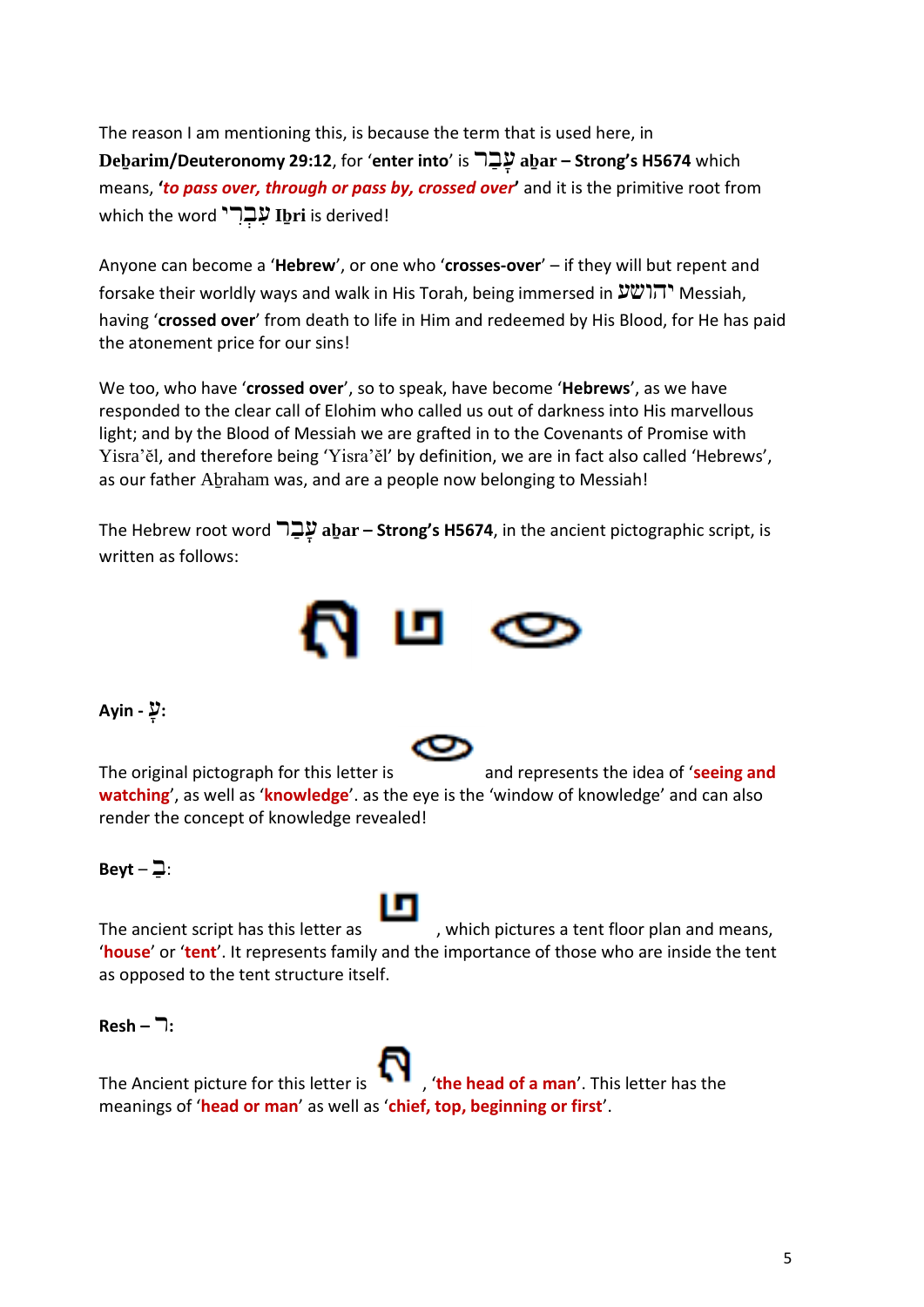From this pictographic rendering of one who passes/crosses over, we take note that the meaning given here can be understood as:

### **LOOKING TO THE HOUSE'S HEAD** or **THE EYES OF THE HOUSE ARE ON THE HEAD**

Messiah, is the Head of the Body, that is us, the assembly; which are being up in Him, as living stones that keep their eyes on the Head of the House!

**Kěpha Aleph/1 Peter 2:4-5 "Drawing near to Him, a living Stone – rejected indeed by men, but chosen by Elohim and precious – 5 you also, as living stones, are being built up, a spiritual house, a set-apart priesthood, to offer up spiritual slaughter** *offerings* **acceptable to Elohim through** יהושע **Messiah."**

The pictographic of the word י ִר ְב ִע **Iḇri – Hebrew** looks like this:



The extra letter that is used at the end of this word is the letter:

:י **– Yod**

The ancient script has this letter as which is '**an arm and hand**' and carries the meaning of '**work, make, throw**', from the primary functions of the arm and hand, and it also represents worship or giving thanks in the extending of hands as a gesture of this. The work of one's hands is the basic meaning of this letter!

As true Hebrews, we have our eyes fixed on the Head of the House, because of His work of redemption, as we look to the revealed arm of Elohim!

To whom has the arm of  $\overline{1}$ . The revealed?

To those who have turned to the Master the veil has been removed and are therefore able to properly see the deliverance that our Head has secured for us, giving us the strength to look to Him and 'cross over', so to speak!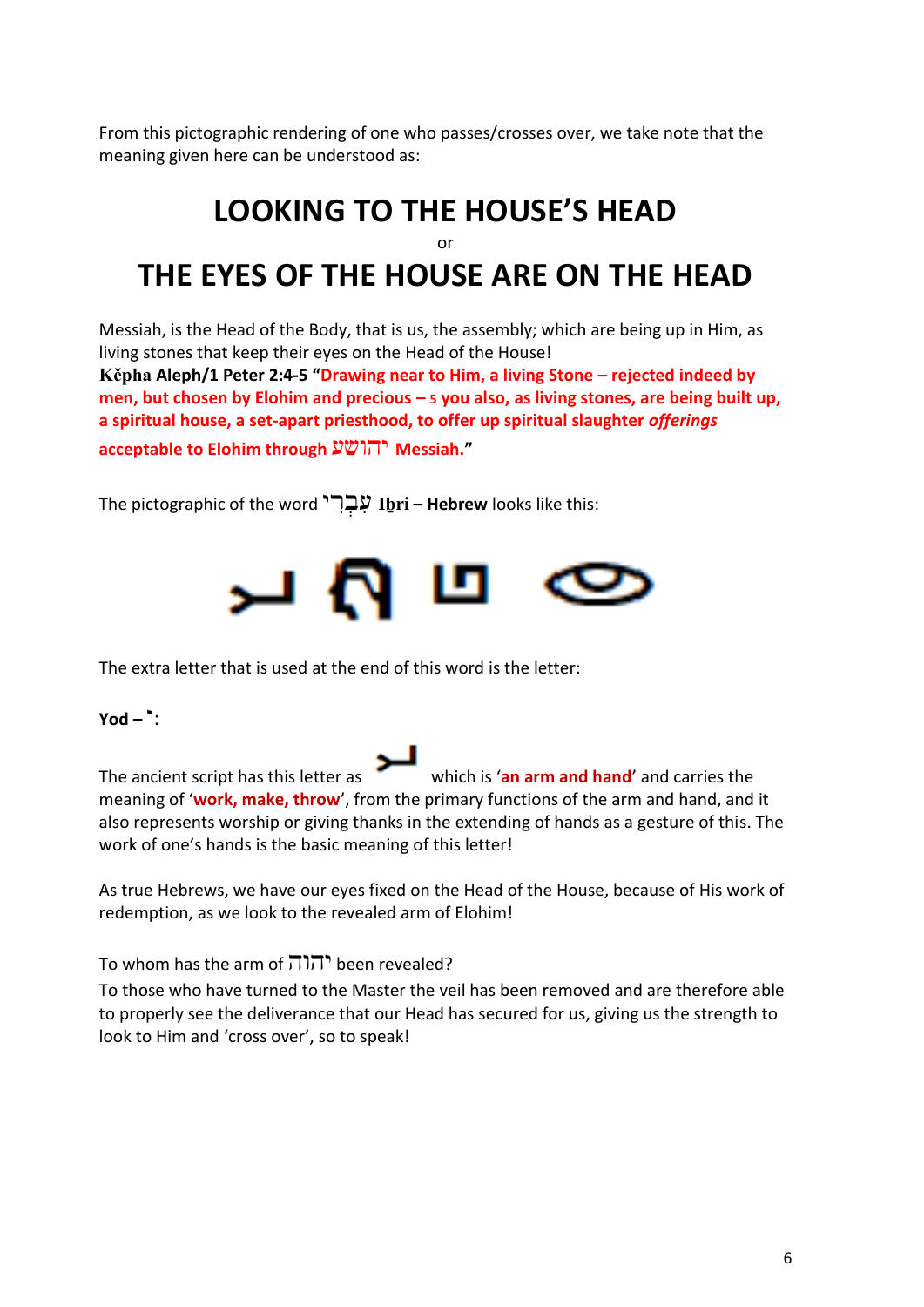When we '**enter into**' covenant with יהוה our Elohim, we also enter into His '**oath**', which

in Hebrew, is a word that comes from the primitive root word ה ָּל ָּא **alah – Strong's H422** which means, **'***to swear, curse, put under oath, utter a curse***'**; and so, we recognise that we accept all the conditions that are outlined in the covenants of promise – including the curses.

It is Elohim who makes Covenant with us and causes us to be able to stand before Him and enter into His Covenants of promise.

The Hebrew word that is translated as '**makes**', comes from the root word ת ַר ָּכ **karath – Strong's H3772** which means, **'***to cut off, cut down, cut covenant***'**.

It is in **Berěshith/Genesis 15** that we see how יהוה' **made**' a covenant with Aḇram and this root word ת ַר ָּכ **karath – Strong's H3772** is used in reference to the Covenant made with Aḇraham and was made by the '**cutting' of animals and the flow of their blood**', which Covenant was restored in the perfect Blood of Messiah, the sinless Lamb whose blood satisfies what animals could never, and so herein we were given the clear prophetic promise of the sure and secured Covenant that יהוה would make in His own Blood.

Understanding this 'cutting', we recognise that those who are not grafted into the Covenants of Promise by the Blood of Messiah and guard to keep His commands shall be '**cut off**' completely and have no access to life!

**Tehillah/Psalm 37:37-38 "Watch the perfect, and observe the straight; for the latter end of each is peace. 38 But the transgressors shall be destroyed together; the latter end of the wrong shall be cut off."**

Our immersion in the Name of Yahushua Messiah causes us to be grafted in as יהוה '**makes**' us enter in to His Covenant and Oath on the day we are immersed!

The Hebrew word that is translated as '**covenant**' is ית ִר ְב **beriyth – Strong's H1285** which means, **'***covenant, confederacy, alliance, pledge, treaty, constitution, ordinance, agreement***'**.

Primarily, we take note that this term is used to describe the agreement or constitution that is established between Elohim and man, and such ordinances are accompanied by a sign or pledge.

This noun is believed to come from the root verb ה ָּר ָּב **barah – Strong's H1262** which means, **'***to eat, choose***'**, which gives us a better understanding in terms of a '**Covenant Meal**' where eating together establishes the covenant between the parties!

The Hebrew word for **covenant** – ית ִר ְב **beriyth – Strong's H1285** in the ancient text, looks like this: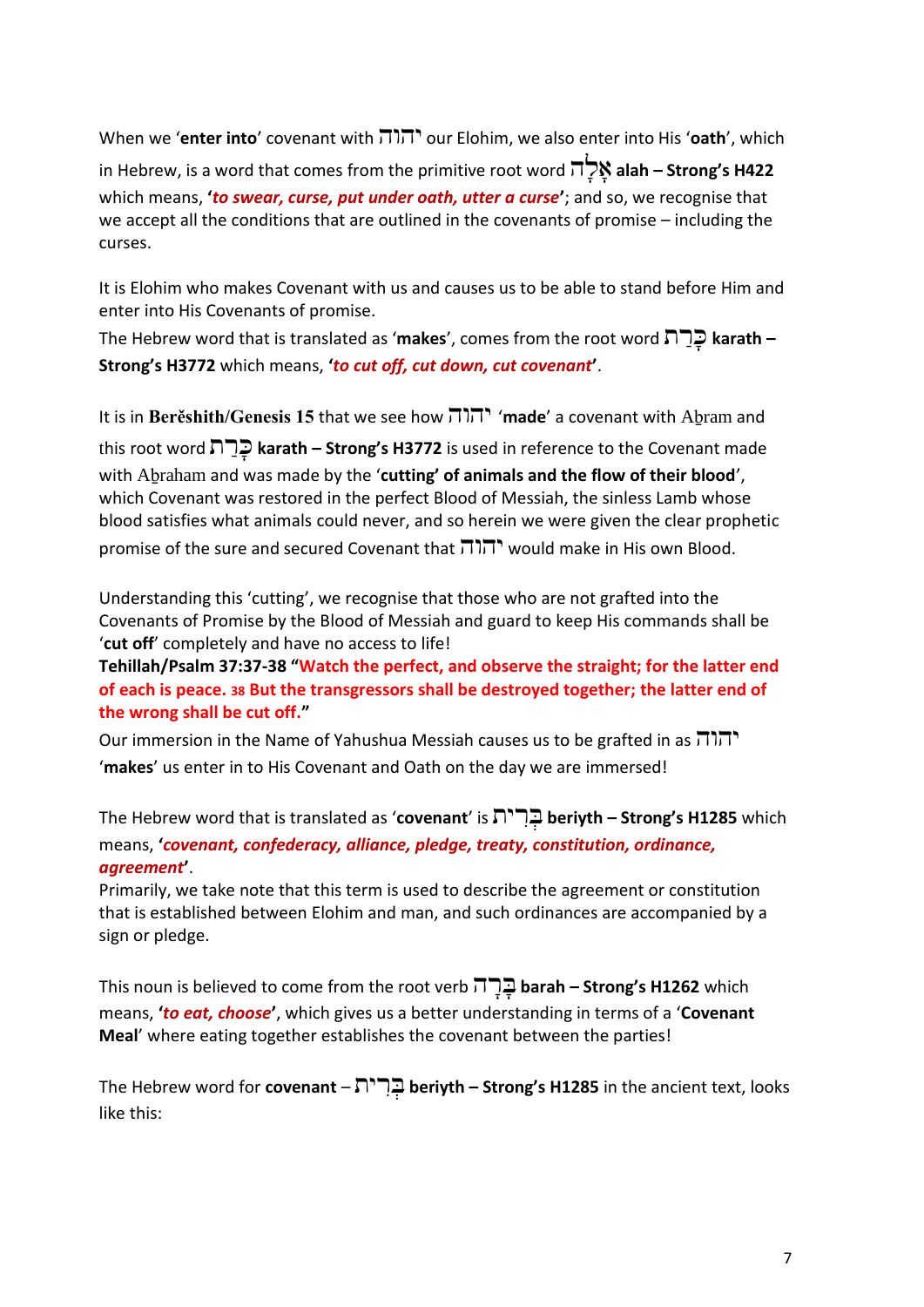# للر

#### :בְ - **Beyt**

The ancient script has this letter as , which pictures a tent floor plan and means, '**house**' or '**tent**'. It represents family and the importance of those who are inside the tent as opposed to the tent structure itself. We also recognise that the House/Dwelling Place of Elohim is the body of Elohim that is built up as living stones in our Master, יהושע Messiah. A house/tent speaks of your family and to whom you belong and under whom you submit and adhere to, as the House of Elohim has clear instructions for those in the House! The Light (that is His Word) is for those in the House!

#### :רִ – **Resh**

The ancient script has this letter as **AP** and is pictured as '**the head of a man'** and has the meaning of the head of a man as well as '**chief, top, begging or first**'. It means 'top', as in the top or head of a body; and 'chief', as in a head of a tribe or people; as well as the one who rules the people. Every House has a head of the home, and all in the House submit to the instructions of the One who is head of the home, listening to and obeying the words that the Head speaks!

#### **:**י **– Yod**

The ancient script has this letter as which is '**an arm and hand**', and carries the meaning of '**work, make, throw**', from the primary functions of the arm and hand, and it also represents worship or giving thanks in the extending of hands as a gesture of this. The work of one's hands is the basic meaning of this letter! And this letter also pictures for us the outstretched Arm and working Hand of Elohim that is not too short to save!

#### ת **– Taw**

The ancient script has this letter as which is pictured as **two crossed sticks**, and can represent for us '**seal, covenant, mark or sign**'; as this once again points to the complete work of Messiah in the renewal of the Covenant in His Blood that brings the two Houses of Yisra'ĕl and Yehuḏah together in Him, as One, for He is not only the '**aleph**', but is also the '**taw**' – the beginning and the end of all creation!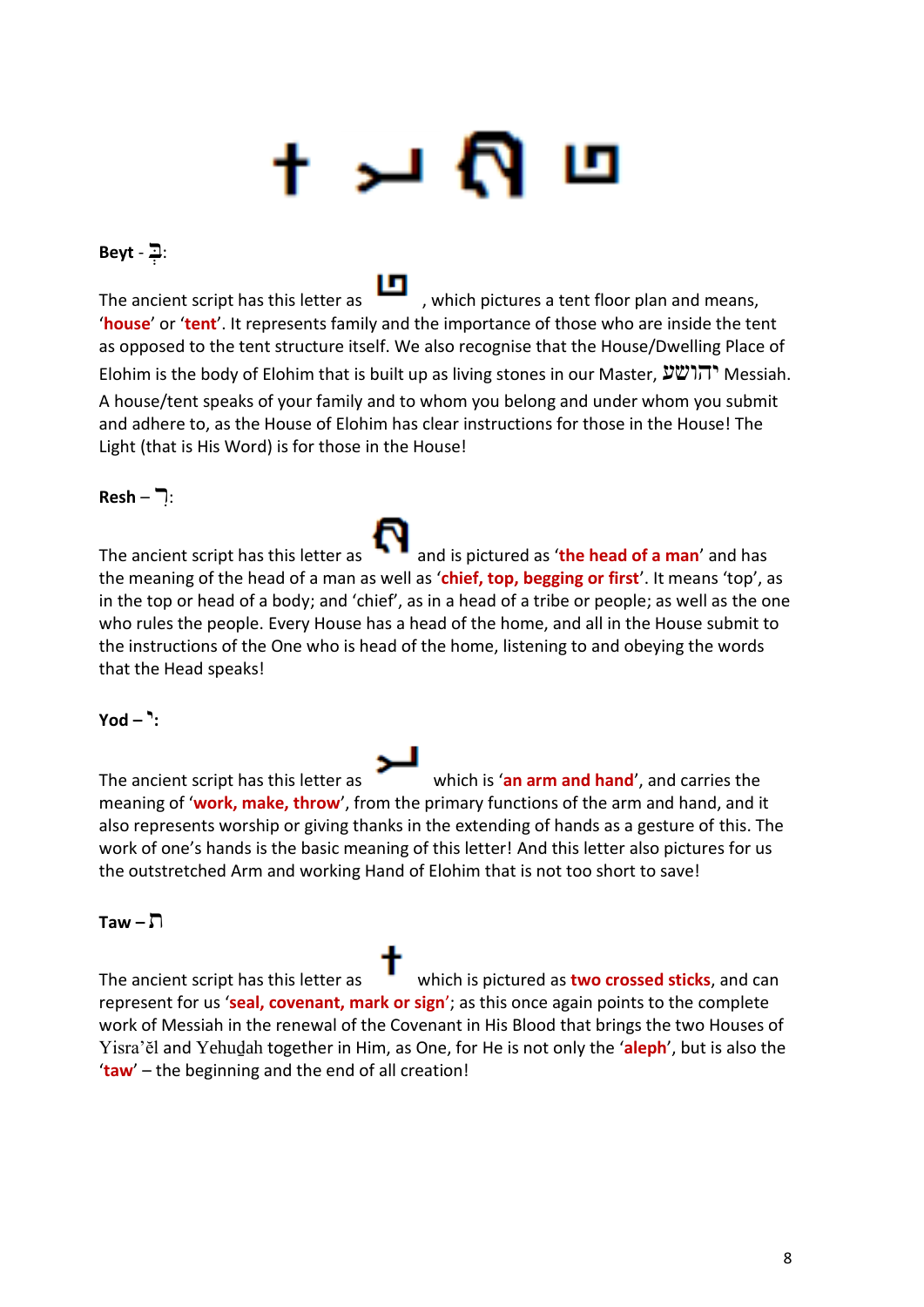As we consider this word for '**covenant**' - ית ִר ְב **beriyth – Strong's H1285** – in the ancient pictographic text then we are able to understand the clear assurance that we have, as the House or Dwelling Place of Elohim!

### **THE HEAD OF THE HOUSE HAS BY HIS OUTSTRETCHED ARM AND HAND SECURED FOR US AN EVERLASTING COVENANT BY SEALING IT IN HIS OWN BLOOD!**

For more on this please see the article called, '**UNDERSTANDING COVENANT!'** which can be found on our website [\(https://atfotc.com\)](https://atfotc.com/) under the **articles** menu or by clicking on the following link:

**<https://atfotc.com/understanding-covenant/>**

While we certainly recognise, and understand, that there are many facets to the Covenant that our Creator has made, and established, with His chosen and called out priesthood, we recognise that our Master and Elohim does not break Covenant and He remains lovinglycommitted to His 'Covenants of Promise', with Abraham, Yitshaq and Ya'aqob.

As a covenant people of Elohim, we are to guard to do all His commands, as we express our love to Him in complete

loving-commitment to the Covenants of Promise that we have been grafted into!

#### **Verse 13** – "in order to '**establish**' you today as a people for Himself"!

The Hebrew word that is translated here as '**establish**' comes from the root word וםּק **qum – Strong's H6965** and is written in the '**hiphil active tense**', which is the '**causative action**' of the root and therefore means, **'***to cause to arise, to raise, to set up, build, to establish***'** and we can therefore see the greater meaning behind the following verse in: **Tehillah/Psalm 40:2 "And He drew me Out of the pit of destruction, out of the muddy clay, and He set my feet upon a rock, He is establishing my steps."**

The Hebrew word that is translated as '**set**', here in **Tehillah/Psalm 40:2**, comes from the Hebrew root word וםּק **qum – Strong's H6965,** which is also written in the '**hiphil active tense**' and once again, we can see from this verse, the very clear picture of how He has drawn us out and caused us to cross over, in order to '**establish**' us as a people for Himself; and in Him, we are firmly set upon the Rock, which is  $\mathcal{V}(\mathcal{V})$ . Messiah, who has shown us how to walk and keep our 'steps' in line with His Word, as we follow Him with our all!

As we take a closer look at the clear statement being made here, we can see from **verse 10** to **verse 13** the following summary: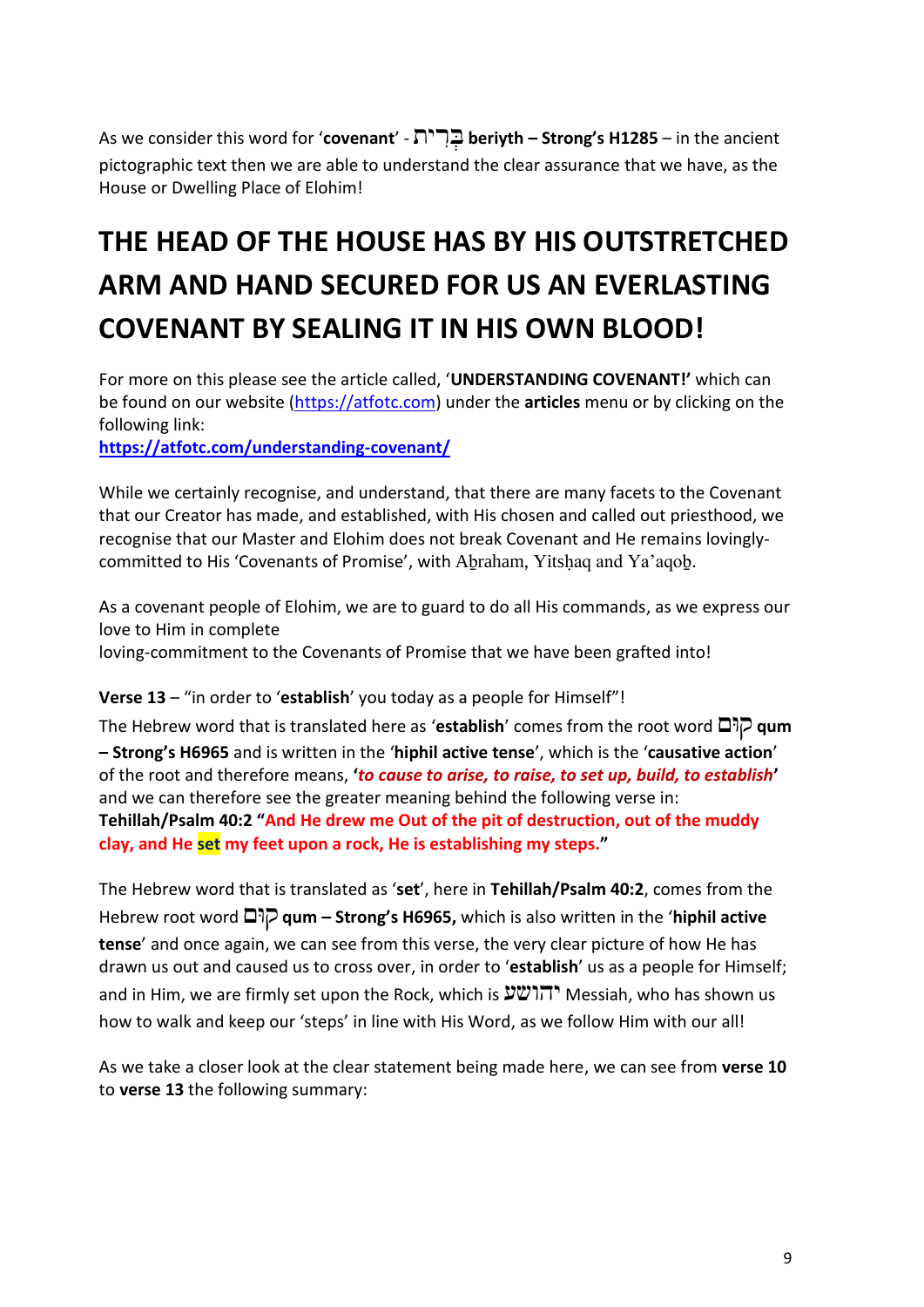### **TODAY, ALL OF YOU ARE STANDING BEFORE YAHWEH, SO THAT YOU ENTER INTO COVENANT WITH YAHWEH, IN ORDER TO ESTABLISH YOU AS YAHWEH**'**s PEOPLE!!**

**Verse 14** highlights how this covenant and oath was not only with those who were standing there that day, as **verse 15** makes it clear that His covenant is with all who '**stand**' before Him 'today' (that day), as well as those "not here with us 'today'" and therefore, confirms that He is the Elohim of the living and therefore, all who hear His voice (today) and obey, are equipped to '**stand**' before Him, enter into Covenant and be a part of His chosen people!

Therefore, the Covenant is confirmed through Messiah, throughout the week (7 millennia) and all who were once far off and without Elohim in this world and respond to His call are able to enter into the Covenants of Promise by the Blood of Messiah, being '**established**' as a people of Elohim as they live out according to His Kingdom rules here on earth!

The Hebrew word that is translated as '**stands**' comes from the root word ד ַמ ָּע **amaḏ – Strong's H5975** which carries the meaning, **'***to take one's stand, present oneself, abide, appoint, arise, stay, be steadfast, remain, be or become a servant***'.**

The one who '**stands**' today has a clear responsibility of taking one's stand and serving in perfection and in truth!

In **Yirmeyahu/Jeremiah 7:2** we see how Yirmeyahu was told to:

'**Stand in the gate of the House of** יהוה, **and proclaim the Word of** יהוה **to all who were** 

#### **entering the gates to bow down to** יהוה'.

Yirmeyahu was not just told to stand up, but rather, more firmly, he was told to take a stand and be steadfast in standing up to speak the Word of Elohim, as he was to confidently take a stand against the hypocrisy of false worship, and **'proclaim**' the Word of .יהוה

**Stand up and speak up** – this was what Yirmeyahu was told to do – and as we look at his life, we can see that while he was repeatedly told to do this, he was not well received; and in fact, he was, more often than not, hated for the words he had to stand up and speak to a wicked generation.

The same was true for Yeḥezqěl – he too was told to stand up and speak! Be a steadfast servant of the Word and stand up and speak the Truth!

**Ma'asei/Acts 26:16-18 "But rise up, and stand on your feet, for I have appeared to you for this purpose, to appoint you a servant and a witness both of what you saw and of those which I shall reveal to you, 17 delivering you from the people, and the gentiles, to whom I now send you, 18 to open their eyes, to turn them from darkness to light, and the authority of Satan to Elohim, in order for them to receive forgiveness of sins and an inheritance among those who are set-apart by belief in Me."**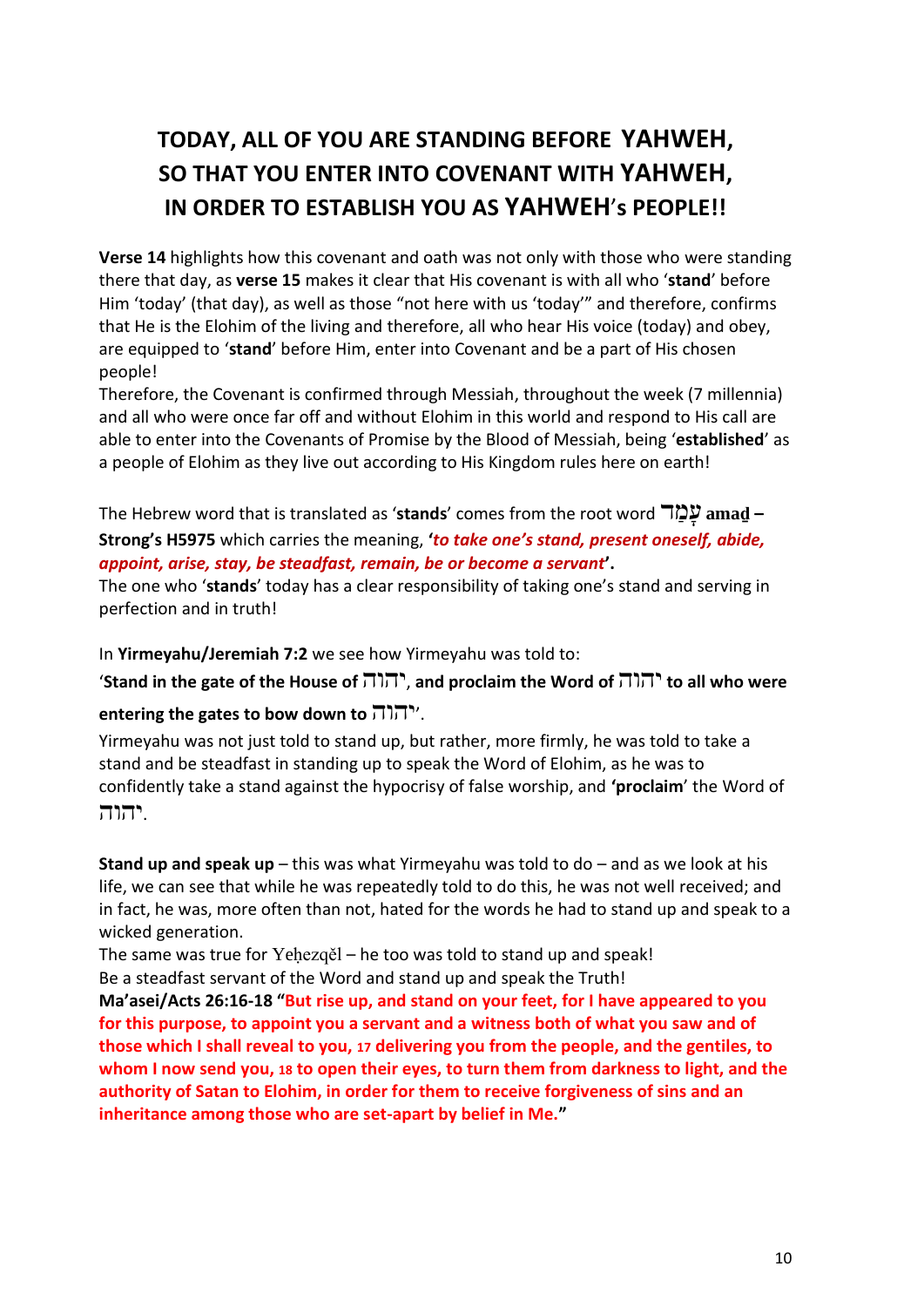These were the words of our Master and Elohim, יהושע Messiah, that He spoke to Sha'ul, when He appeared to him on the way to Dammeseq; and in this account in Ma'asei/Acts, Sha'ul was recounting these events before sovereign Agrippa.

Sha'ul made it clear the urgent commission he had received from the Master; and that was to rise up, stand on his feet and go and witness to the nations, the Besorah of Messiah!

As we consider the life of Sha'ul, we are continually encouraged by the zeal and urgency with which he went out, in proclaiming the Besorah of our Master; and the example of his life, as well as others in Scripture, ought to stir us to be urgent in our zeal in being bold and courageous in proclaiming the Truth.

In terms of our proper response to the call to stand and do so with urgency, let's take a closer look at the command to stand, being given to Yehezq'ěl:

**Yeḥezq'ěl/Ezekiel 2:1-2 "And He said to me, "Son of man, stand on your feet, so that I speak to you." 2 And the Spirit entered into me when He spoke to me, and set me on my feet. And I heard Him who was speaking to me."**

The Hebrew name אל ֵק ְז ֶּח ְי **Yeḥezqěl – Strong's H3168** means, **'***El strengthens***'**, and comes from the two root words:

**1)** קַז ָּח **ḥazaq – Strong's H2388** and carries the meaning, **'***to grow firm, fasten upon, strengthen, take firm hold of***'** and can have the concept of '*grasp between your ears, get a firm handle on the matter*' and

**2)** ל ֵא **el – Strong's H410** meaning '*mighty, power or mighty one*' and is also used as a title .יהוה of

Yehezqěl was certainly commissioned with a great task of calling a rebellious people back to Elohim, and here, in this chapter 2 of **Yeḥezq'ěl/Ezekiel** we are able to learn a great deal of how we must be strengthened by Elohim, so that we can be urgent and boldly courageous in our need to call many rebellious and stubborn people back to the Truth!

After having seen a magnificent vision of the heavens that were opened before him, we see in this chapter the clear

command that Elohim, who had revealed Himself to Yeḥezqěl, had given him for the task at hand.

After seeing the esteem of  $\pi$  $\pi$ , and hearing the voice of  $\pi$  $\pi$ , Yehezqěl fell on his face

to the ground, and here in **Yeḥezq'ěl/Ezekiel chapter 2** we see the word of יהוה being very clear, as Yeḥezqěl was commanded to stand on his feet!

### **STAND ON YOUR FEET AND I WILL SPEAK TO YOU!**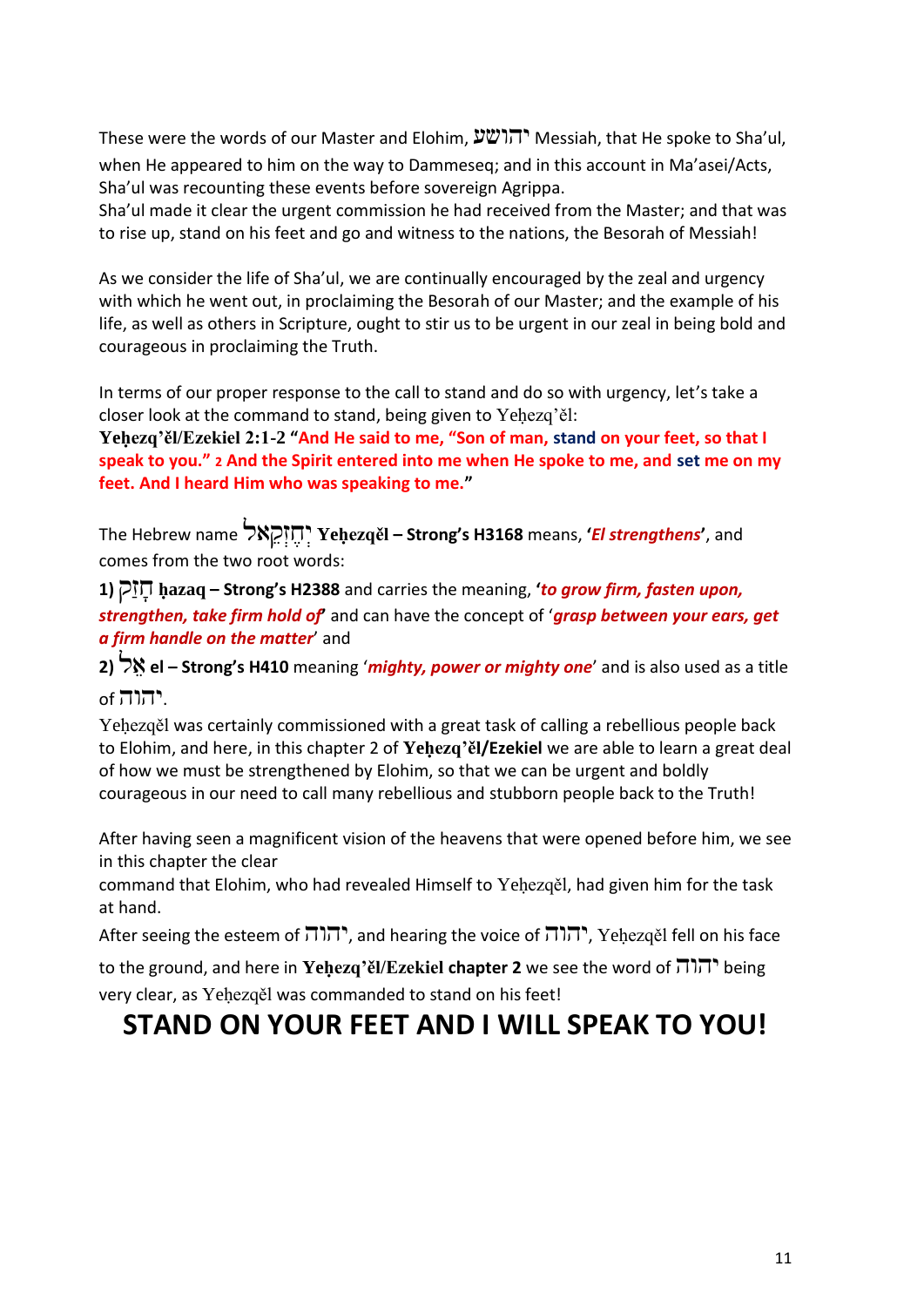From this command we can learn a great deal, as we begin our journey through this chapter; and we can take a clear lesson from this, in answering the question of, '**how, or when does** יהוה **speak to us and equip us to do what He has called us to?**'. The answer is clear: **when we stand on our feet**!

As already mentioned, these were similar words that were spoken to Sha'ul, and so we need to hear this call to '**stand on our feet**'.

This is a clear idiom for obedience!

יהוה is basically saying that He will speak to us when we are standing on our feet! From a Hebraic perspective, this carries the need to be totally obedient to the commands of Elohim, with one's ear totally attentive to hearing the Master's voice! To stand on your feet implies a readiness to do what is instructed, as well as being completely submitted to the commands of the Chief.

In Hebrew, the word for '**feet**' is לֶּג ֶּר **regel** – **Strong's H7272** and means '*a foot/feet or to walk***'**, and speaks of one's obedience to walking according to the commands of Elohim and obeying His call to keep His feasts as commanded, as we take note that this word is also translated as '**times**' in the following verse, in reference to the 3 times a year all males were to appear before Elohim at Yerushalayim, which would collectively cover all 7 Feasts/Appointed Times of Elohim, marking out the clear need to walk according to His word and guard the Appointed Times or Feasts of יהוה:

**Shemoth/Exodus 23:14 "Three times in the year you are to observe a festival to Me."**

The Feasts were not limited to just 3 but rather all His Feasts were grouped in three – Pěsaḥ and Matzot were the one time you would celebrate in the  $1<sup>st</sup>$  month; Shavuot the second time in the 3<sup>rd</sup> month and in the 7<sup>th</sup> month – Yom Teruah (Trumpets), Yom Kippur (Atonement) and Sukkot (Tabernacles) being the 3<sup>rd</sup> time.

The term 'celebrate', in the Hebrew, carries the implication of dancing and literally to dance in a circle or cycle – speaking that we keep this cycle every year with great rejoicing. Three is also symbolic of stability as a 3-legged stool is the most stable.

In the ancient pictographic script, the Hebrew word לֶּג ֶּר' **regel' Strong's H7272** is written as follows:

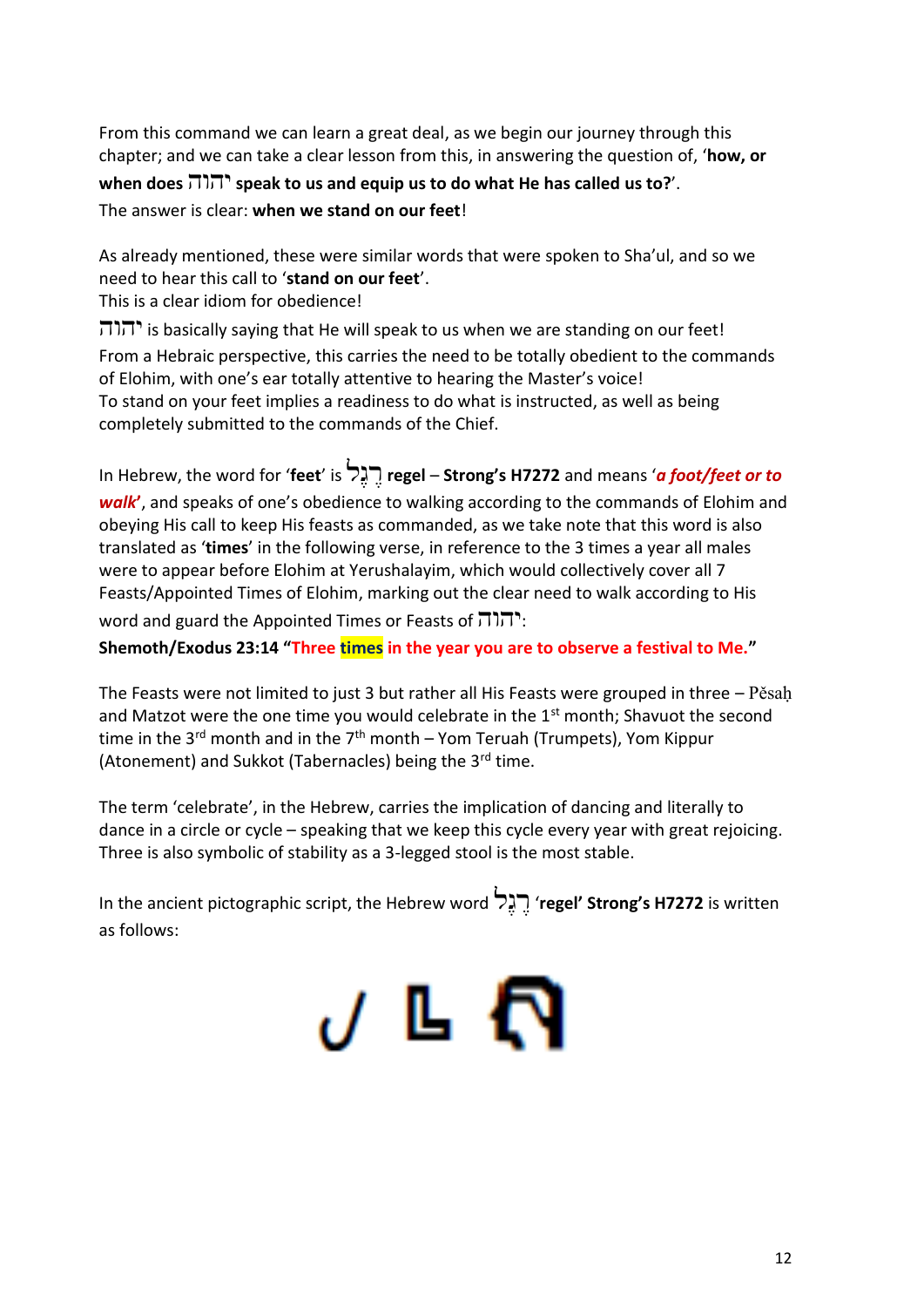#### רֶּ - **Resh**

The ancient script has this letter as **a** and is pictured as '**the head of a man'** and has the meaning of the head of a man as well as **chief, top, begging or first**. Top as in the top or head of a body and chief an is head of a tribe or people as well as the one who rules the people.

:גֶּ - **Gimel**

This is the letter 'gimel', which in the ancient script in pictured as  $-$  –which is 'a **foot**' and carries the meaning to '**walk, gather, carry**', as clearly referring to the functions of a foot; and it can also give the meaning of a gathering of people, and we know that '**feet**' in Hebrew speaks of one's walk and ability to keep the feasts of יהוה, and represents one's 'walk!

#### **:**ל **– Lamed**

In the ancient script, this is pictured as **the staff'**, which is pictured as a '**shepherd's staff'**, representing **'authority**' and can give the meaning of '**to or toward**' and can represent that which pushes or pulls a flock in a direction, and can speak of **authority** or a yoke that is used to lead and guide, as well as the ability to bring back by **Authority**, as well as be submitted under the Authority of the Good Shepherd!

When looking at these pictographic letters, in terms of understanding our needed obedience to keeping the Feasts of  $\pi$ , we are able to clearly understand the message in these, as:

## **IN OUR WALK OF OBEDIENCE, WE GATHER AS COMMANDED, AS WE ARE LED UNDER THE AUTHORITY OF OUR HEAD**

The beginning of our walk of obedience is to submit under the authority of our Good Shepherd and guard His Appointed Times of gathering!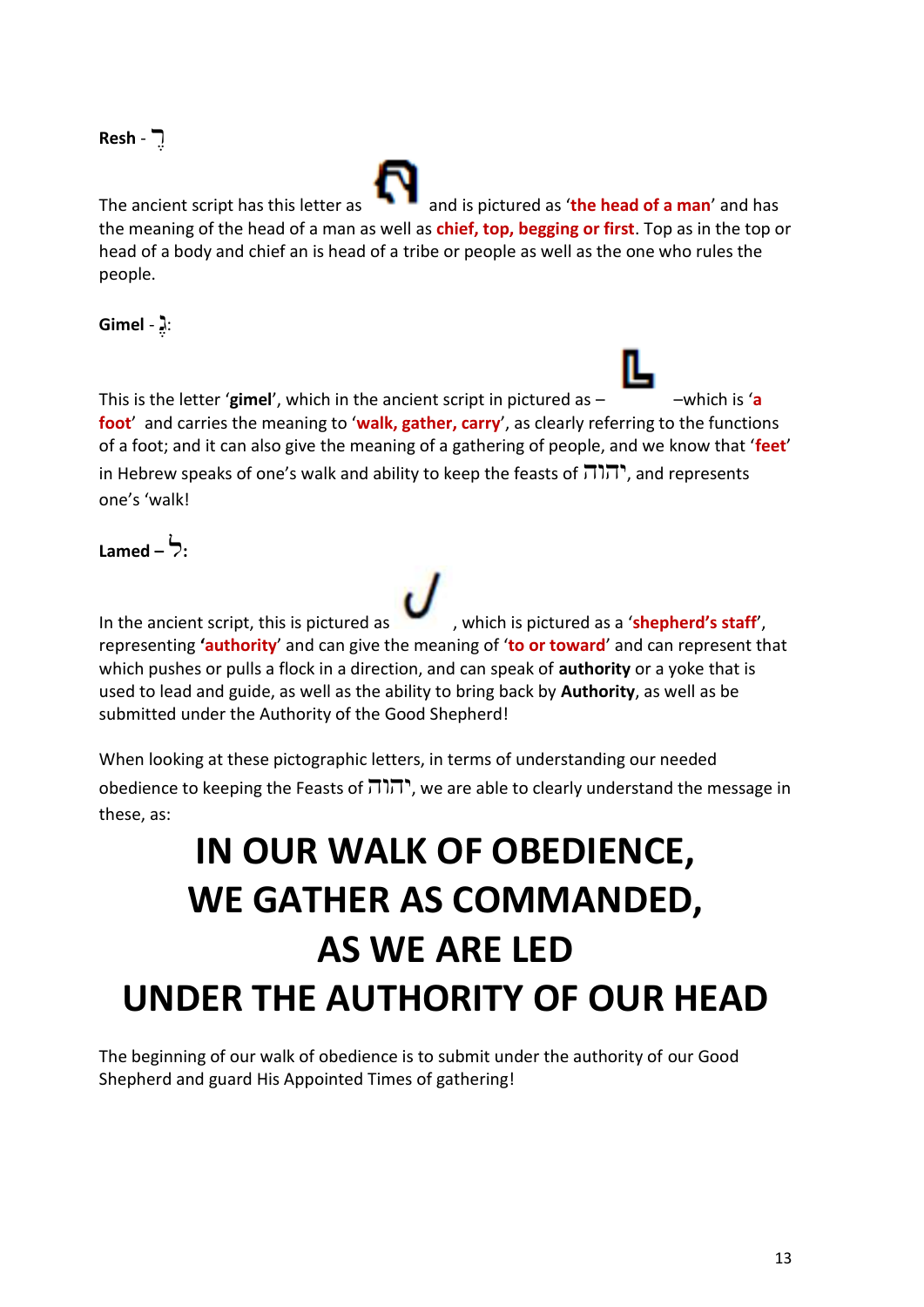To stand on one's feet can give a clear reference to walking wholeheartedly in the commands of Elohim, and guarding His Sabbaths and Feasts!

The Greek word that is used here in the **LXX** (Septuagint – Greek translation of the Tanak) for '**stand**' is ἵστημι **histēmi – Strong's G2476** which means, **'***to make to stand, to stand firm, be established, stand upright, stand ready and prepared, be of a steadfast mind, to uphold and sustain the authority of something***'**, and is also the word used in **Eph'siyim/Ephesians 6** where we are told to '**stand**' firm in the armour of Elohim; and so, we can clearly see that this '**standing**' is an equipped standing, in that the required dress code (that of righteousness – which is to guard to do all the commands) is adhered to and is functional, in us being a faithful set-apart priesthood that is able, as good stewards with that which He has given us, to stand before our High Priest and King – יהושע Messiah!

Our Husband and King is the One who washes us through His Word and gives us the ability to stand in His presence!

When we consider the design of the Tabernacle and its function that represented a clear pattern of that which is in the heavens, we are able to see the wonderful work of our Master, who came to cleanse us in His Blood. The bronze laver was used in the Tabernacle, for the priests to take water from and clean their hands and feet, before doing service in the set-apart place. As we know, the bronze laver is a wonderful picture of the Word that washes us, as we take note that the bronze laver was made from the bronze mirrors of the women who worshipped at the door of the Tent of Meeting.

It is with this imagery, that we are able to see how we are to look intently into the mirror of the Word and allow His Word to cleanse our walk, so that we are equipped to stand before Him!

Our Master and Saviour is the Door of the sheep, and we come to Him and accept His offering of Blood that cleanses, through our immersion in His Name, giving us access to stand in Him and be equipped to serve!

This ability to be called to stand to our feet, is made possible by His Word that cleanses and sets apart, those who have ears to hear and respond as they should!

It is with this imagery of the Tabernacle and the work of our Master, that caused me to recognise the wonderful confirmation of this equipped stand that we have been called to, being clearly seen in the pictographic rendering of the root word for stand.

In the ancient pictographic script, the root word ד ַמ ָּע **amaḏ – Strong's H5975** which carries the meaning, **'***to take one's stand, present oneself, abide, appoint, arise, stay, be steadfast, remain, be or become a servant***'**, is as follows:

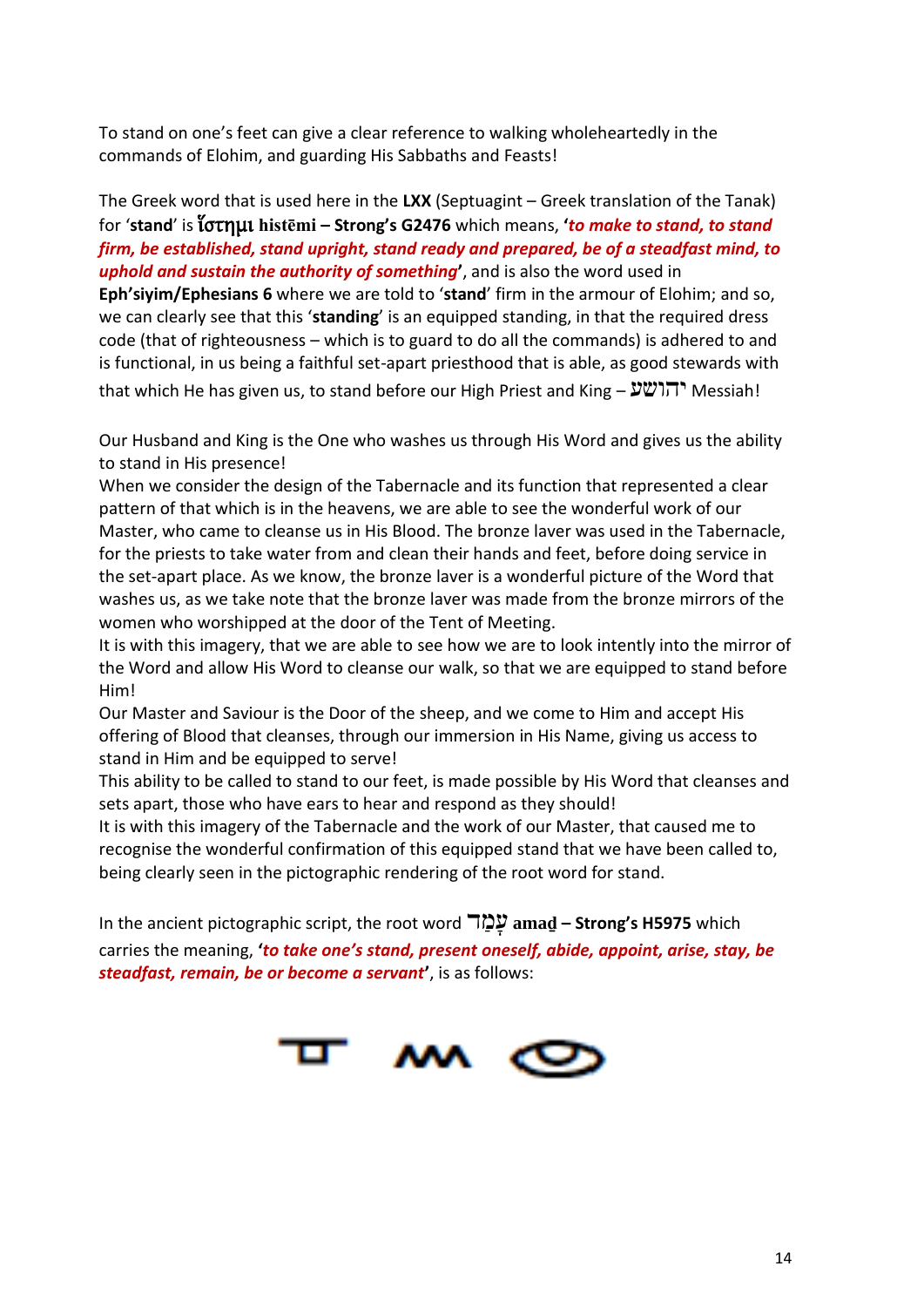#### עָּ – **Ayin**

In the ancient script this letter is drawn as  $\bullet$  - and is pictured as an **eye** and carries the meaning of **'***insight and understanding***'** or that to which you look upon and the ability to **'look and see**'.

#### **:**מַ **- Mem**

The ancient script has this letter as and is pictured as '**water**', and also carries the meaning of '**chaos**' (from the storms of the sea) and can also picture that which is **mighty** or massive as well as the unknown.

We are also able to understand this letter as representing **the nations**, for the nations are often likened to the seas in Scripture. Knowing this letter represents '**water**', we are also able to see how this can render for us the meaning of '**washing**' or '**cleansing**'.

#### :דֶּ – **Dalet**

The ancient script has this letter as **and is pictured as a 'tent door'**. It can also have the meaning of '**a back-and-forth movement'**, as one goes back and forth through a tent door, and so speaks of an access point. It can also carry the meaning of '**dangle**' or hanging as the tent door would hang from the roof pole of the tent.

It speaks a great deal in terms of understanding the door of the tent of appointment as the only means of access.

In terms of this grouping of pictographic letters that render the word ד ַמ ָּע **amaḏ –**

**Strong's H5975**, we are able to identify what is being clearly represented for us here, especially as we consider who it is that we are to be looking to, in order to be equipped to stand.

These pictographs can render the following for us:

### **LOOK AT/SEE THE CLEANSING AT THE DOOR**

When we run to the Master, the veil is taken away and looking to Him, the Prince and Perfecter of or belief, we are able to respond to His calling us to our feet, by being immersed in Him and receiving the washing that He, the Door of the Sheep, brings to us, in order that we can be caused to stand and speak!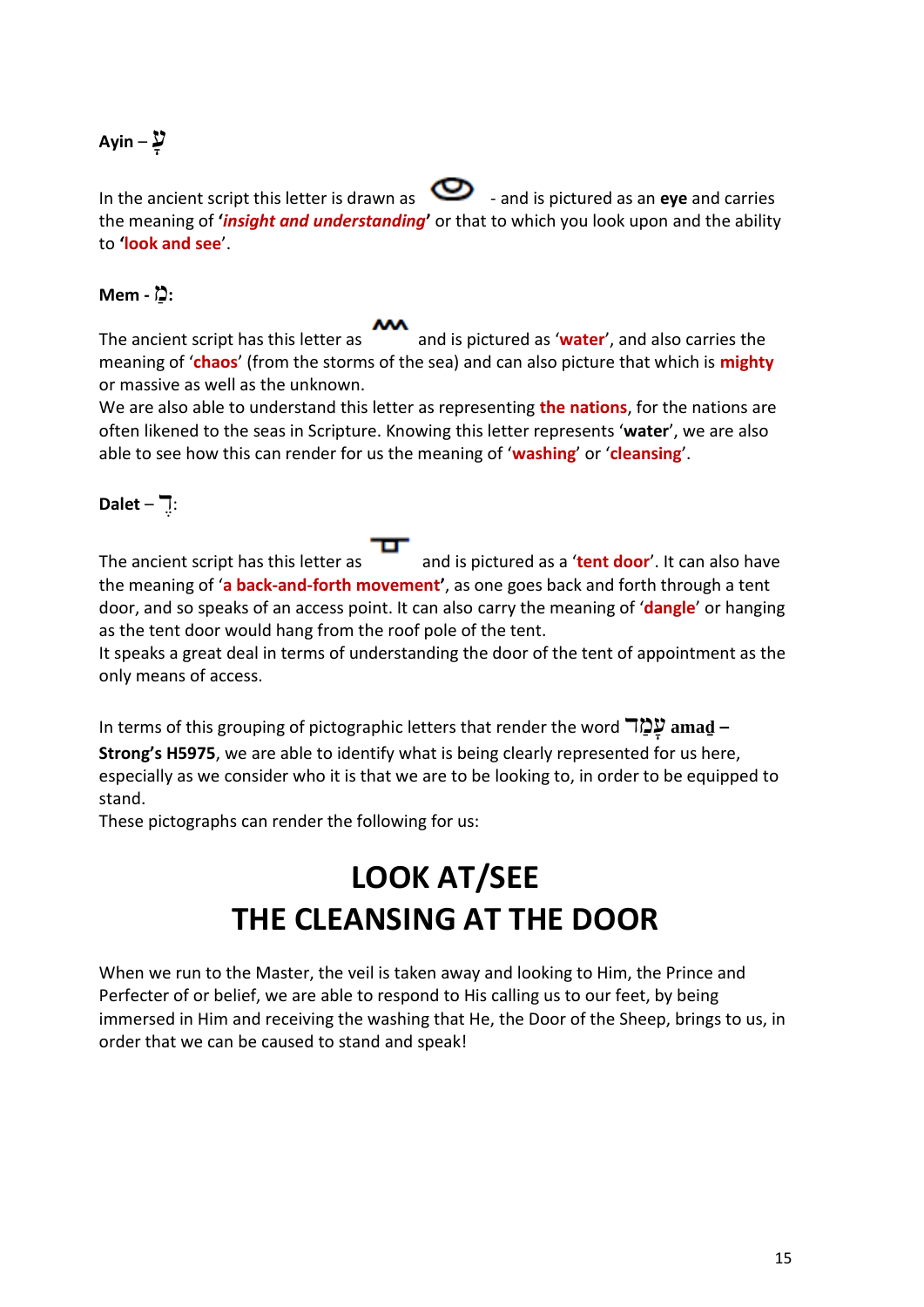In **verse 1** of **Yeḥezq'ěl/Ezekiel 2** we see this verb ד ַמ ָּע **amaḏ – Strong's H5975** being used in the 'qal' tense, showing us the clear command to stand; and in **verse 2** of **Yeḥezq'ěl/Ezekiel 2**, the verb ד ַמ ָּע **amaḏ – Strong's H5975** is written in the 'hiphil' tense (which is the causative action of the 'qal' tense) and is translated as '**set**'. What is very clear here, is that, when we obey to the commands of Elohim and respond to His call to stand and be girded with the Truth, it is the Spirit of Elohim that actually causes us to stand.

As Yeḥezqěl listened to the Spirit, he was set on his feet, and here we see how '**belief comes by hearing the Word**', as Yeḥezqěl's belief was an active belief, as he heard the Spirit of Elohim speaking to him.

Notice the sequence here:

Firstly, יהוה told Yeḥezqěl to stand on his feet and then He caused Yeḥezqěl to stand, by His power, for it is the power of the Spirit of Elohim that 'happens upon' the obedient! Being set firmly on his feet, Yeḥezqěl heard the One who was speaking to him! By being obedient to the command to stand, a true believer can, and will, hear the voice of Elohim, as His Spirit teaches us and directs us in the Way, according to His Word! Yeḥezqěl was being commanded here, to go and speak to a rebellious people, and this is no easy task; and the key to doing it, as we should, is to do it according to the Word and see how the Spirit equips our ability to stand firm, as we obey without compromise! With this command to stand on his feet there was an expected service, just like a soldier receiving orders from his commanding officer.

We who are commanded to **STAND** on our **FEET**, and stand, stand and stand, are to do so in reverent awe of Elohim, and with great courage as a faithful soldier of our Master and Elohim, יהוה of Hosts!

In our ability to properly stand, we need to give ear to the Truth, and here in **verse 2** of **Yeḥezq'ěl/Ezekiel 2** we see that Yeḥezqěl says that he **'heard'** Him who was speaking! The Hebrew word that is translated as '**heard**' comes from the root word ע ַמ ָּש' **shama' – Strong's H8085**, which carries the meaning not just simply to hear, but rather to '*listen with attention, comprehend and discern, give heed to what is being spoken*'.

So, when we hear the words, '**he who has ears let him hear what the Spirit says**', we are able to clearly see that it is only those who are truly standing on their feet (that is those who are faithfully obeying and walking in the commands) that will have ears to hear. Any disobedience to the commands or any rejection to walking according to the Torah of Elohim will result in one being deaf to the Spirit, and so be unable to be led forth in the Truth!

Those who have ears, as they stand firm on their feet, will hear the clear instructions and guard to do them.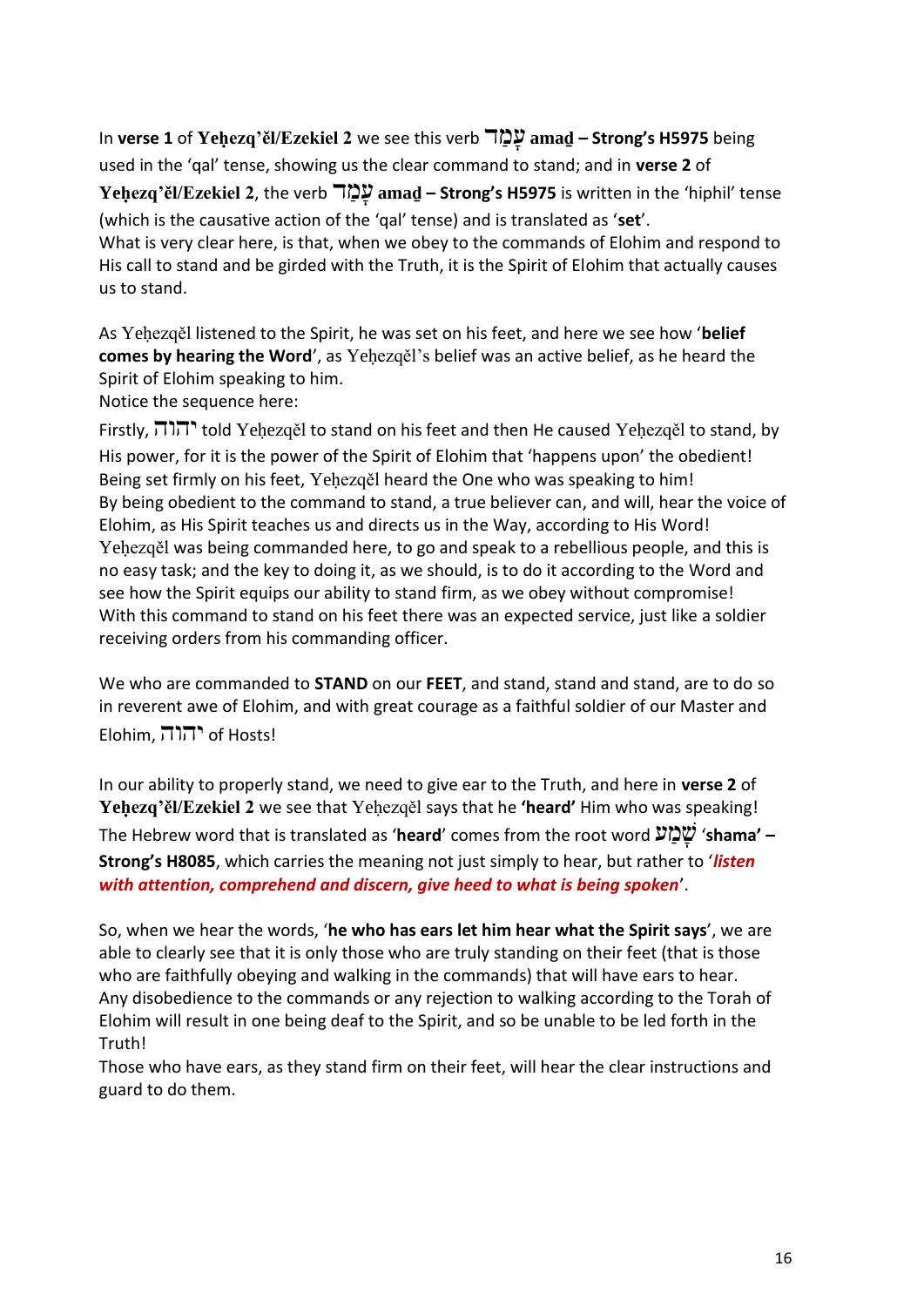### **Back to Deḇarim/Deuteronomy 29:**

#### **Verse 16-18**

In today's terms, we could probably express what is being said here, as follows: **You have seen the junk of the nations…. therefore, do not serve that which is poisonous and will cause decay!**

This carries a clear warning against falling short of the favour of Elohim! **Iḇ'rim/Hebrews 12:15 "See to it that no one falls short of the favour of Elohim, that no root of bitterness springing up causes trouble, by which many become defiled"** Our hearts are to have the Torah written upon them, and to turn our hearts away from Elohim, is to turn away from the Torah and, in the process, the one who does this will end up serving the mighty ones of the nations, and when this happens, the root of bitterness and wormwood springs up.

Wormwood, in Scripture, is a picture of false teachings that will cause rot and decay and sadly many today have fallen prey to the wormwood teachings of the church as they have turned away from the torah of Elohim, opening their hearts wide one for the root of wormwood to grow and cause decay!

The root word used here for '**wormwood**' is הָּנֲע ַל **la'anah – Strong's H3939** which is described as, **'***a bitter substance, a very unpleasant substance to consume, which may make one sick***'.** 

We know that the tree of life in **Ḥazon/Revelation** is described as having leaves which is for the healing of the nations and so, wormwood can be seen as the counterfeit leaves of the enemy which kills, yet so many are eating away at this very bitter root!

**Mishlĕ/Proverbs 5:3-4 "For the lips of a strange woman drip honey, and her mouth is smoother than oil; 4 but in the end she is bitter as wormwood, sharp as a two-edged sword."**

This proverb is a warning against the false teachings of the whore who seeks to lure people away from the Truth and what we must recognise here, is that it says that her lips (that is here words) are sharp 'as' a two-edged sword!

This means that her words can certainly cut and do damage, and many fall for her sharp words as they 'sound' as if they could be true, yet they are the poison of wormwood that has twisted the Truth in order to deceive; and the reason why so many are unable to discern her wormwood from the Truth, is because they have turned away from the Torah and are unable to rightly divide the truth.

While the strange woman may have smooth honey like words that sound anointed, what Shelomoh makes clear here, is that her true colours will be revealed in the end – her words are not sweet and anointed – they are bitter and are deathly!

The Word of Elohim is '**sharper**' than a two-edged sword and therefore, in order to know which is sharper, you have to know the Truth or else the sharp wormwood will eat you alive!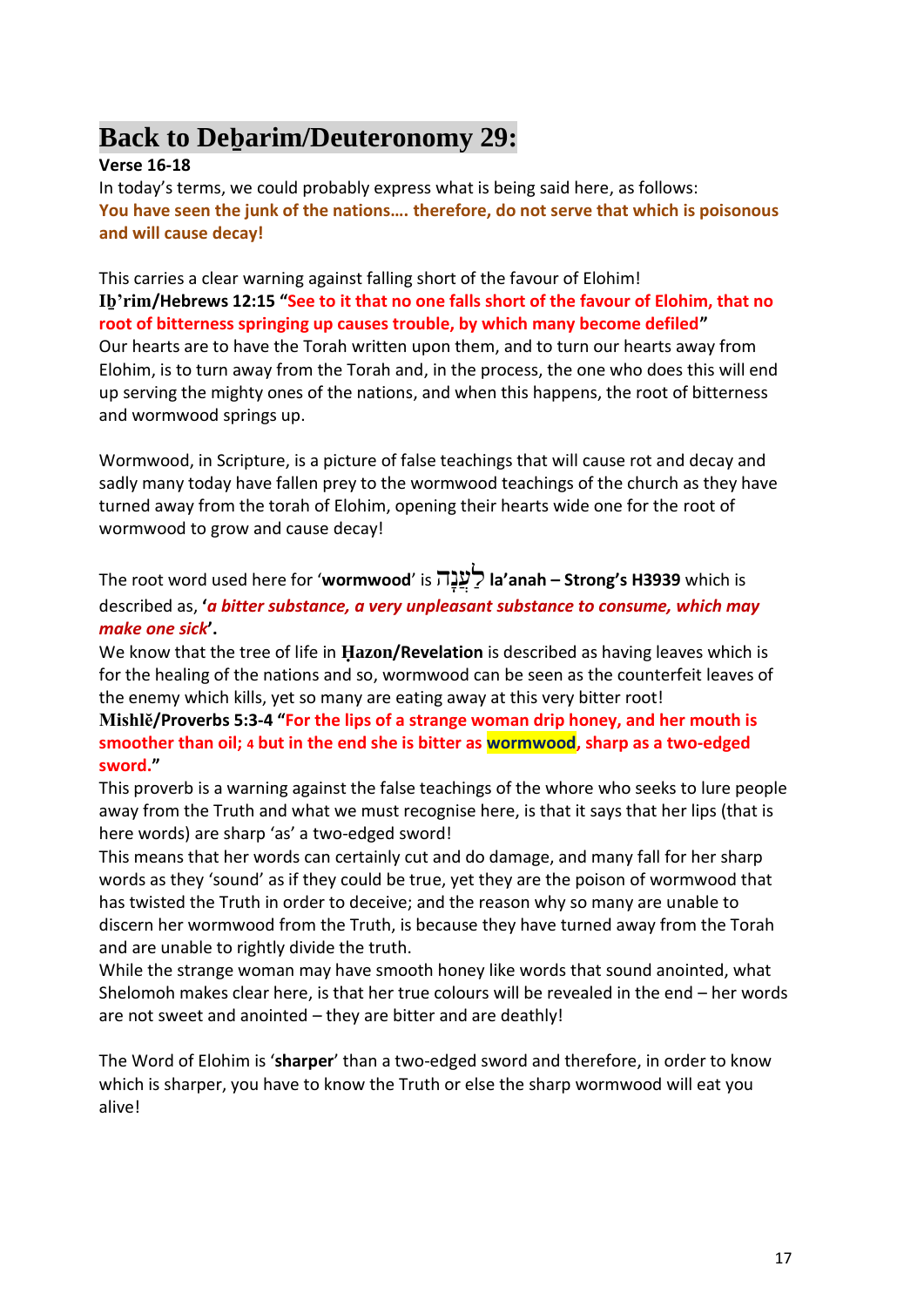#### **Iḇ'rim/Hebrews 4:12 "For the Word of Elohim is living, and working, and sharper than any two-edged sword, cutting through even to the dividing of being and spirit, and of joints and marrow, and able to judge the thoughts and intentions of the heart."**

The Word of Elohim is alive and sharper than the whore's sharp word and any word that teaches that the Torah is no longer applicable, may in fact be very sharp words, but they are words of deception and only the Truth of the living Torah is able to judge what is going on in the heart – to see whether the Torah of Elohim is written there or whether the heart has turned away!

The sadly reality, is that the heart that has turned away will often not be able to see that they have, in fact, turned away from the Truth and that is why the urgency to call many out of Baḇelon, is of the utmost importance – before it is too late as those who do not receive a love for the Truth, are handed over to the delusion of the wormwood of lies and deception!

Amos gives a clear warning against those who are turning right-ruling into wormwood – the very thing that Christianity has done! (**Read: Amos 5&6**).

We have a clear choice to make every day – and that is to walk in righteousness, as we guard to do all the commands of Elohim or, as some sadly choose, cast aside the need to live according to the Torah!

We find a very interesting 'play on words' in **Amos 5** in a lamentation that was to be proclaimed against a fallen and forsaken House of Yisra'ĕl who had '**cast down**' righteousness to the earth:

**Amos 5:7 "O you who are turning right-ruling to wormwood, and have cast down righteousness to the earth!"**

This verse makes clear the falsehood of Yisra'ĕl, for they had turned right-ruling into wormwood and had cast down righteousness to the earth!

The Hebrew word for **right-rulings** is ים ִט ָּפ ְש ִמ **mishpatim**, which is the plural of ִט ָּפ ְש ִמ **mishpat Strong's H4941** which means '*right-ruling or judgement*', and are the '*legal procedures*' or *firm rulings* that are **non-negotiable.**

The firm rulings of Elohim, Yisra'ĕl had turned into wormwood

When many are 'eating' a twisted counterfeit, they will so easily '**cast down**' righteousness!

The Hebrew word for '**cast down**' is ַוחּנ **nuaḥ – Strong's H5117** which means, **'***to rest,* 

*come to rest, cast down, set down, permit***'**, from which we get the name of ַח ֹנ **Noaḥ -**

**Strong's H5146** who was the man who found favour in the eyes of  $\overline{\Pi}$ , a righteous and perfect man in his generations and who walked with Elohim, doing all according to that which Elohim had commanded him.

This is a powerful 'play on words', as we see here the negative use of this word, for it can also mean, **'***abandon, depart from***'**.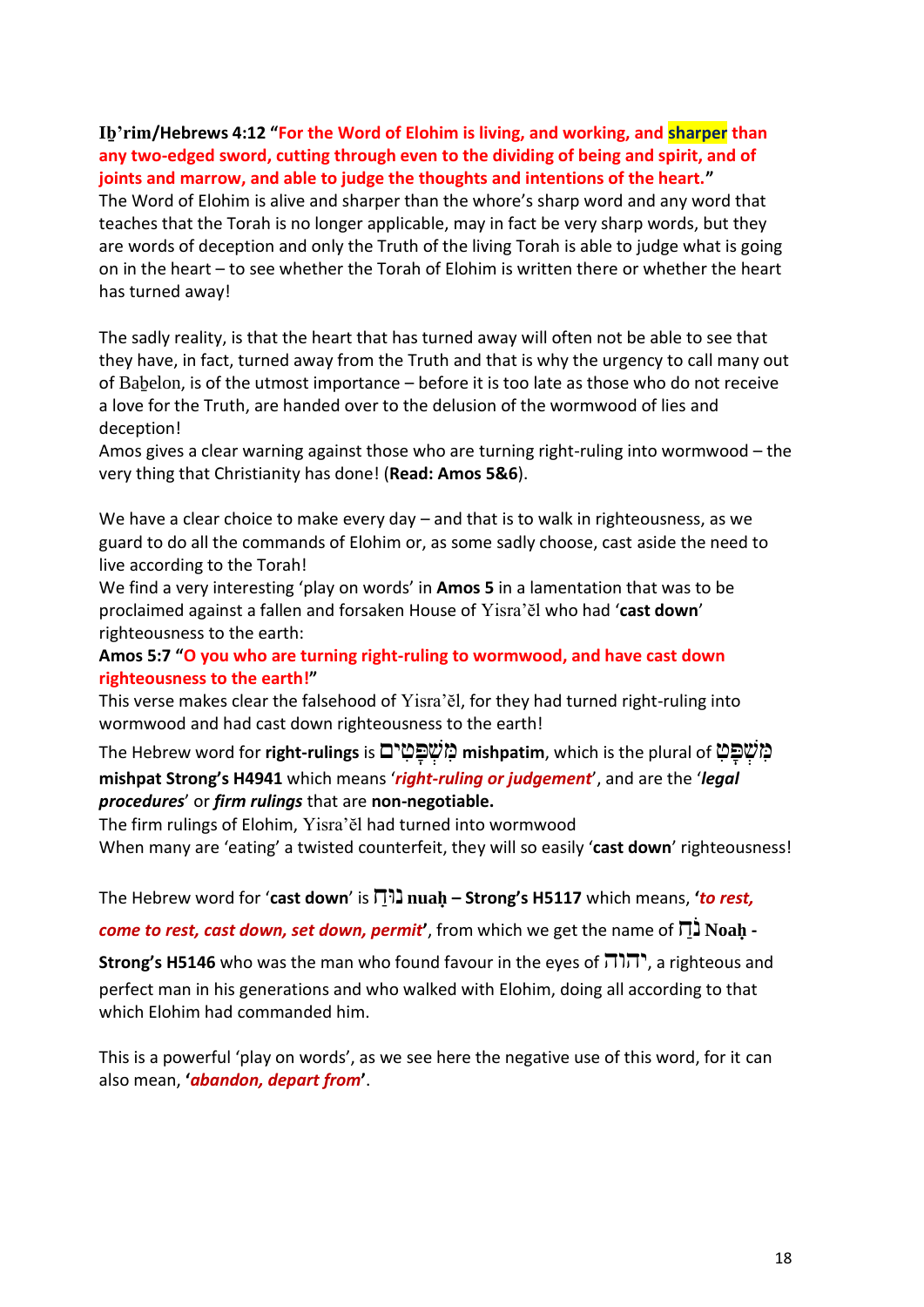So many have abandoned righteousness, thinking that they have 'entered into the rest of Elohim', yet they have no regard for His commands!

**Yirmeyahu/Jeremiah 9:13-15 "And** יהוה **says, "Because they have forsaken My Torah which I set before them, and have not obeyed My voice, nor walked according to it, 14 but they have walked according to the stubbornness of their own heart and after the Ba'als, which their fathers had taught them." <sup>15</sup> Therefore thus said** יהוה **of hosts, the Elohim of Yisra'ĕl, "See, I am making this people eat wormwood, and I shall make them drink poisoned water."**

Forsake His Torah and He will make you eat wormwood!

To forsake His Torah is to not receive a love for the Truth; for love for Elohim is to obey His commands and those who refuse to do this do not love Elohim and are liars!

Sha'ul echoes these words of warning in his second letter to Thessalonica:

**Tas'loniqim Bět/2 Thessalonians 2:9-12 "The coming of the** *lawless one* **is according to the working of Satan, with all power and signs and wonders of falsehood, 10 and with all deceit of unrighteousness in those perishing, because they did not receive the love of the truth, in order for them to be saved. 11 And for this reason Elohim sends them a working of delusion, for them to believe the falsehood, 12 in order that all should be judged who did not believe the truth, but have delighted in the unrighteousness."**

The poisoned teachings of 'wormwood' teach that you do not have to guard the commands contained in the Torah and is in complete opposition to what Yohanan teaches us:

**Yoḥanan Aleph/1 John 2:3-4 "And by this we know that we know Him, if we guard His commands. 4 The one who says, "I know Him," and does not guard His commands, is a liar, and the truth is not in him."**

Wormwood teaches a clear opposition to what righteousness entails:

**Deḇarim/Deuteronomy 6:25 "And it is righteousness for us when we guard to do all this command before** יהוה **our Elohim, as He has commanded us."**

 ַח ֹנ **Noaḥ** was a righteous man, who did not cast down righteousness, but preached it for 120 years to a people who had!

We either walk in righteousness, as  $\overline{D}$  **Noah** did, or we cast it down because of the wormwood of false lies and traditions of man that has turned and twisted the right-rulings of Elohim into poisonous and strange honey of a whore!

Noah found favour in the eyes of  $\overline{111}$  as He responded correctly to being steadfast and faithful in obeying the voice of Elohim in direct contrast to what the world was doing by walking after their own puffed up ways to destruction!

**Ḥaḇaqquq/Habakkuk 2:4 "See, he whose being is not upright in him is puffed up. But the righteous one lives by his steadfastness."**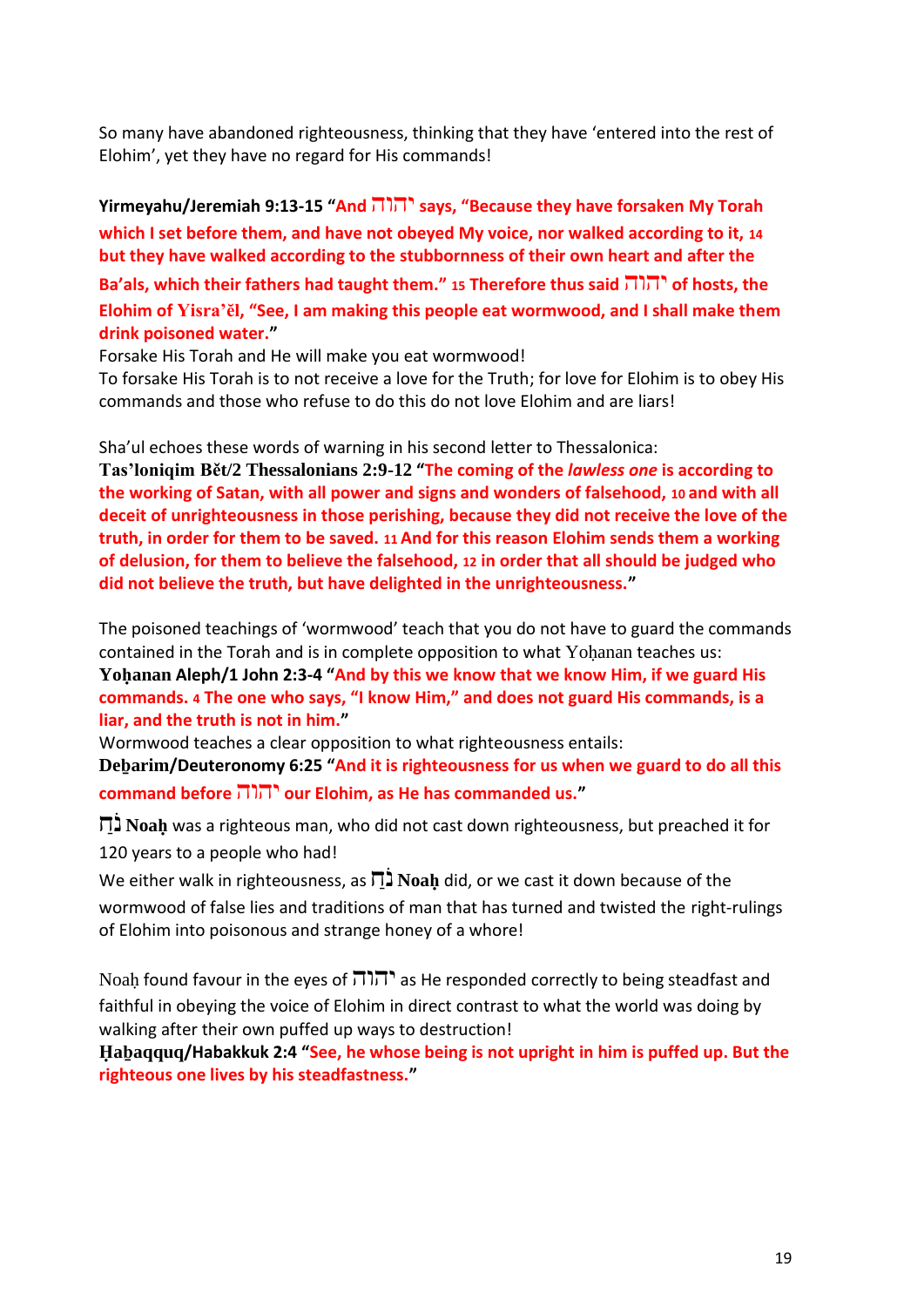### **Back to Deḇarim/Deuteronomy 29**

#### **Verse 19**

This verse is a picture of so many today who are falsely claiming an assumed peace while they are walking in the stubbornness of their own hearts.

They hear the words of the curses and will bless themselves by saying things like:

#### "**I am not under the law anymore and so the curses do not apply**".

What they do not realise, is that they have never been under the law or rather, they have never been 'in subjection to the Torah', because they refuse to do so, and so, I am not sure how they can make this claim – their wilful denial of the need to walk in the Torah/Law of Elohim, is a typical way of them blessing themselves, when the Word clearly tells us that when we walk in obedience to the Torah, it is  $\overline{1}$  $\overline{1}$ , our Elohim who blesses us, we do not bless ourselves!!!

When one does not walk in subjection to the Torah of Elohim then they have no proper claim to bless themselves with the blessings contained in The Word!

So many people today love to flatter themselves, by thinking it is ok to sin and ignore the Torah and many even have conferences to declare this horrendous wormwood lie, as they follow a wicked 'word faith movement' which assumes a 'name it and claim it' approach; and in the process they do not recognise that they are, in fact, in error and most will not see this, as the pride of blessing themselves causes them to be unable to see the wormwood that they are partaking of.

#### **Eph'siyim/Ephesians 5:6-7 "Let no one deceive you with empty words, for because of these the wrath of Elohim comes upon the sons of disobedience. 7 Therefore do not become partakers with them."**

This kind of deceptive thinking, simply adds drunkenness to thirst and this thirst can never be quenched or satisfied by wormwood and poisoned water.

All who are thirsty for righteousness shall be filled – and that thirst for righteousness is satisfied with the living waters of the Word and recognises the need to continually drink and be washed by His Word.

Those who muddy the living water, with lies and deception, have caused the muddied water to become an intoxicating beverage that is causing many to become drunk and stumble in the Truth and, as a result, are never able to quench their thirst through empty words that lead to wilful disobedience!

The proud and arrogant, who refuse to submit to and walk in the Torah of Elohim yet claim to have peace and be able to bless themselves in His Word, do so as they walk in the stubbornness of their heart!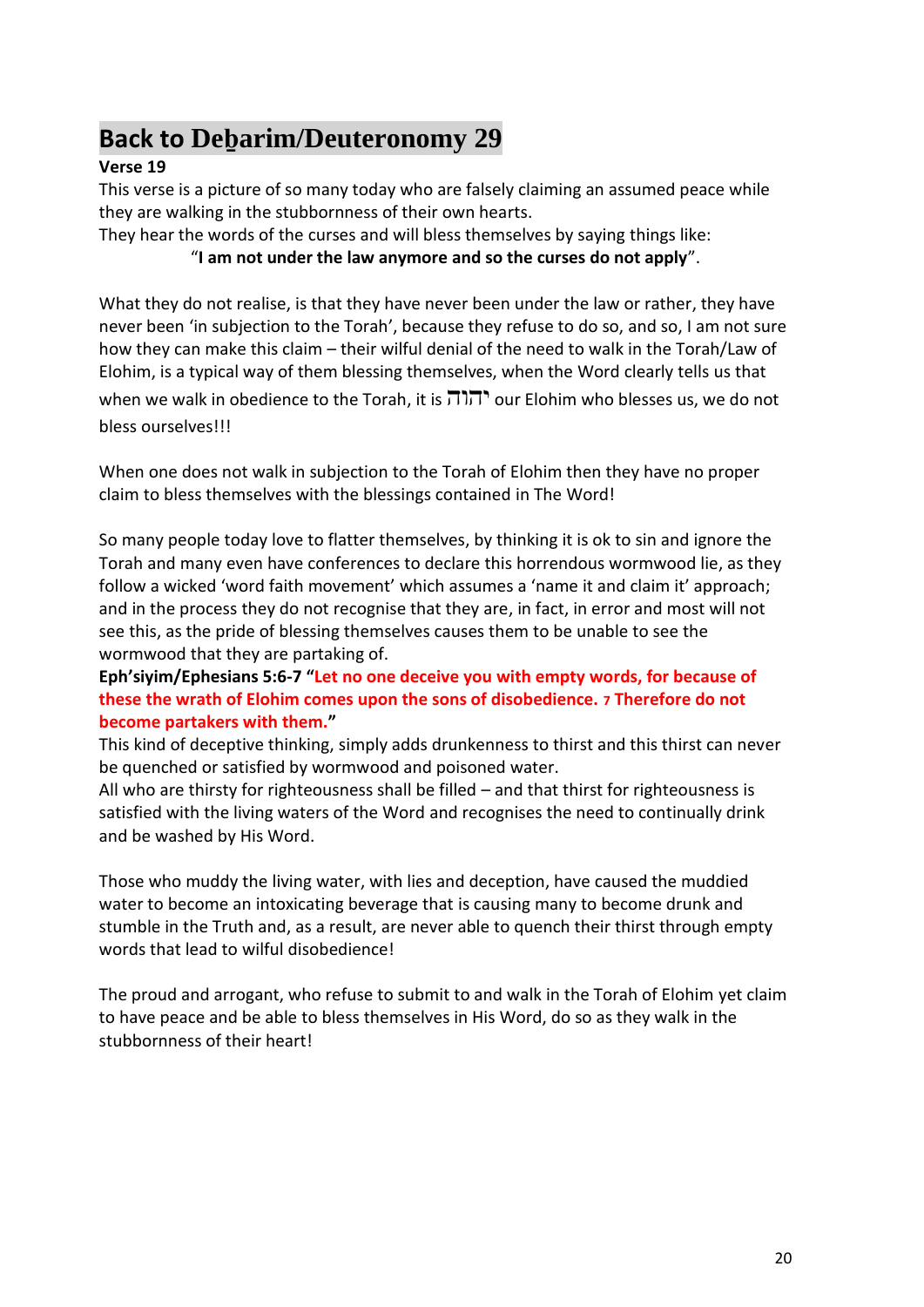The Hebrew word that is translated here as '**stubbornness**' is ותּיר ִר ְש **sheriruth – Strong's H8307** which means, **'***stubbornness, hardness, firmness***'** and comes from the root verb  $\nabla \Psi$  sharar – Strong's H8324 which means, '*enemy, adversary*'.

This word for '**stubbornness**' – ותּיר ִר ְש **sheriruth – Strong's H8307** – is used 10 times in Scripture, with it being used first, here in **Deḇarim/Deuteronomy 29:19**, once in the **Tehillah/Psalms** and 8 times in **Yirmeyahu**!

Let us take a look at some of these uses, in order to get a clearer picture of how stubborn many are today!

**Tehillah/Psalm 81:11-14 "But My people did not listen to My voice, and Yisra'ĕl would not submit to Me. 12 "So I gave them over to their own stubborn heart, to walk in their own counsels. 13 "O, if My people had listened to Me, Yisra'ĕl would walk in My ways, 14 "I would subdue their enemies at once, and turn My hand against their adversaries!"** I have quoted 4 verses here, from this **Tehillah/Psalm 81**, in order to understand the context of the use of this Hebrew word ותּיר ִר ְש **sheriruth – Strong's H8307** whihc is translated here as '**stubborn**'.

Notice how it clearly states that those who refuse to listen and submit to the Word of Elohim, are given over to their own stubborn heart.

In the verses that follow, we see the urgent appeal that is given, which cries out… "if people would just listen to Elohim and walk in His ways"!!!

This is a picture of those who do not receive a love for the Truth, and Sha'ul tells us of these in:

**Tas'loniqim Bět/2 Thessalonians 2:9-12 "The coming of the** *lawless one* **is according to the working of Satan, with all power and signs and wonders of falsehood, 10 and with all deceit of unrighteousness in those perishing, because they did not receive the love of the truth, in order for them to be saved. 11 And for this reason Elohim sends them a working of delusion, for them to believe the falsehood, 12 in order that all should be judged who did not believe the truth, but have delighted in the unrighteousness."**

Let us look at another couple of examples, from Yirmeyahu, where this word for

'**stubbornness**' – ותּיר ִר ְש **sheriruth – Strong's H8307** is used:

**Yirmeyahu/Jeremiah 11:7-8 "For I earnestly warned your fathers in the day that I brought them up out of the land of Mitsrayim, until this day, rising early and warning, saying, "Obey My voice." 8 'But they did not obey or incline their ear, but everyone walked in the stubbornness of his evil heart. So I brought on them all the words of this covenant, which I commanded them to do, and they did not do.' "**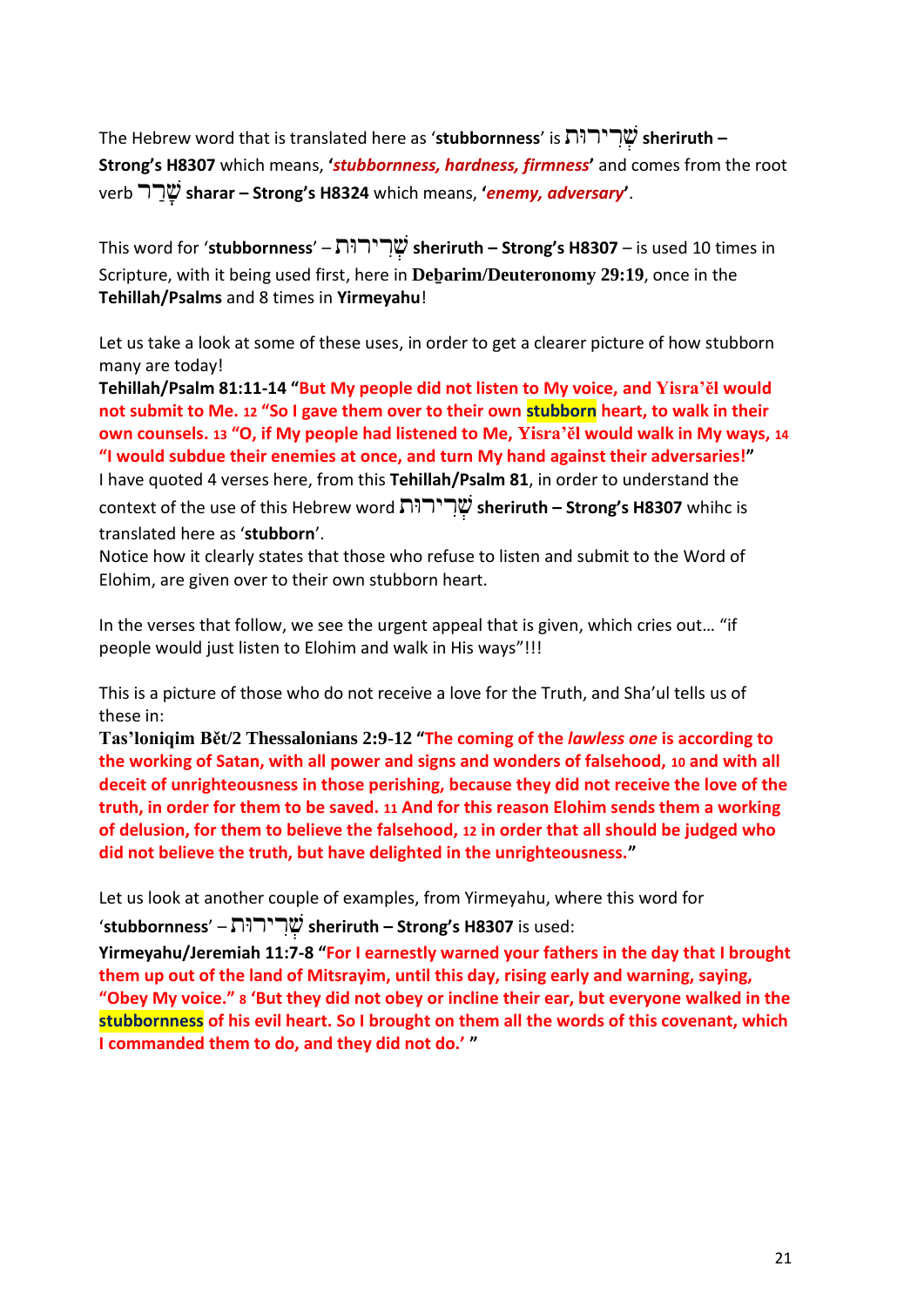**Yirmeyahu/Jeremiah 13:9-10 "Thus said** יהוה**,' Thus I ruin the pride of Yehuḏah and the great pride of Yerushalayim. 10 'This evil people, who refuse to hear My Words, who walk in the stubbornness of their heart, and walk after other mighty ones to serve them and to bow themselves to them, is like this girdle which is completely useless."**

**Yirmeyahu/Jeremiah 16:10-13 "And it shall be, when you declare to this people all these words, and they shall say to you, 'Why has** יהוה **pronounced all this great evil against us? And what is our crookedness, and what is our sin that we have committed against**  יהוה **our Elohim?' <sup>11</sup> then you shall say to them, 'Because your fathers have forsaken Me,' declares** יהוה**,' and have walked after other mighty ones and served them and bowed themselves to them, and have forsaken Me, and did not guard My Torah. 12 'And you have done more evil than your fathers, for look, each one walks according to the stubbornness of his own evil heart, without listening to Me. 13 'So I shall throw you out of this land into a land that you do not know, neither you nor your fathers. And there you shall serve other mighty ones day and night, where I show you no favour.'"**

**Yirmeyahu/Jeremiah 18:11-12 "And now, speak to the men of Yehuḏah and to the inhabitants of Yerushalayim, saying, 'Thus said** יהוה**," See, I am forming evil and devising a plan against you. Return now every one from his evil way, and make your ways and your deeds good." ' 12 But they shall say, "It is no use! For we walk according to our own plans, and we do each one the stubbornness of his evil heart."**

**Yirmeyahu/Jeremiah 23:16-18 "Thus said** יהוה **of hosts, "Do not listen to the words of the prophets who prophesy to you, they lead you astray. They speak a vision of their own heart, not from the mouth of** יהוה**. 17" They keep on saying to those who despise Me, '**יהוה **has said you shall have peace.' And to all who walk according to the stubbornness** 

**of their own heart** *they say***, 'No evil comes upon you.' " 18 For who has stood in the counsel of** יהוה**, and has seen and heard His word? Who has listened to His word and obeyed it?"**

As one goes through each of the above passages from **Yirmeyahu/Jeremiah**, it becomes very clear, just how stubborn the hearts of so many people are today and how they arrogantly listen to false messages of peace, when they have not even turned their ear to attentively, and properly, hear the Torah of Elohim!

Those who flatter themselves into assuming that the curses have no effect on their lives, and therefore have no need to obey the Torah, thinking that they are fine and have peace and continue to walk with a stubborn hear, simply add drunkenness to their thirst.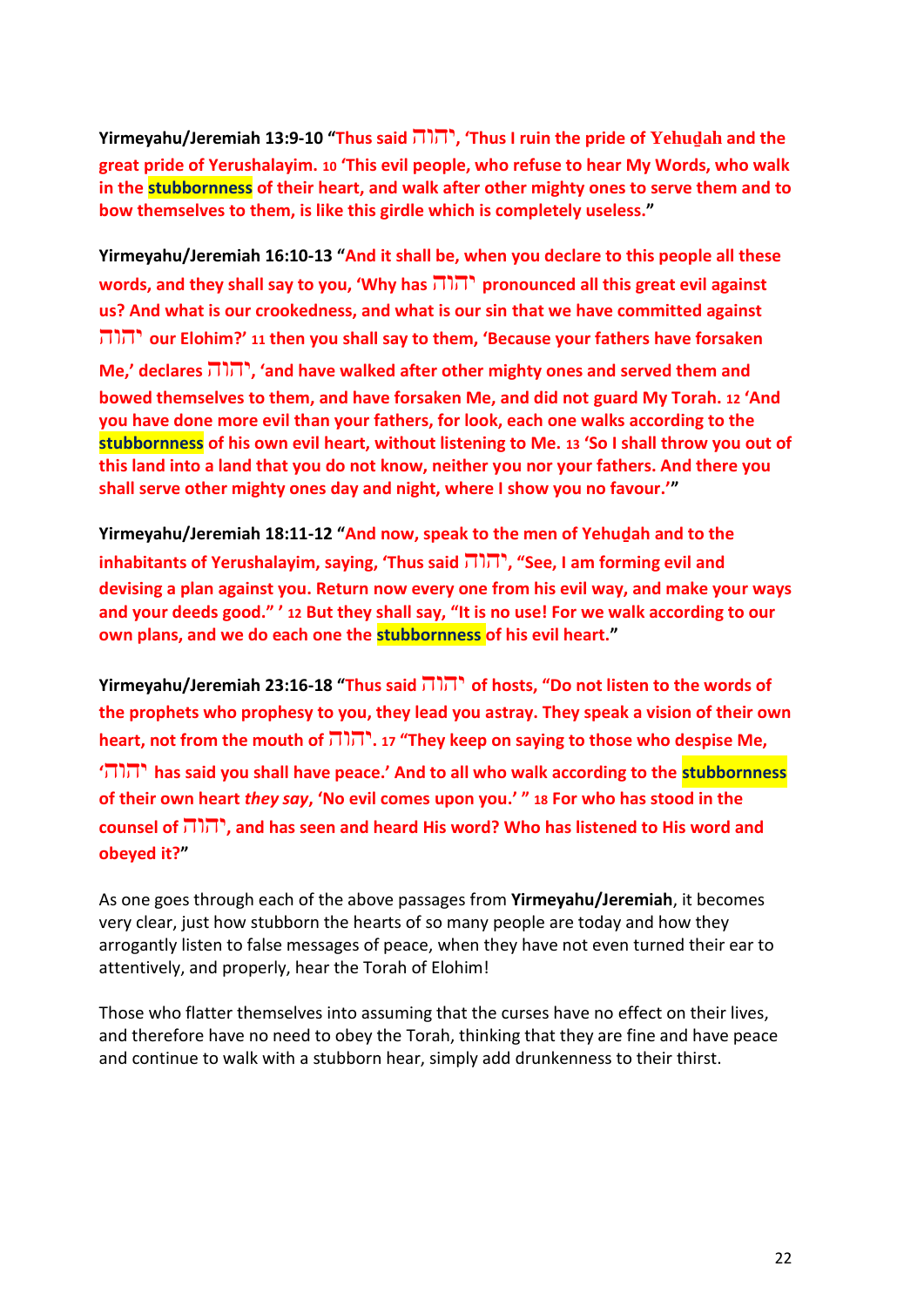In other words, they are not satisfying their thirst with truth but are rather letting the drunkenness of whorings and falsehood be that which they reckon is sufficient for them, as they continue to remain in a drunken state of lawlessness.

Adding drunkenness to thirst highlights the sad state of so many who are gulping away at the poison of wormwood and remaining drunk, yet are never able to truly satisfy the thirst in them.

The Hebrew word that is translated as '**drunkenness**' comes from the root word הֶּו ָּר **raveh – Strong's H7302** which means, **'***saturated, watered, well-watered, engulfed, drenched***'**, and can carry the idea of being drenched to the point of peril and be drowning!

So many people are 'drowning' themselves in the falsehood of wormwood, through continually saturating themselves in teachings that have twisted the truth. In the process, they are no different to an alcoholic who cannot refrain from drinking and getting drunk, as they continue to drench themselves in the poisoned wormwood of teachings that promote a lawless standard as being acceptable and ok, when it clearly is not.

As a result, all that they are doing is adding drunkenness to thirst and not actually satisfying that thirst with the Truth!

They continue to add the drunkenness of lawlessness to their lives without any concept of the consequences thereof!

Some translators have rendered this verse as **'adding thirst to drunkenness'**, which implies the insatiableness of sinful man's lust and desire to satisfy their fleshly desires, with no concern for the consequences!

This Hebrew root word הֶּו ָּר **raveh – Strong's H7302** is used 3 times in Scripture, and the other two times it is used, it is used to describe the well-watered garden that Yisra'ěl would be as they are satisfied with יהוה's provision.

When one keeps the Sabbath then we take note of the sure promise that we will be like a **well-watered** garden:

**Yeshayahu/Isaiah 58:11 "Then** יהוה **would guide you continually, and satisfy your being in drought, and strengthen your bones. And you shall be like a watered garden, and like a spring of water, whose waters do not fail."**

Being watered with the Truth, is the true satisfying sustenance that causes us to grow and be fruitful, whereas being watered by falsehood, makes one drunk and unable to bear the proper fruit of righteousness.

In the clear promise of the return of the remnant Bride we take note of the following: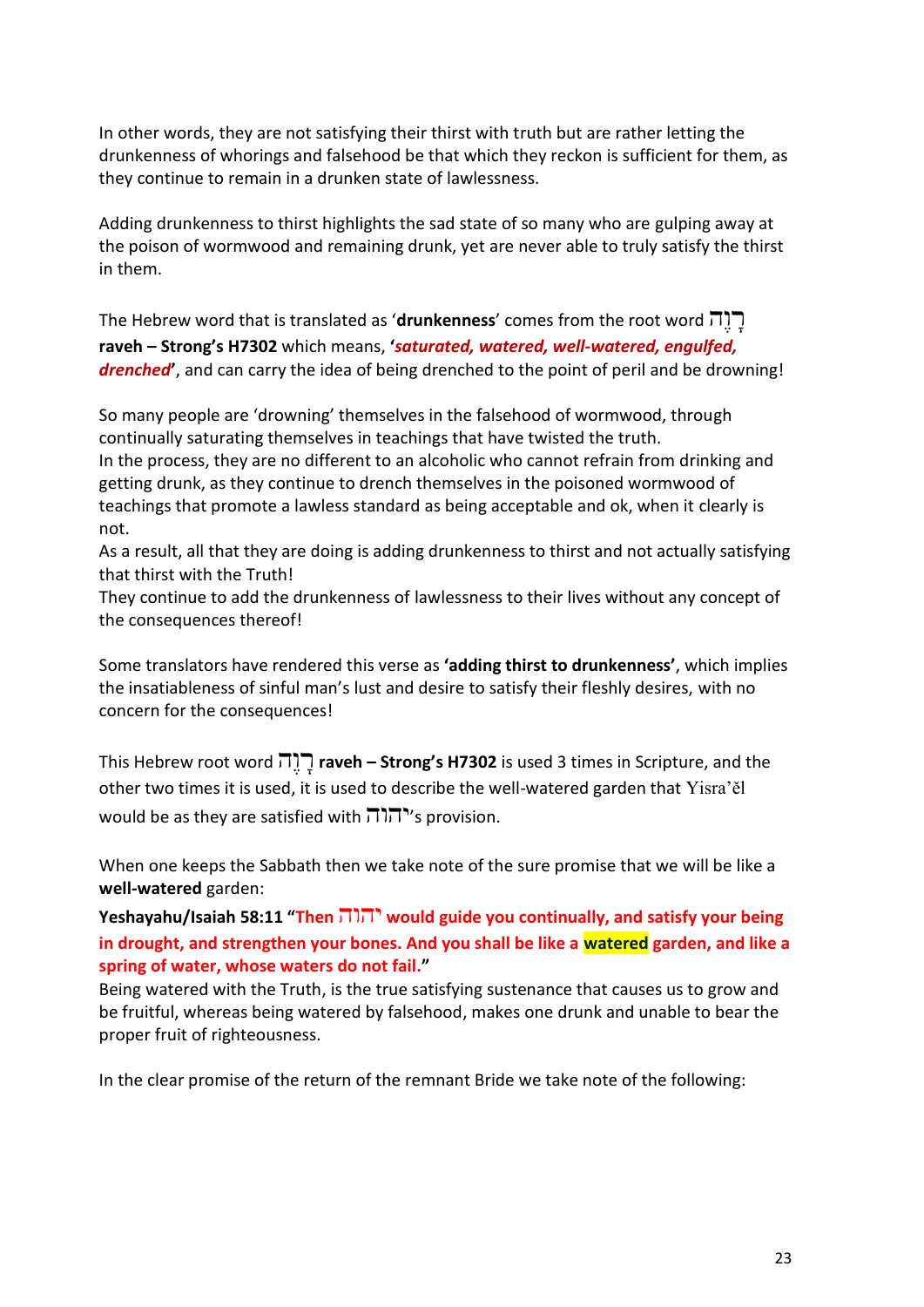**Yirmeyahu/Jeremiah 31:12 "And they shall come in and shall sing on the height of Tsiyon, and stream to the goodness of** יהוה**, for grain and for new wine and for oil, and for the young of the flock and the herd. And their being shall be like a well-watered garden, and never languish again."**

Those who walk in obedience to the Master's commands and are standing armed in the Truth, will never thirst as they will be like a well-watered garden, nourished in completeness to bear abundant fruit that lasts, whereas those who forsake the need to hear, guard and do the Torah of Elohim, will become more and more saturated with falsehood and drown in their depravity, leaving them without an ability to bear good fruit!

The Hebrew word that is translated as '**thirst**' comes from the root word א ֵמ ָּצ **tsame – Strong's H6771** which means, **'***thirst, thirsty, dry***'**, and thirst is something that is clearly understood, from a Scriptural perspective, especially when we recognise the clear terrain of the land of Yisra'ĕl and the Wilderness through which they travelled!

**Ḥazon/Revelation 22:17 "And the Spirit and the bride say, "Come!" And he who hears, let him say, "Come!" And he who thirsts, come! And he who desires it, take the water of life without paying!"**

This is the clear call that we see being loudly proclaimed at the end of **Ḥazon/Revelation**, and we take note that this is an urgent call that is being given after Yoḥanan had been shown the vision of the fullness of the revelation of  $\mathcal{V}(\mathcal{V})$ ות Messiah!

When we look at this Hebrew root word for '**thirst**', in the ancient pictographic script, we are able to identify one's need to have the thirst quenched to go on.

In the ancient pictographic script, the Hebrew root word א ֵמ ָּצ **tsame – Strong's H6771** which means, **'***thirst, thirsty, dry***'**, is pictured as follows:



#### :צָּ **- Tsadey**

The Ancient picture for this letter is **WALLACK Is the man on his side'**, and it can represent the act of lying on one's side in order to hunt or chase, when crouching I concealment, as well as '**laying one's self down for another**'. We can also see how this can represent that which comes forth from the side! This can also picture for us a fish hook, giving us the meaning of '**hunt or fish**'.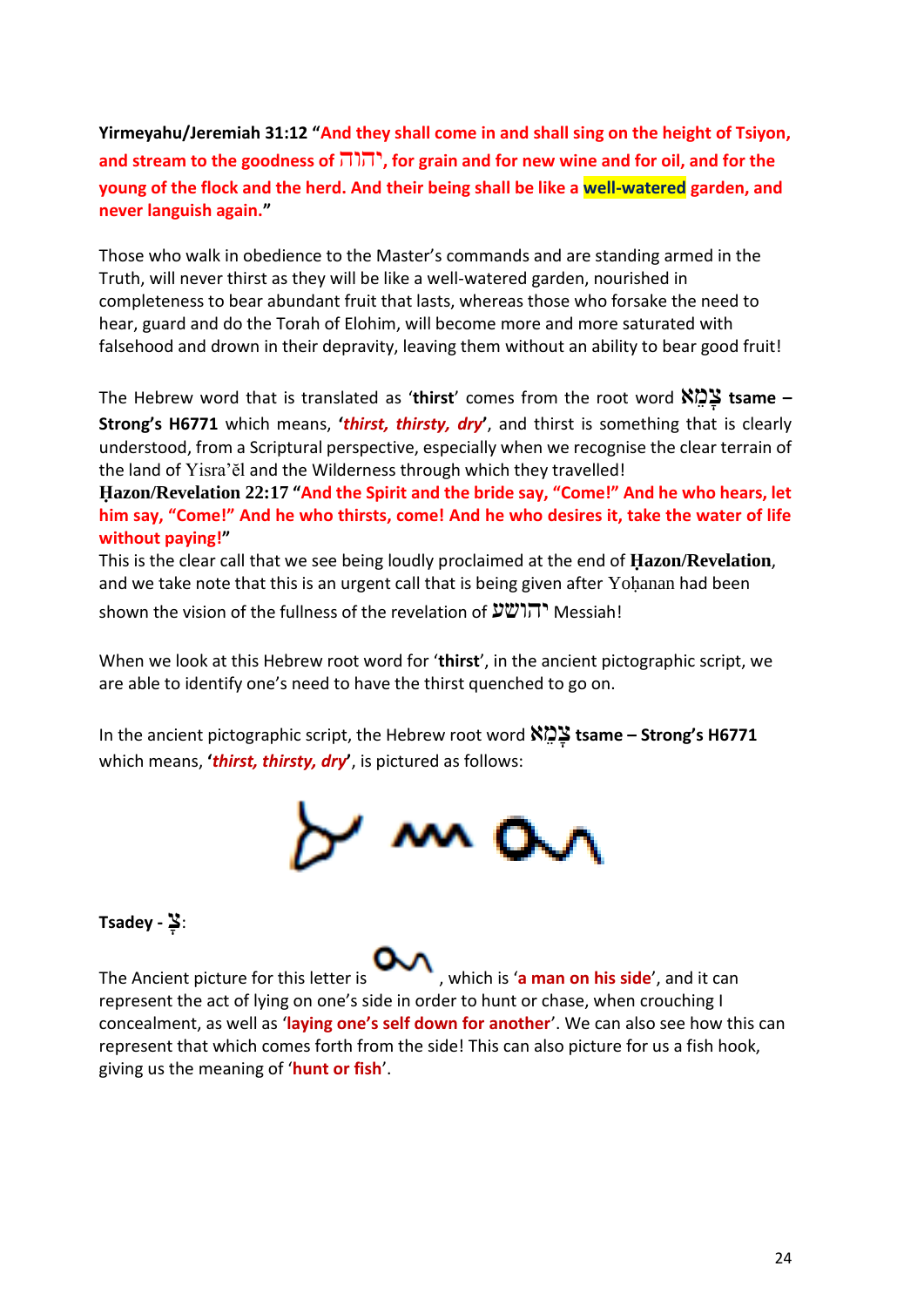#### **:**מֵ **- Mem**



The ancient script has this letter as and is pictured as '**water'**, and also carries the

meaning of '**chaos**' (from the storms of the sea) and can also picture that which is **mighty** or massive as well as the unknown.

We are also able to understand this letter as representing **the nations**, for the nations are often likened to the seas in Scripture.

Knowing then, that this letter also represents '**water**', we are able to see how this can render for us the meaning of '**washing**' or '**cleansing**'.

#### **:**א **- Aleph**

The ancient script has this letter as and is pictured as **the head of an ox'**, and represents '**strength**', meaning '**muscle**' as the ox is the strongest of the livestock animals. This also carries the meaning of '**yoke**', as an ox is placed in a yoke in order to plough or pull a heavy load in the right direction. This can also picture for us the '**red heifer**' sacrifice that יהושע Messiah fulfilled!

As we consider this pictograph, we are given a wonderful clue in who it is that we are to have our thirst quenched.

In the AHLB (Ancient Hebrew Lexicon Bible), Jeff Benner highlights that the 2-letter parent root of the letters Tsadey and mem.

The letter '**Tsadey**', which is the picture of of a man on his side, represents the hunt, and the letter '**mem**' is a picture of water, and combined, these two pictographic letters can have the meaning of, "**hunt for water"**, and this can also picture a fasting from water, or food.

This makes perfect sense, in that when one is thirsty, then the hunt to quench that thirst caused the thirsty to find the satisfying waters to do so.

Those who are stubborn and are adding 'drunkenness to thirst', are hunting for that which their flesh craves, in order to find temporary reprieve, while they do not recognise that their thirst can never be truly quenched, by the poisonous wormwood of the whore. The stubborn will seek out (hunt for) those who will tickle their ears, in order to satisfy their lawless cravings, yet, when we consider the call and incitation for the thirsty to come to Messiah, the Living Waters, we are called to come to the source that will causes us to be satisfied and never thirst again!

As we consider this pictograph of the root word for '**thirst**' - א ֵמ ָּצ **tsame – Strong's H6771** we are able to see the following being given:

### **HUNT FOR WATER TO BE STRENGTHENED!**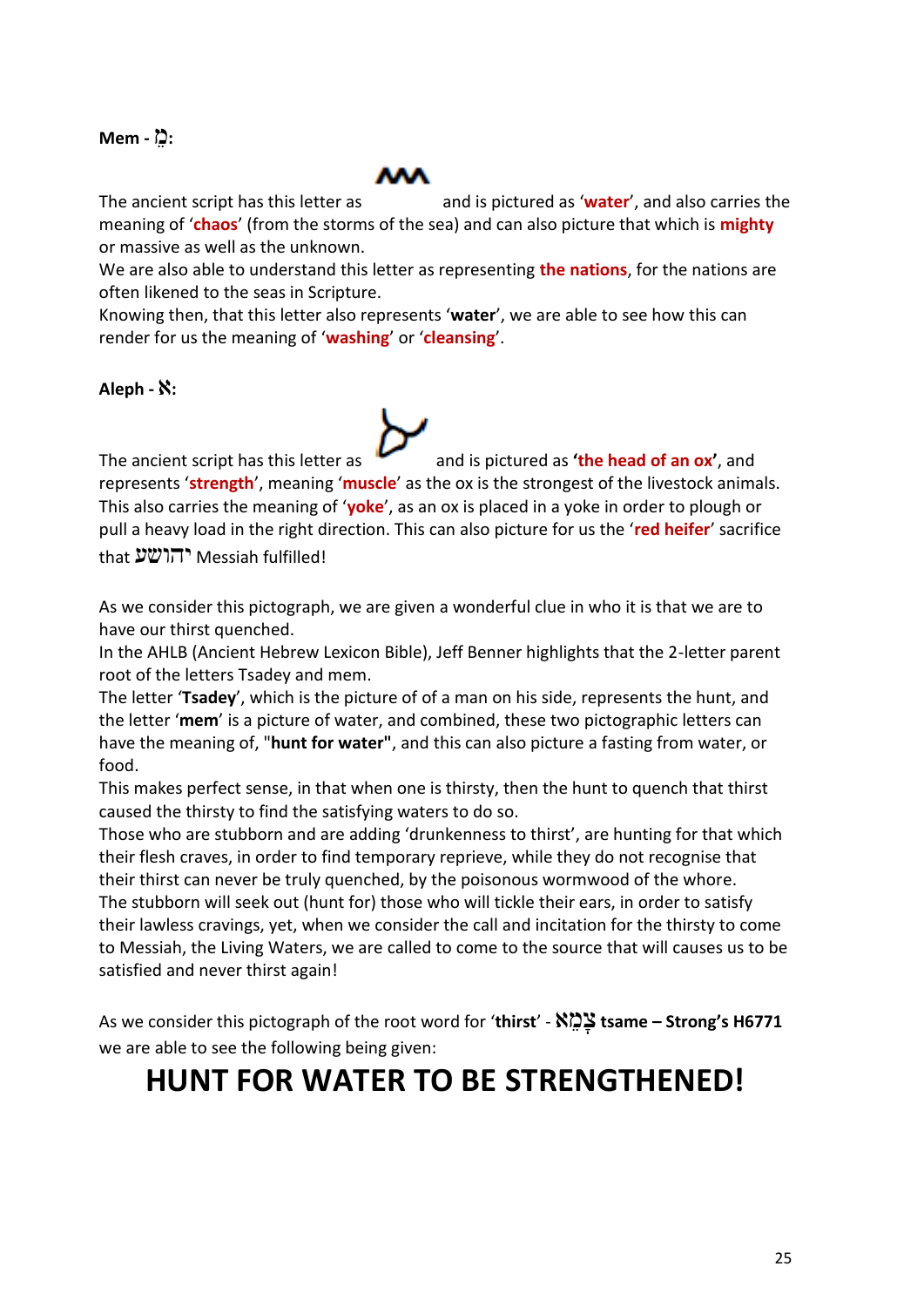Or, when considering the correct response of the attentive hearer of the Word, we can see that the following assurance can be given to those who humble themselves before the master and thirst for righteousness:

### **SURRENDER/BOW TO THE WASHING THAT STRENGTHENS**

With the clear revelation of Messiah having been declared, the call for those who thirst to come, is given to those who have ears to hear and are thirsty for true righteousness! With this call to come being given, there is also a severe warning that is given to anyone who adds or takes away from the prophecy of the revelation of Messiah, and we therefore take note that with the revelation of who Messiah is nothing can be added or taken away!

These words echo the prophecy that we see being given in the following text:

**Yeshayahu/Isaiah 55:1 "Oh everyone who thirsts, come to the waters. And you who have no silver, come, buy and eat. Come, buy wine and milk without silver and without price."** The clear message and resounding call that is given at the revelation of Messiah is simply this:

### **EVERYONE WHO THIRSTS COME TO THE WATERS**!

This clear prophecy, of giving access to the living water, is an assurance given to those who overcome and inherit the gift of everlasting life:

**Ḥazon/Revelation 21:5-7 "And He who was sitting on the throne said, "See, I make all**  *matters* **new." And He said to me, "Write, for these words are true and trustworthy." 6 And He said to me, "It is done! I am the 'Aleph' and the 'Taw', the Beginning and the End. To the one who thirsts I shall give of the fountain of the water of life without payment. 7 "The one who overcomes shall inherit all this, and I shall be his Elohim and he shall be My son."**

When Aḏam sinned, he was 'cut off' from having access to the tree of life and as a result of sin it is appointed for all to die once!

Our access back to the tree of life and being refreshed in the Living Waters is only made possible by the life, death and resurrection of our Master, saviour, Redeemer and Elohim, .Messiah יהושע

No amount of money can buy this for us, and with our Master, who humbled Himself and took on the form of a Servant in order to redeem sinful man back to Himself, we acknowledge the full price He has paid for our sins!

This is an invitation to the thirsty  $-$  a call to anyone who thirsts.

Now, we know that we all thirst and when you are thirsty you go and drink something to try and quench your thirst, right!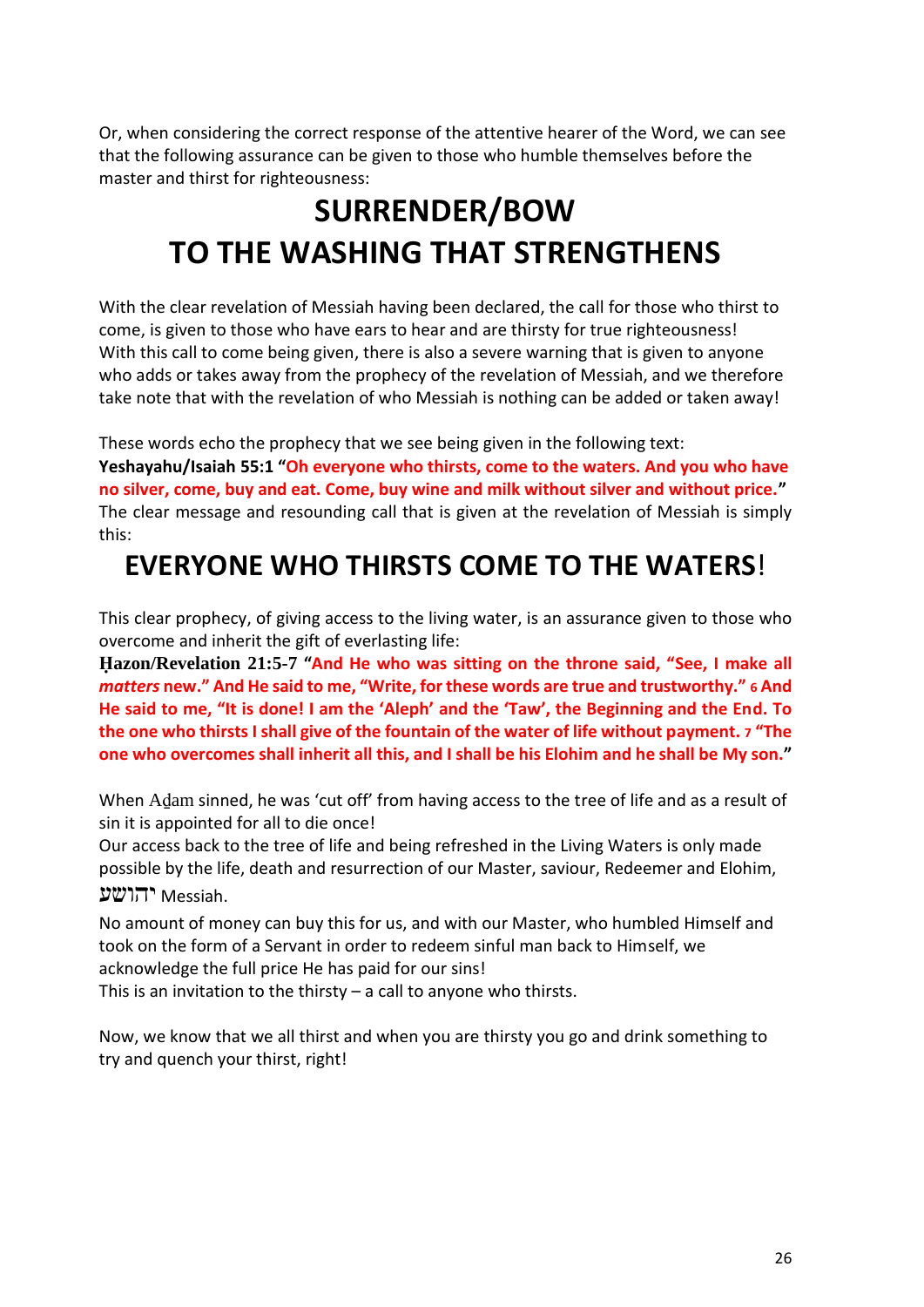In actual fact, it has been said that if you get to the stage of being thirsty then you have already been too long without water and let yourself begin to dehydrate, which is very unhealthy!

However, we all know that the thirst that is being spoken of here is more than just physical, as it is speaking of a spiritual thirst.

Today there are many people who do not think or realise that they are spiritually thirsty, simply because they have filled their lives up with so many false wells so to speak, keeping them so busy that they get consumed by a sense of satisfaction that is indeed false, causing them to thirst again for something else!

Why is it that so many seek to satisfy that which is dying – and by that, I mean the flesh? In the process of filling up the flesh with that which does not satisfy, one is in serious danger of sentencing one's spirit, as a result of wrong choices, to eternal death!!!

Everything we do is a result of a choice and so often we may ask ourselves, "**Why am I doing this…?**", or "**Why am I doing that…?**", when, in fact, we need to be looking behind our actions and ask, "**What choice did I make?**"

"If you are thirsty, come and drink" … that is the invitation!

For most of us, and I like to believe that for all, there comes a time, or even various key moments in our lives, where we recognise that there has got to be more to what we are doing and how we are living!

In other words, we recognise a thirst.

All too often, through the desire to satisfy that thirst, wrong choices are born, either out of peer pressure, the culture of traditions that we have been brought up in, or even by the way a wrong choice has been commercialised or advertised as an acceptable one.

In today's consumer driven world, people find that they just can't get enough and so they devour food, pleasure, work, entertainment and even relationships, as fast as they can, just to get something out of it and then seek more, never being satisfied, as they are constantly driven by a wanting, a needing, a longing and a thirsting! For what though? We are all created with an appetite, and that is an appetite for Elohim.

He has made us to praise Him – and to hunger and thirst for Him.

**Yeshayahu/Isaiah 43:19-21 "See, I am doing what is new, let it now spring forth. Do you not know it? I am even making a way in the wilderness and rivers in the desert. 20 "The beast of the field esteems Me, the jackals and the ostriches, because I have given waters in the wilderness and rivers in the desert, to give drink to My people, My chosen, 21 this people I have formed for Myself, let them relate My praise."**

You see – it is  $\overline{11}$ יהוה who provides for us His Living water to equip us to praise Him!!! **Mattithyahu/Matthew 5:6 "Blessed are those who hunger and thirst for righteousness, because they shall be filled."**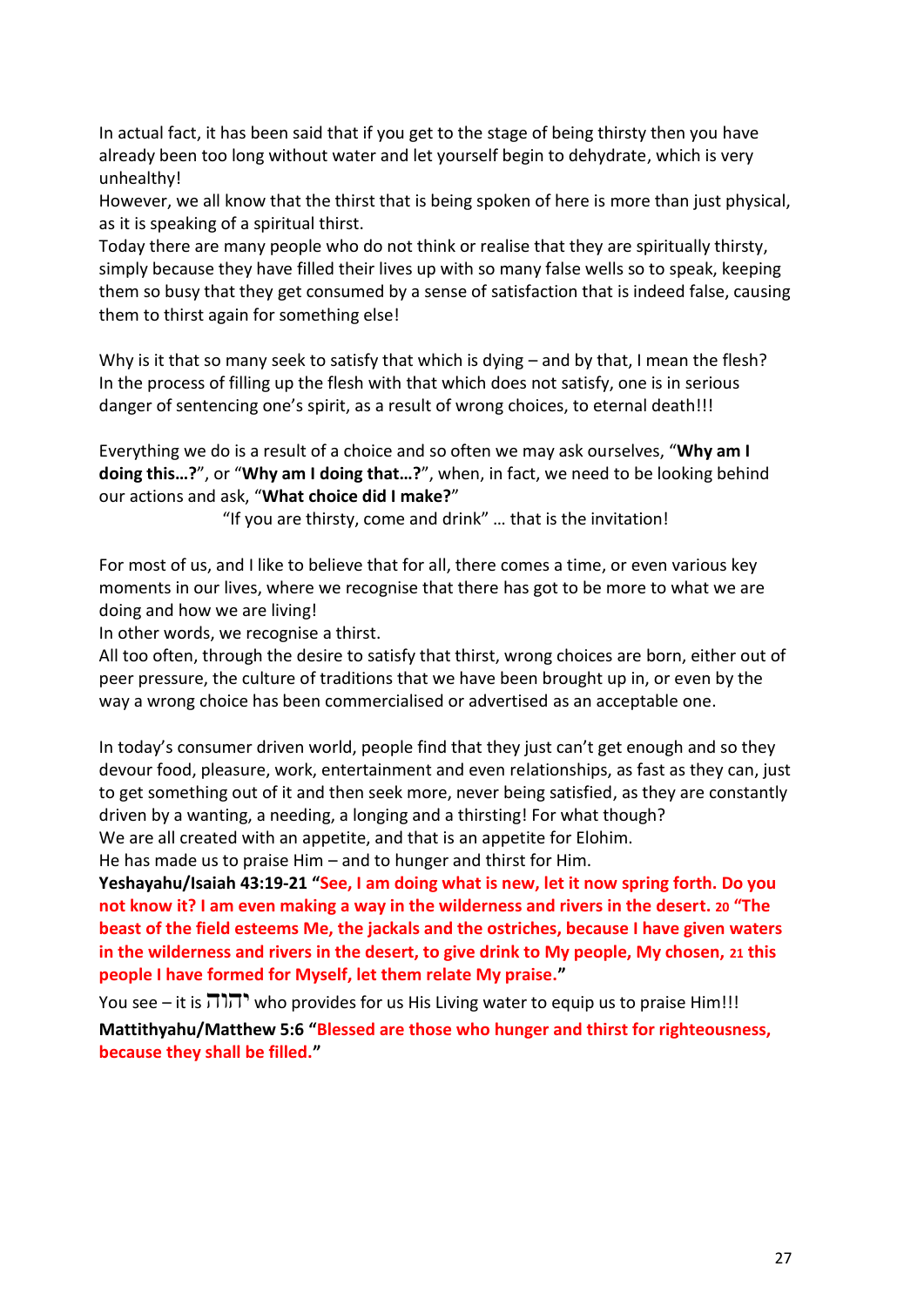What Messiah is, in essence, saying here, is that you will be blessed when you truly make the choice to seek and follow that which you were designed to, for everything else is a counterfeit, that will only drain you and not fill you.

The term "**thirsty**" is used frequently in Scriptures and is a metaphor for spiritual longing and the need for it to be satisfied.

We know that the only thing that satisfies is from above, as Our Master and Elohim satisfies our desires with good things.

I would like highlight a passage from the **Book of Ḥanoḵ/Enoch**, as this helped me understand a little more clearly what  $\mathcal{V}(\mathcal{V})$  was telling us when we are to hunger and thirst for righteousness.

I encourage you all to read the **Book of Ḥanoḵ/Enoch**; and it is freely available on the net. This Book was in fact part of the canonized Scriptures up until around the  $7<sup>th</sup>$  century C.E. and 'disappeared' for about 1000 years having been 'rediscovered' in the 17<sup>th</sup> century C.E. It gives greater detail on the accounts that we read of in **Berěshith/Genesis 6.**

**Ḥanoḵ/Enoch 15:8-12 "And now, the giants, who are produced from the spirits and flesh, shall be called evil spirits upon the earth, and on the earth shall be their dwelling. Evil spirits have proceeded from their bodies; because they are born from men and from the Set-Apart Watchers is their beginning and primal origin; they shall be evil spirits on earth, and evil spirits shall they be called. [As for the spirits of heaven, in heaven shall be their dwelling, but as for the spirits of the earth which were born upon the earth, on the earth shall be their dwelling.] And the spirits of the giants afflict, oppress, destroy, attack, do battle, and work destruction on the earth, and cause trouble: they take no food, but nevertheless hunger and thirst, and cause offences. And these spirits shall rise up against the children of men and against the women, because they have proceeded from them."**

#### What is this passage saying?

Without going too much into **Ḥanoḵ/Enoch** right now, we take note that Scripture tells us in **Berěshith/Genesis 6 that** when the sons of Elohim came down and had sexual relations with the daughters of men, giants were born, the Nephilim – the cast-out ones, half breeds if you will.

This was a great abomination before  $\pi$ , and as they began to rule and reign over the

earth,  $\overline{111}$  declared He was going to wipe out all mankind and all that which had come from abominable acts.

The Messengers from the heavens were bound up and the Book of **Yehuḏah/Jude** clearly gives us reference to this as he is quoting from **Ḥanoḵ/Enoch** that they are bound up until the Day of Judgment.

**Yehuḏah/Jude 6 "And the messengers who did not keep their own principality, but left their own dwelling, He has kept in everlasting shackles under darkness for the judgment of the great day."**

Why am I telling you this?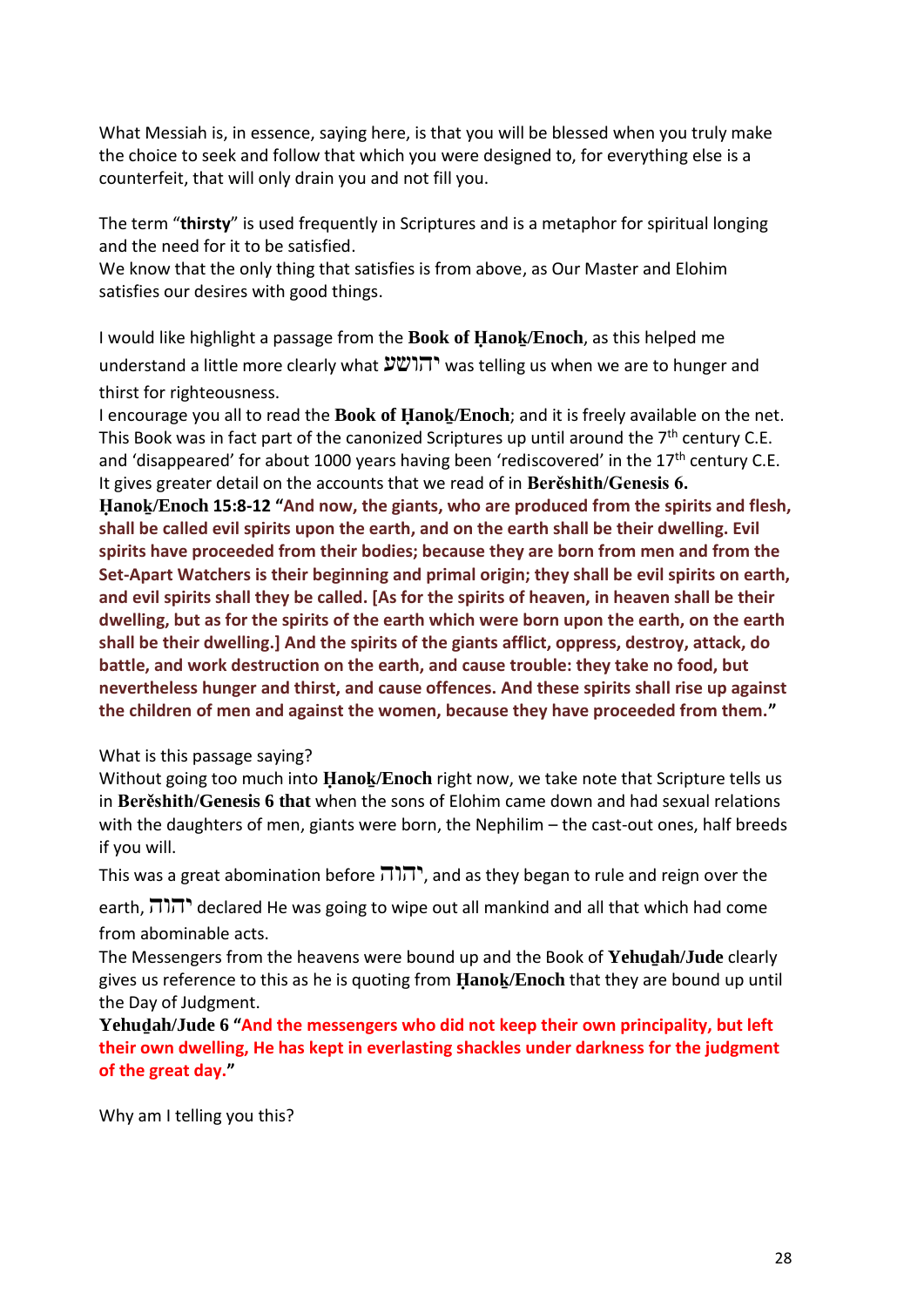Well, the messengers who came down have been bound until the Day of Judgment, but the spirits of the offspring of the messengers and the daughters of men are the evil spirits that

roam the earth, the demons in other words. And the curse that יהוה pronounced over

them was that they would cause offenses, cause trouble, afflict etc.

They would also hunger and thirst, but never eat or drink!!!

Think for a moment what that must be like – to always be hungry and thirsty and never be able to eat or drink anything!

That is why various pagan religions have a practice of putting food and water out for their 'mighty ones', yet find that the food and drink is never consumed.

When asked why they do this, they claim that it is to appease the 'mighty ones', for they want food, yet as we see they can never eat!!!

Never being able to eat or drink is a curse, as a result of abominable practices that are done before יהוה!!!!

Now, when we see passages like that which we are reading here, passages that carry an invitation to the thirsty, it is a wonderful declaration of the work of our Saviour,  $\mathcal{V} \mathcal{V} \cap \mathcal{V}$ Messiah, in that we, through His work and Him having paid the price, have access to the Living Waters of Life, so that we never have to thirst again!!!

This is exactly what יהושע told the woman at the well in **Yoḥanan/John 4**.

#### **Yoḥanan/John 4:13-14 "**יהושע **answered and said to her, "Everyone drinking of this water shall thirst again, 14 but whoever drinks of the water I give him shall certainly never thirst. And the water that I give him shall become in him a fountain of water springing up into everlasting life."**

Once we taste of the Living Water, we will know our source and never have to look anywhere else and streams of living water will flow from within so that we may offer it to others too.

The question is simply this,

"**Have we truly tasted the Living Water?**", and if so then,

#### "**Are we drinking daily as we should?**"

Do you realise the privilege we have to come and drink!!!

Tasting the Living Waters carries the clear implication that we continue to be nourished and satisfied by it and not turn away from it, for if one does there is no way to renew them again to repentance!

**Iḇ'rim/Hebrews 6: 4-6 "For it is impossible for those who were once enlightened, and have tasted the heavenly gift, and have become partakers of the Set-apart Spirit, 5 and have tasted the good Word of Elohim and the powers of the age to come, 6 and fall away, to renew them again to repentance – having impaled for themselves the Son of Elohim again, and put Him to open shame."**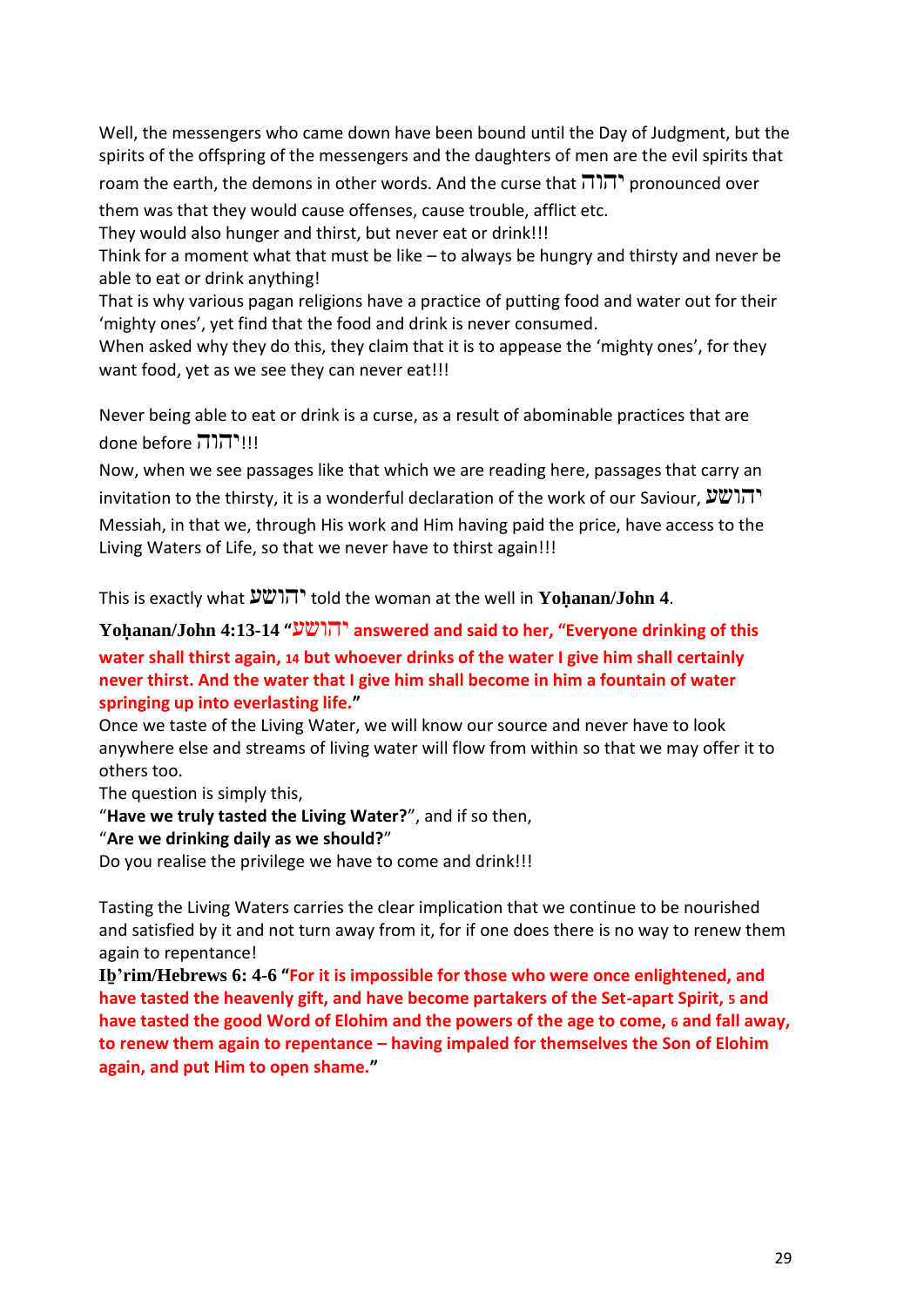With the clear invitation given, in **Yeshayahu/Isaiah 55**, we see the clear call to be a people who continually drink and never thirst again!

What is worth taking note of here, in this first verse of **Yeshayahu/Isaiah 55,** is that the call to '**come**', is given 3 times!

Now, why do I find that interesting?

Well, as I have said, that drinking of the Living Water is a continual process, once found, and therefore, we recognise the language given here, in pointing us to the clear pattern

given in the Word to us, and how we are to guard to keep the Appointed times of  $\pi$ , as commanded set-apart gatherings unto Him as He commands!

The usage of the root word that is translated as '**come**', being used three times here, helps us consider how it is commanded that all men were to come up to Yerushalayim 3 times a

year, which would incorporate all 7 of the Feasts of  $\pi$ ן, and by implication guard and keep the weekly Sabbath too, which is set forth as a clear standard of how the Feasts are to be set-apart!

In other words, this call to '**come**', is a call to obedience!

This is a call to come to the True Living Waters, and with the call to come and buy without price we take note that this is a clear responsibility for true believers who have counted the cost of following the Master and diligently guard to do all He commands!

A proper guarding of His Sabbaths and Feasts can be faithfully observed and celebrated because of the perfect sacrifice of our Master and Elohim, we are able to enter in by His Blood and drink of the Living Waters and be filled with His Spirit and thirst no more as we learn to be content in all circumstances!

The Aramaic text renders this call for the thirsty to come, in **Yeshayahu/Isaiah 55**, as "**those who want to learn**", must come!

This is also a clear message that the Truth cannot and must not be commercialised! It is freely available to all!!!

This is a call to obedience and more specifically a 'walk of obedience', in other words this is a call to hear, guard and do the Word, for then you will never thirst!

As we hear the call of יהוה telling us to **Come** to the waters and to **Come** and buy without price, and to **Come** and eat what is good and delight ourselves in fatness, may we constantly be obedient in hearing attentively as we should and walking upright as we should, as we guard His Sabbaths and Feasts, calling them a delight and finding complete nourishment and rest for our souls and not be like those who are stubborn and are adding drunkenness to thirst!

#### **Verse 20 –** יהוה **shall not forgive the rebellious and proud!**

This truth shatters the false messages of forgiveness that are being preached from the pulpits to thousands – the falsehood of wormwood that says that it doesn't matter what you do, Elohim will love you and forgive you.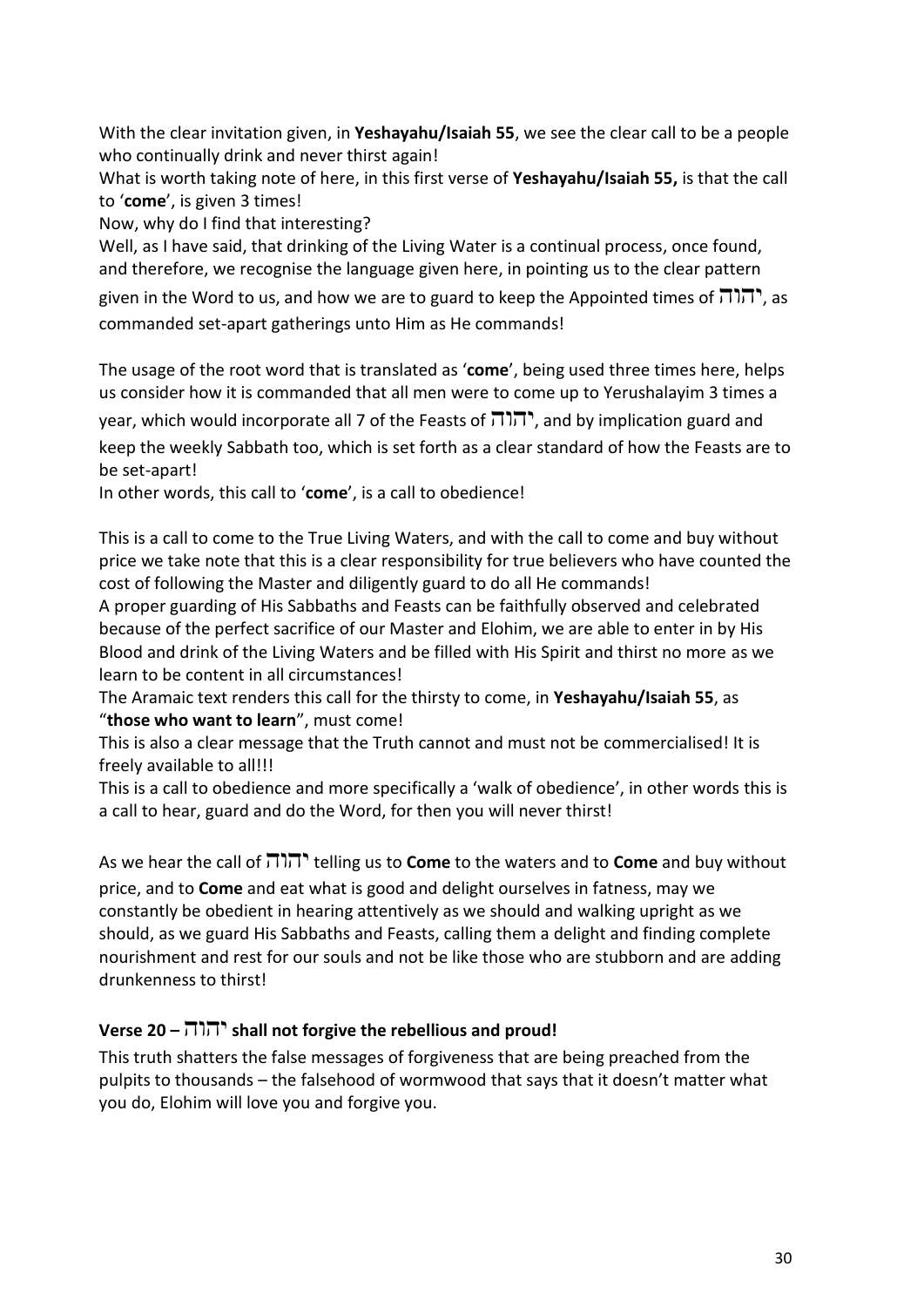While the Blood of Messiah has certainly brought redemption to all – not all understand what this entails.

The fact is that we have been bought at a price, and upon our willing acceptance to His call, we have the responsibility to live according to His Kingdom rules!

Those who claim to follow Elohim and provoke יהוה to jealousy by refusing to walk in His Torah will have every curse settle upon them and their name shall be blotted out from under the heavens!

**Yeḥezqěl/Ezekiel 14:7-8 "For anyone of the house of Yisra'ĕl, or of the strangers who sojourn in Yisra'ĕl, who separates himself from Me and sets up his idols in his heart and puts the stumbling-block of his crookedness before his face, and shall come to a prophet to inquire of him concerning Me, I** יהוה **shall answer him Myself. <sup>8</sup> "And I shall set My face against that man and make him a sign and a proverb, and I shall cut him off from the midst of My people. And you shall know that I am** יהוה**."**

In the message give to the assembly in Sardis, we see the following words of our Master: **Ḥazon/Revelation 3:5 "He who overcomes shall be dressed in white robes, and I shall by no means blot out his name from the Book of Life, but I shall confess his name before My Father and before His messengers."**

The promise to be clothed in white would have been especially meaningful to the people who lived in a city where woollen garments were manufactured.

And the statement about the names being blotted out would also be significant to the people in the Roman Empire, where citizenship was vitally important.

The warning that is being given here, is that we do not grow comfortably complacent in our lives, lest we find ourselves dying.

For the remnant few, who overcome and keep their garments clean, there is the promise of life, a life that the remnant few choose to walk in now, while others are falling asleep in death and risk being blotted out of the Book of Life!

**Ḥazon/Revelation 22:18-19 "For I witness to everyone hearing the words of the prophecy of this book: If anyone adds to them, Elohim shall add to him the plagues that are written in this book, 19 and if anyone takes away from the words of the book of this prophecy, Elohim shall take away his part from the Book of Life, and out of the set-apart city, which are written in this Book."**

#### **The stubborn drunkards will be blotted out!**

The Hebrew root word that is used here for '**blot out**' in **Deḇarim/Deuteronomy 29:20** is ה ָּח ָּמ **maḥah** – **Strong's H4229** which means, **'***to strike, wipe out, obliterate, utterly blot out, abolish, exterminate***'**.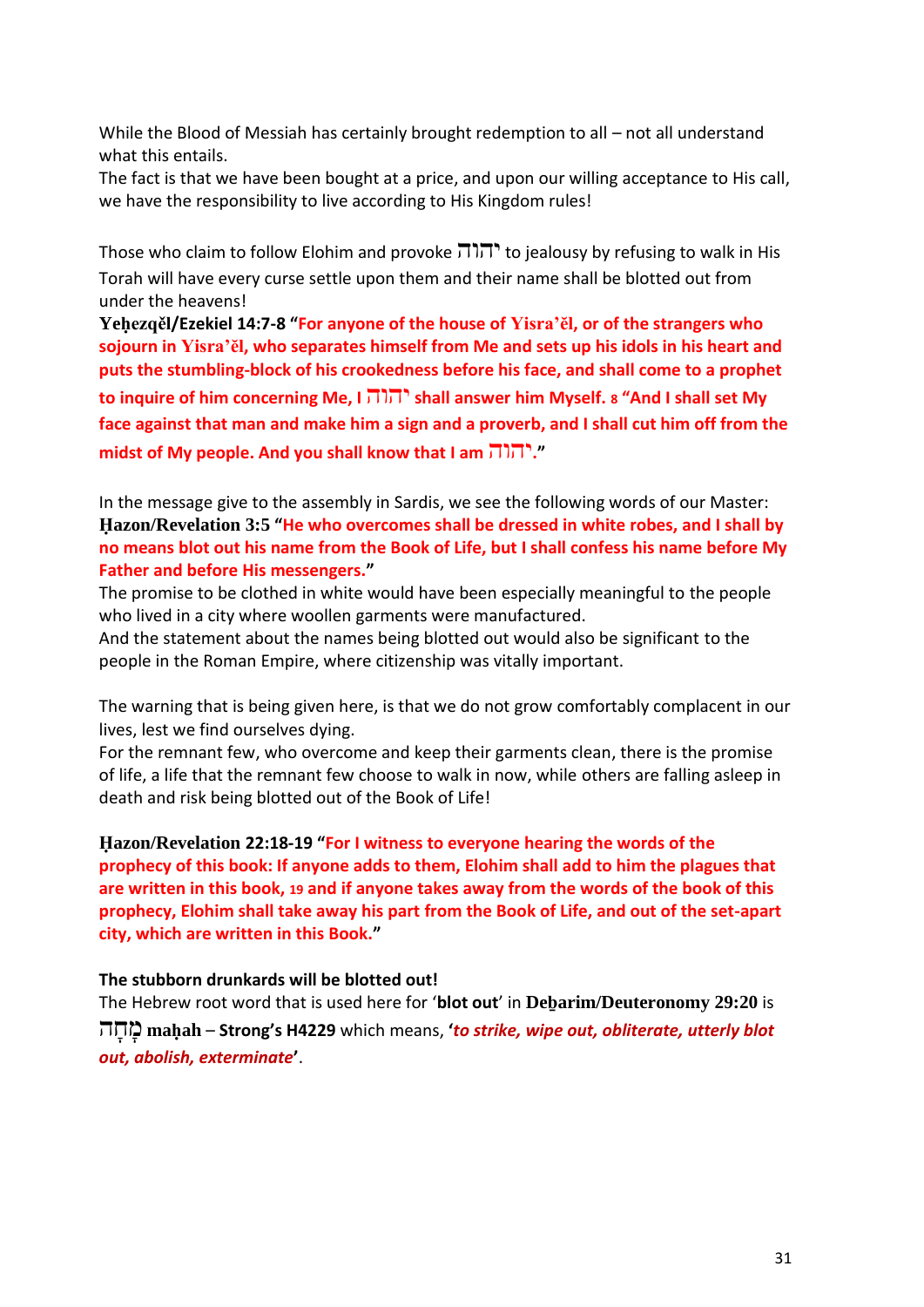The Greek word that is used in the **LXX** (Septuagint – Greek translation of the Tanak – O.T.) for '**blot out**' is ἐξαλείφω **exaleiphō – Strong's G1813** which means, **'***wipe out, erase, obliterate, wipe away***'**, and is used in **Ḥazon/Revelation 3:5**, which I have already quoted above.

While the stubborn drunkards will be blotted out the righteous have the full assurance of not being blotted out!

#### **Verse 21** – **the wicked and rebellious will be separated for evil!**

What is very clear throughout Scripture, is that we are called to come out and be separate. If we do not heed this call to come out and be separate, then we may find ourselves among

those whom the Messengers of יהוה will '**separate**' from the congregation, as we see being clearly declared to us, in!

**Mattithyahu/Matthew 13:49-50 "Thus shall it be at the end of the age: the messengers shall come forth, and separate the wicked out of the midst of the righteous, 50 and shall throw them into the furnace of fire – there shall be wailing and gnashing of teeth."** The choice is very clear – separate yourselves from all foreign worship and its practices or

you will be separated for destruction!

The primitive root word used for '**separated**' is ל ַד ָּב **baḏal – Strong's H914** meaning **'***to be divided, separate, make a difference, make a distinction***'**.

This root word ל ַד ָּב **baḏal – Strong's H914** is used in:

**Wayyiqra/Leviticus 20:24-26 "But I say to you, "You are going to possess their land, and I Myself give it to you to possess it, a land flowing with milk and honey." I am** יהוה **your Elohim, who has separated you from the peoples. 25 'And you shall make a distinction between clean beasts and unclean, and between unclean birds and clean. And do not make yourselves abominable by beast or by bird, or whatever creeps on the ground, which I have separated from you as unclean. 26 'And you shall be set-apart to Me, for I**  יהוה **am set-apart, and have separated you from the peoples to be Mine."**

3 times in these 3 verses we see the word ל ַד ָּב **baḏal** being used – twice it is translated as '**separated**' and once as '**make a distinction'**.

It is  $\Pi\Pi$ , who has separated us from all peoples, to be a set-apart nation unto Him and therefore we are called to make a clear distinction between what is clean and what is not, and so by the hearing of His Torah and the obedience of keeping His Times and laws we are called to active separation from that which is not pleasing to Him! **Qorintiyim Bet/2 Corinthians 6:17 "Therefore, "Come out from among them and be separate, says** יהוה**, and do not touch what is unclean, and I shall receive you."**

Being separated involves a proper coming out from among that which is foreign and contrary to the Torah!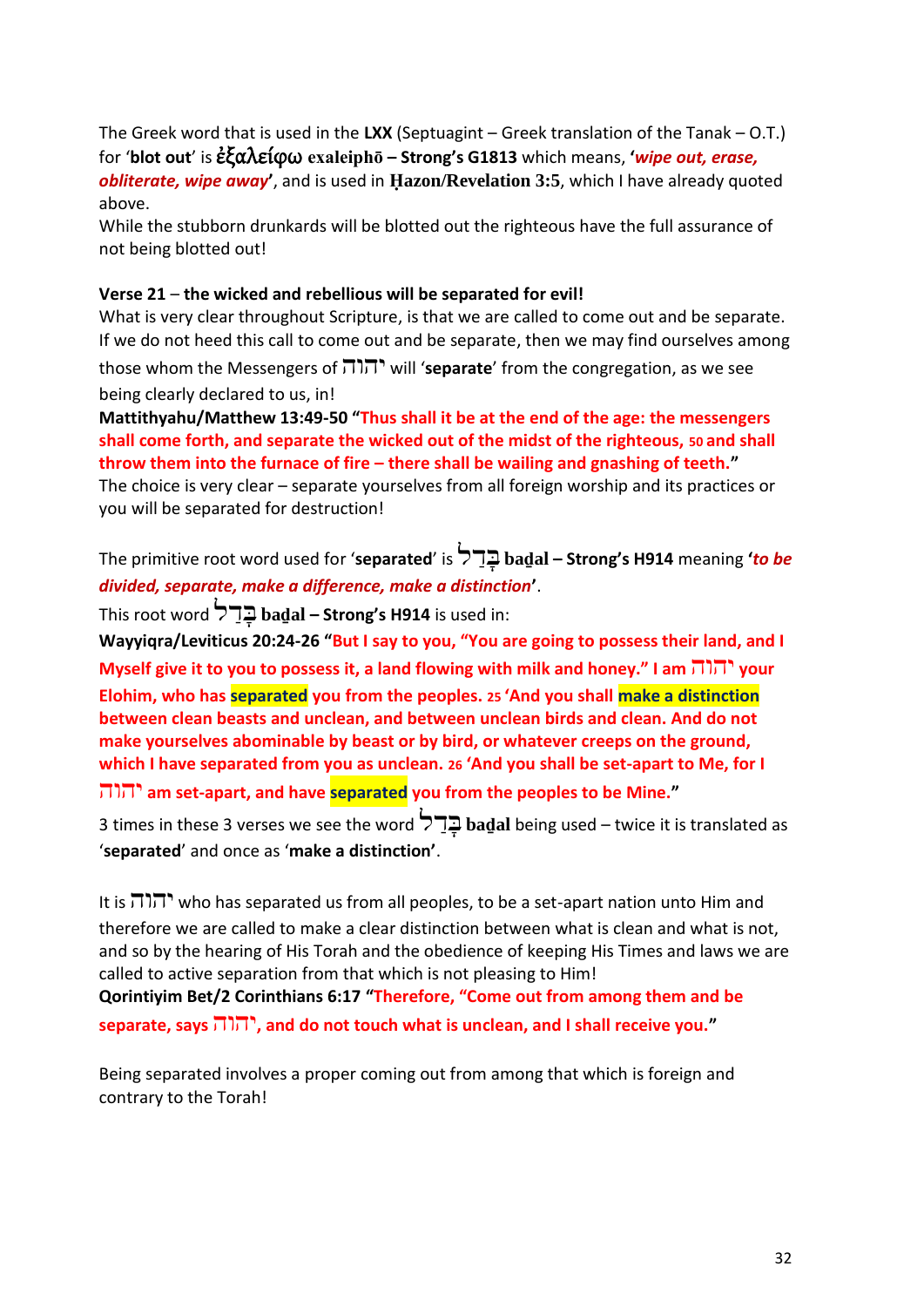The Greek word used here for '**separate**' is ἀφορίζω **aphorizō – Strong's G873** which means, **'***to mark off by boundaries, ostracise, separate, set-apart***'** and comes from the two words:

**1 -** ἀπό **apo – Strong's G575** which is a preposition and primitive particle, meaning, **'***from, away from, against***'** and

**2 -** ὁρίζω **horizon – Strong's G3724** which means, **'***predetermined, fixed, appointed, to mark off by boundaries'*.

Here in this **Chapter 29** of **Deḇarim/Deuteronomy**, we see that each and every generation is clearly warned against not teaching the Torah to the next generation.

If you have seen and heard the truth and do not establish it in your family, then you are setting up the next generation to be at risk of seeing death and destruction, instead of life and shalom.

**Verse 29** – secret matters belong to יהוה, yet what is revealed belongs to us and our children – forever – **TO DO ALL THE WORDS OF THIS TORAH**! As we do His instructions we learn the secret matters of Elohim and get understanding!

The Hebrew word that is translated as 'secret *matters'* comes from the root verb תַּחַ **sathar – Strong's H5641** which means, **'***to hide, conceal, cover***'**, and a derivative of this root verb is the noun ר ֶּת ֵס **sether – Strong's H5643** which means, **'***a covering, hiding place, secrecy, protection, covertly***'**, and is often translated as '**secret**'.

To the true followers/disciples of Messiah the secret matters are revealed, yet to those who do not walk in His commands there will always remain a veil and an inability to truly understand His parables:

**Mattithyahu/Matthew 13:10-11 "And the taught ones came and said to Him, "Why do You speak to them in parables?" 11 And He answering, said to them, "Because it has been given to you to know the secrets of the reign of the heavens, but to them it has not been given."**

**Mishlĕ/Proverbs 25:2 "It is the esteem of Elohim to hide a matter, and the esteem of sovereigns to search out a matter."**

**Tehillah/Psalm 25:14 "The secret of** יהוה **is with those who fear Him, and He makes His covenant known to them."**

The Hebrew word that is translated here in **Tehillah/Psalm 25**, as '**secret**', is the root word

ודֹס **soḏ – Strong's H5475** which means, **'***council, circle, company, assembly, fellowship, secret counsel, intimacy with El***'.** 

The primary meaning of the word is "**confidential speech",** and gives, in essence, the confidence one ought to have in seeking counsel from  $\pi$ 

This term carries an essence of intimacy in relationship where trust and confidence can be exchanged due to the nature of the closeness of the relationship.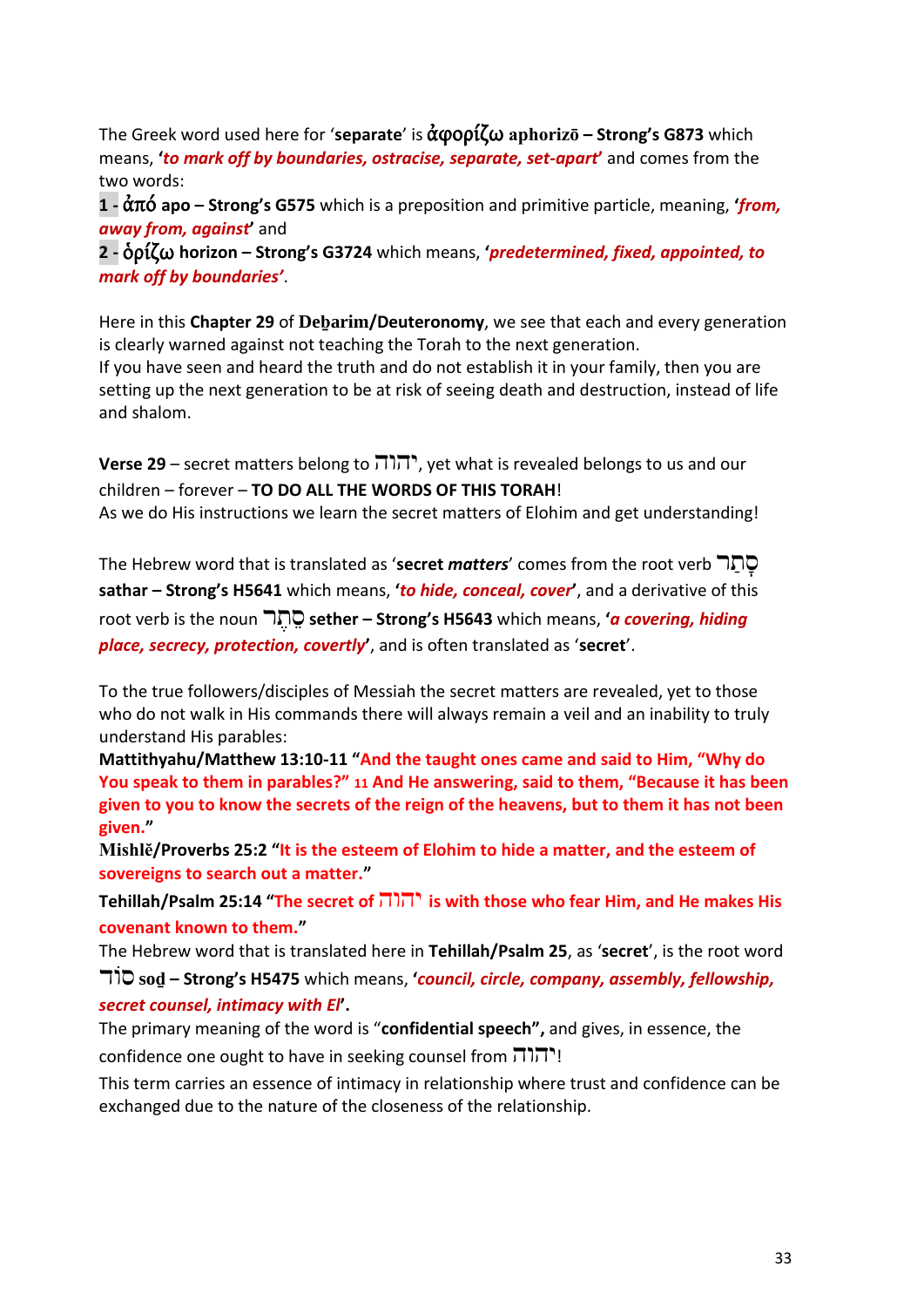## **CHAPTER 30**

This chapter carries a very clear call to repentance with the assurance of life if one turns back to the Truth upon hearing the Torah.

#### **Verse 1**

#### **When all these words come upon you**!

The meaning of '**all these words**', means, "all these words", which include the blessing and the curse which has been set before us – and therefore, we recognise from this that there is a required response to what we hear!

While most people today do not want to read or think about the curses, we need to remember both the blessings and the curses, so that we will diligently and confidently be able to guard ourselves from going astray and mistakenly walk in our own ways, as we will remember what the consequences of this error would be.

What is so powerful, in this first verse here, is the fact that in our dispersion throughout the nations, His Word is available for us to hear and when we hear it, we must respond correctly by 'doing' it, and the letter of Ya'aqob makes this very clear, as he writes to the scattered 12 tribes who are in the dispersion:

**Ya'aqoḇ/James 1:22 "And become doers of the Word, and not hearers only, deceiving yourselves."**

#### **Verse 2 – turn back and obey**

The Hebrew root word that is used for '**turn back**' is ובּש **shuḇ – Strong's H7725** which means, **'***to turn back, return, repent, restore***'**.

When we truly **repent** and **turn back** to יהוה we will '**obey**' which is the same as to '**hear and do**', as we hear intelligibly His clear voice – which is always in accordance to His Torah. A pure and true sign of true repentance is seen in the hearing and doing of His Torah!

Those who say they repent yet forsake their need to hear and do His Torah have not truly turned back to יהוה!

The Torah is the 'how' of living for and loving יהוה, as well as loving others as ourselves. True repentance is turning back to Elohim and listening to His voice and giving our all unto Him!

In the ancient pictographic letters, the Hebrew word ובּש **shuḇ – Strong's H7725** looks like this:

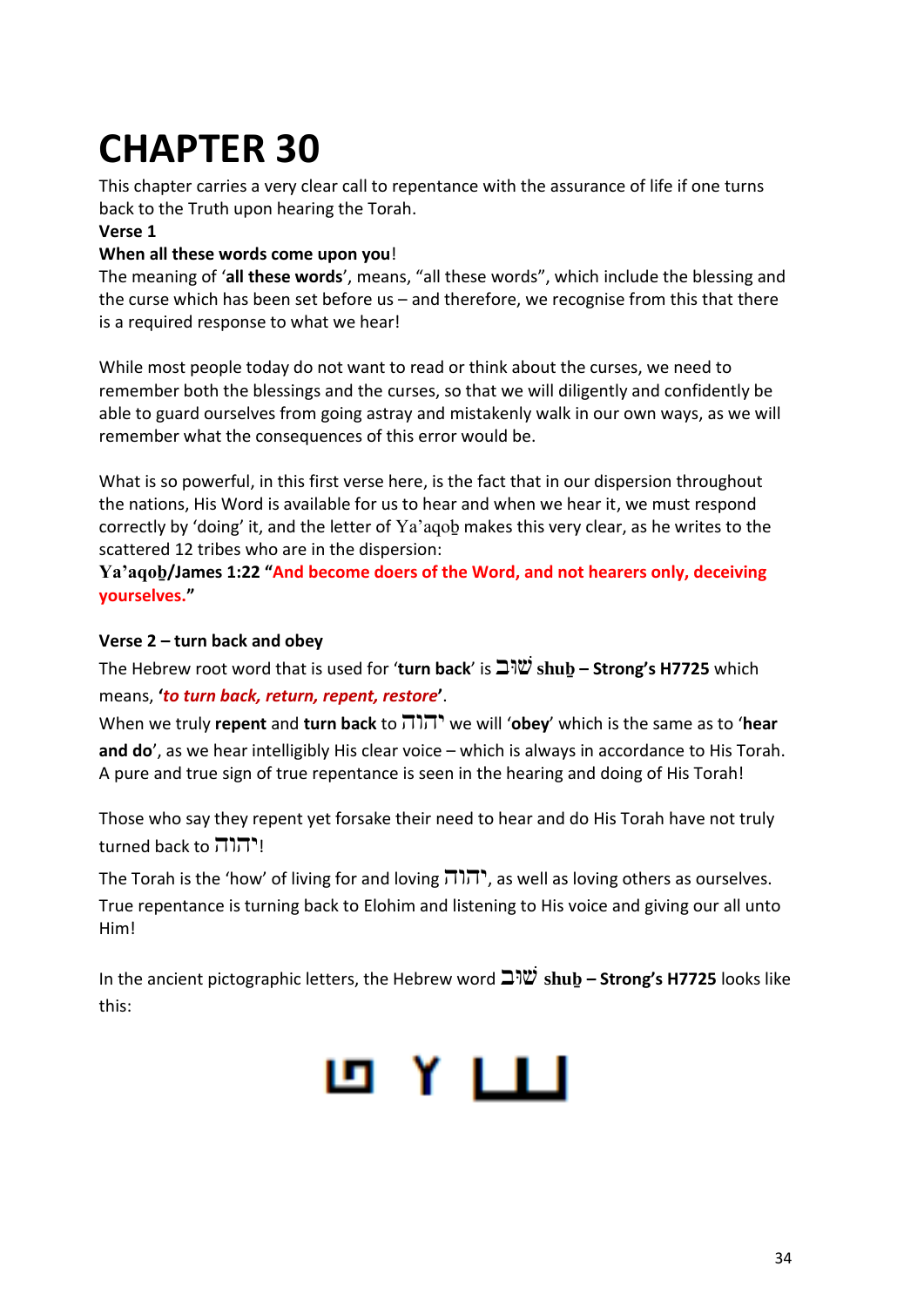#### $Shin - \mathcal{W}$ :

This is the letter 'shin' which in the ancient script is pictured as.  $\overline{\phantom{a}}$ , which is 'two **front teeth**' and carries the meaning of '**sharp or press, chew or devour**'; which is what the teeth do, and also speaks of the sharpened word that comes forth from the mouth, as the teeth '**chew**' or '**meditate**' on the Truth, making what comes forth pure and sharp! It also carries the understanding of **consuming** or **destroying** – as teeth do to food.

#### **Waw/Vav –** וּ**:**

This is the Hebrew letter '**waw**' or '**vav**' which in the ancient script is pictured as , which is a peg or '**tent peg**', which was used for securing or tying down of the tent or other items. The possibility of it having a Y-shape is to show that it prevents the rope from slipping off. The root meaning of this letter is '**to add, secure or hook**'.

#### Beyt –  $\Box$ :

The ancient script has this letter as  $\Box$ , which pictures a tent floor plan and means, '**house**' or '**tent**'. It represents family and the importance of those who are inside the tent as opposed to the tent structure itself.

When we understand the combination of these pictures as rendering a returning or recalling to mind, we are able to recognise that the **teeth** which speaks of a '**pressing**', and the picture of the **peg** that **secures**, and the **house** which speaks of **dwelling**, we are able to understand this representing the following:

### **THE SECURE DWELLING PLACE THAT IS TO BE RETURNED TO**

This word in the ancient form represents for us a:

### **RETURNING TO THE SECURE HOUSE WHERE WE ARE FED, AS WE MEDITATE ON THE WORD OF THE HOUSE**

#### **Verse 3-5**

When we truly repent, then יהוה ישוא יהוה when we truly repent, then and He will gather us from all the peoples – this is a promised prophecy of the latter days, and no matter where we have been driven to, He will gather us: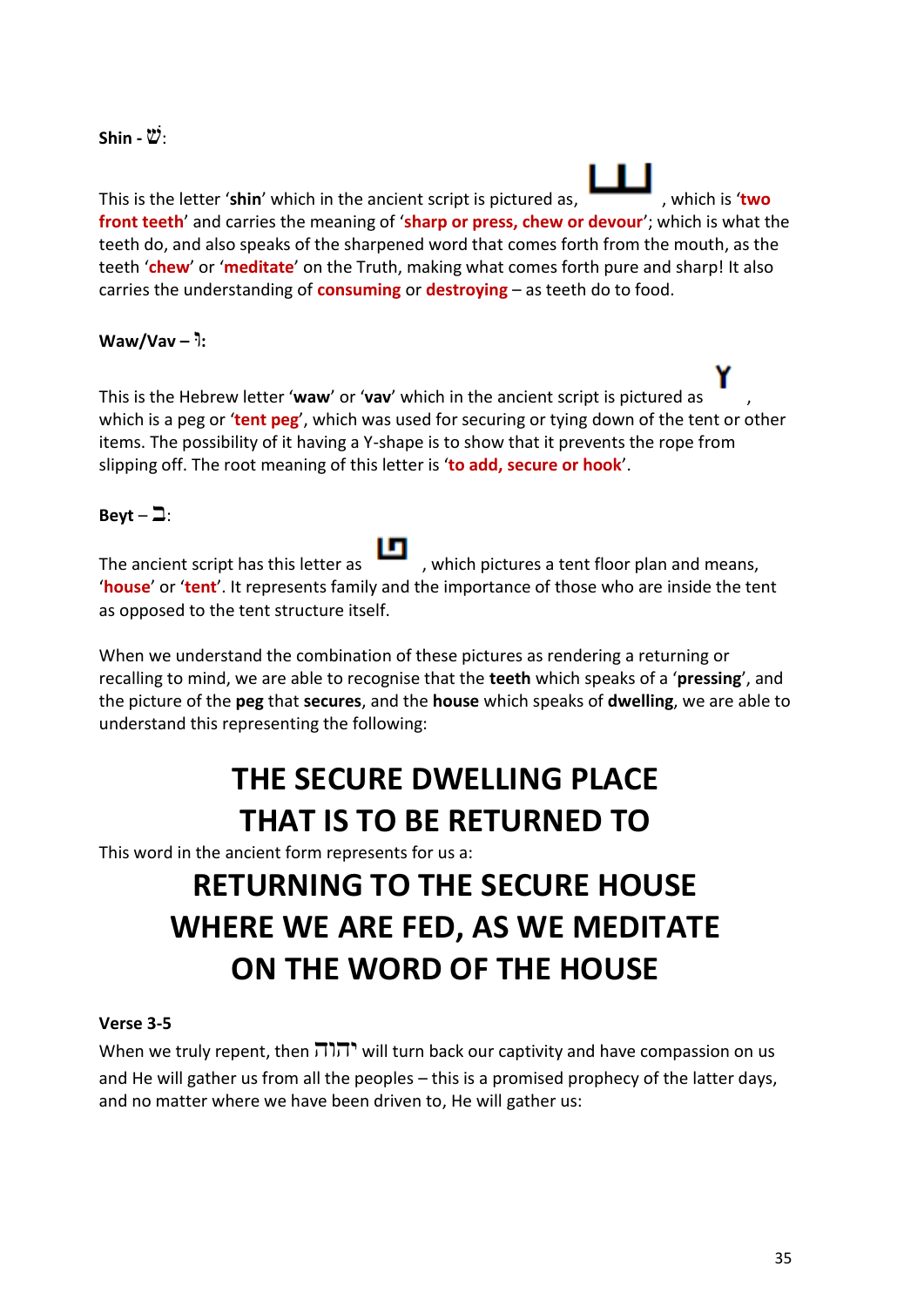#### **Mattithyahu/Matthew 24:31 "And He shall send His messengers with a great sound of a trumpet, and they shall gather together His chosen ones from the four winds, from one end of the heavens to the other."**

When Messiah comes again, He will gather us and this we must understand very clearly, as there is a false ingathering that is in the process of being orchestrated by the enemy, as many people are desperately trying to make their own way back to Yisra'ĕl and this is not Scriptural!!!

In fact, Messiah actually warns that when we see the abomination that lays waste spoken of by Dani'ěl that those in Yehuḏah should flee to the mountains and not even go back for a garment! (**Mattithyahu/Matthew 24**).

הוה has promised to gather us, so let us show the fruit of true repentance by hearing, guarding and doing His Torah where we are as we wait for Him with great expectancy and hope!

#### **Verse 6 – He circumcises our hearts**

When we truly repent we allow Him to cut away the flesh that has grown over our hearts so that His Torah can be written upon our hearts in order to be equipped to love Him and do all He has commanded us!

**Romiyim/Romans 2:29 "But a Yehuḏite is he who is** *so* **inwardly, and circumcision is that of the heart, in Spirit, not literally, whose praise is not from men but from Elohim."**

True circumcision is of the heart, done not by the hands of men:

**Qolasim/Colossians 2:11-13 "In Him you were also circumcised with a circumcision not made with hands, in the putting off of the body of the sins of the flesh, by the circumcision of Messiah, 12 having been buried with Him in immersion, in which you also were raised with Him through the belief in the working of Elohim, who raised Him from the dead. <sup>13</sup> And you, being dead in your trespasses<sup>1</sup> and the uncircumcision of your flesh, He has made alive together with Him, having forgiven you all trespasses"**

Our '**circumcision**' of our hearts, is dome through our immersion into the Name of יהושע Messiah!

Without immersion the foreskin of our hearts cannot be cut away, by the full work of the life, death and resurrection of Messiah, and will only leave those who refuse to be immersed, in His Name, as stiff-necked.

So many of us were immersed into the wrong name, which we inherited as part of the many lies that were handed down for many generations.

But now we recognise the clear command to be immersed in the Name of Messiah, for we repented and were immersed in The True Name – and this is our circumcision!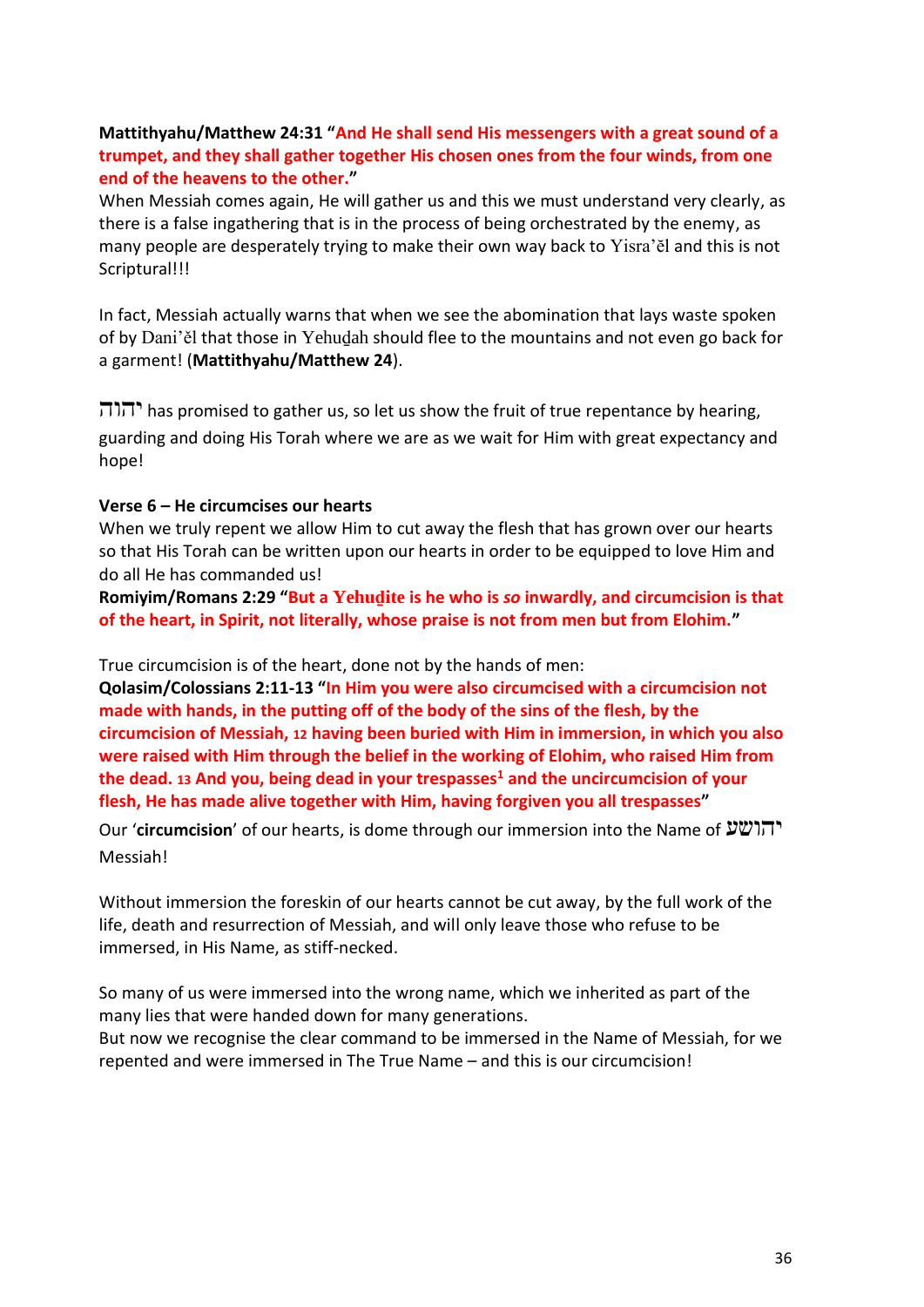**Eph'siyim/Ephesians 2:11-13 "Therefore remember that you, once gentiles in the flesh, who are called 'the uncircumcision' by what is called 'the circumcision' made in the flesh by hands, 12 that at that time you were without Messiah, excluded from the citizenship of Yisra'ĕl and strangers from the covenants of promise, having no expectation and without Elohim in the world. <sup>13</sup> But now in Messiah** יהושע **you who once were far off have been brought near by the blood of the Messiah."**

The Hebrew root word for '**circumcised**' is ולּמ **mul – Strong's H4135** which means, **'***to circumcise, cut off***'**, and in the ancient pictographic alphabet it is pictured as follows:



#### **:**מ **- Mem**

The ancient script has this letter as and is pictured as 'water', and also carries the meaning of '**chaos**' (from the storms of the sea) and can also picture that which is **mighty** or massive as well as the unknown.

We are also able to understand this letter as representing **the nations**, for the nations are often likened to the seas in Scripture.

Knowing then, that this letter also represents '**water**', we are able to see how this can render for us the meaning of '**washing**' or '**cleansing**'.

#### ּ:ו – **Waw**

The ancient pictographic form of this letter is , which is a **peg** or '**tent peg**' or **nail**, which was used for securing or tying the tent or other items. The possibility of it having a Yshape is to show that it prevents the rope from slipping off. The root meaning of this letter is '**to add, secure or hook**'.

#### **:**ל **- Lamed**

The ancient script has this letter as  $\bullet$ , and is pictured as a '**shepherd's staff'**, can give the meaning of '*to or toward*' and can represent that which pushes or pulls a flock in a direction, and can speak of *authority* or a yoke that is used to lead and guide, as well as the ability to bring back by Authority.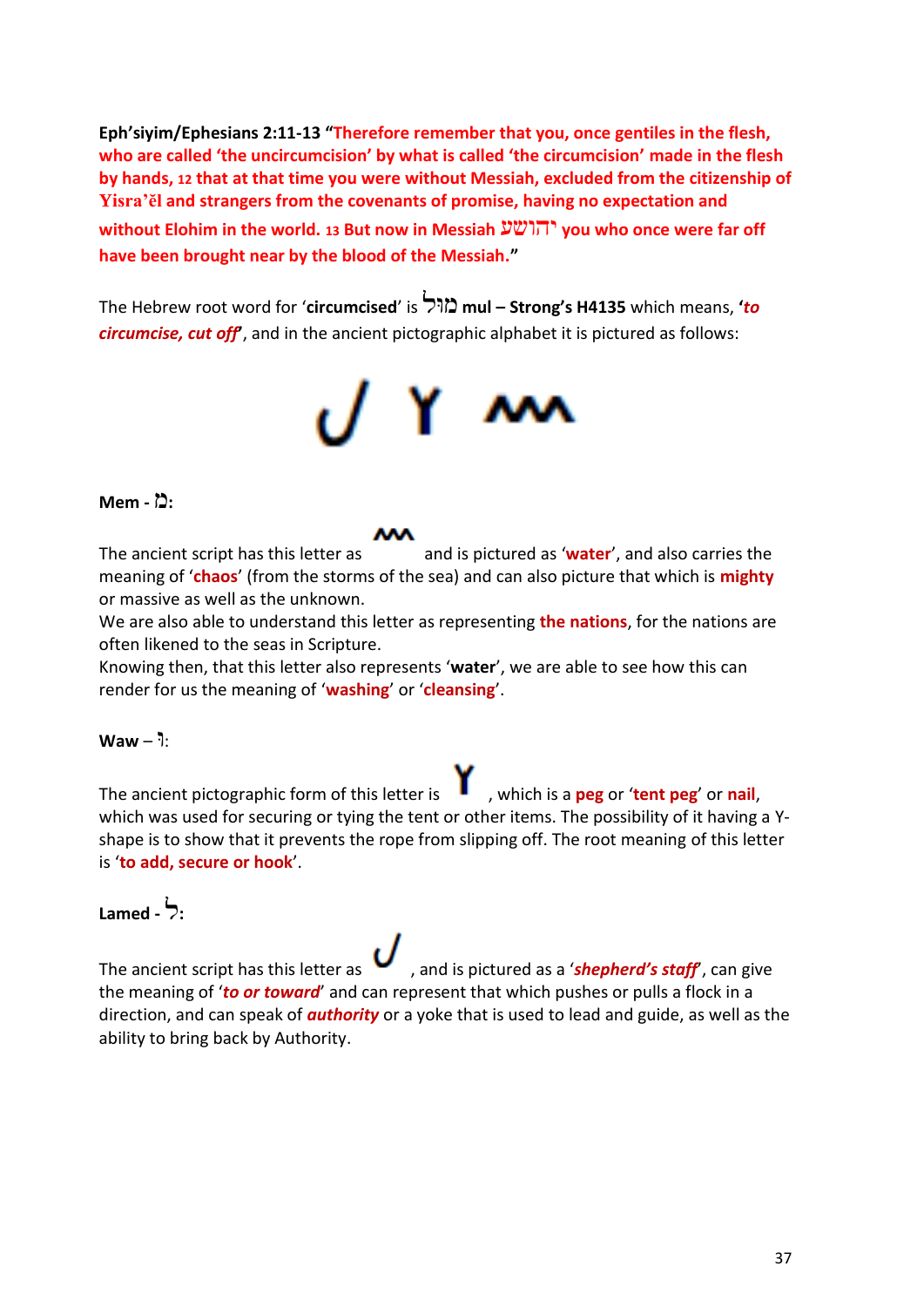The term '**be circumcised**' is written from this root as follows – ולֹמ ִה' – **himol**', and as you will notice it has the letter ' $\overline{N}$ ' – 'hey' added to the front of this root word, and in the ancient script would look as follows:

# 

**:**הִ **– Hey**

The ancient script has this letter pictured as **1999**, which is 'a man standing with his arms **raised out**'.

The meaning of the letter is **"behold, look, breath, sigh and reveal or revelation"**, from the idea of revealing a great sight by pointing it out. It also carries for us the meaning of surrender, as we lift up our hands and submit to  $\pi$ והוה as we lift our hands in praise, declaring His authority under which we humbly submit!

Now, when we begin to understand the perfect work of Messiah, who by His Blood has given us access into the Covenants of promise, we can indeed see through these pictographic letters how we have received a circumcision done, not with the hands of men, but from above!

This word or phrase, '**be circumcised**' as pictured in these original pictographic symbols can certainly point toward the SEED (which is Messiah), and render for us the following:

### **BEHOLD AND LOOK TO HIM, WHO THROUGH OUR IMMERSION (PASSING THROUGH THE WATERS) IN HIM, ARE SECURED AND BROUGHT NEAR TO THE COVENANTS OF PROMISE, IN WHICH WE SUBMIT UNDER HIS HAND AND ARE LED BY HIM, WHO IS OUR GOOD SHEPHERD**

This pictographic word for circumcision makes it clear that we are not 'added' to His body by the works of the flesh, but that we are added by Him, who in His own Blood secured for us the ability to be added, through immersion in His Mighty and Powerful Name that we call upon for deliverance and Salvation, and under whom we continue to submit and be led forth, by His easy yoke of His clear Torah for set-apart living, as we walk according to the Spirit and not the flesh!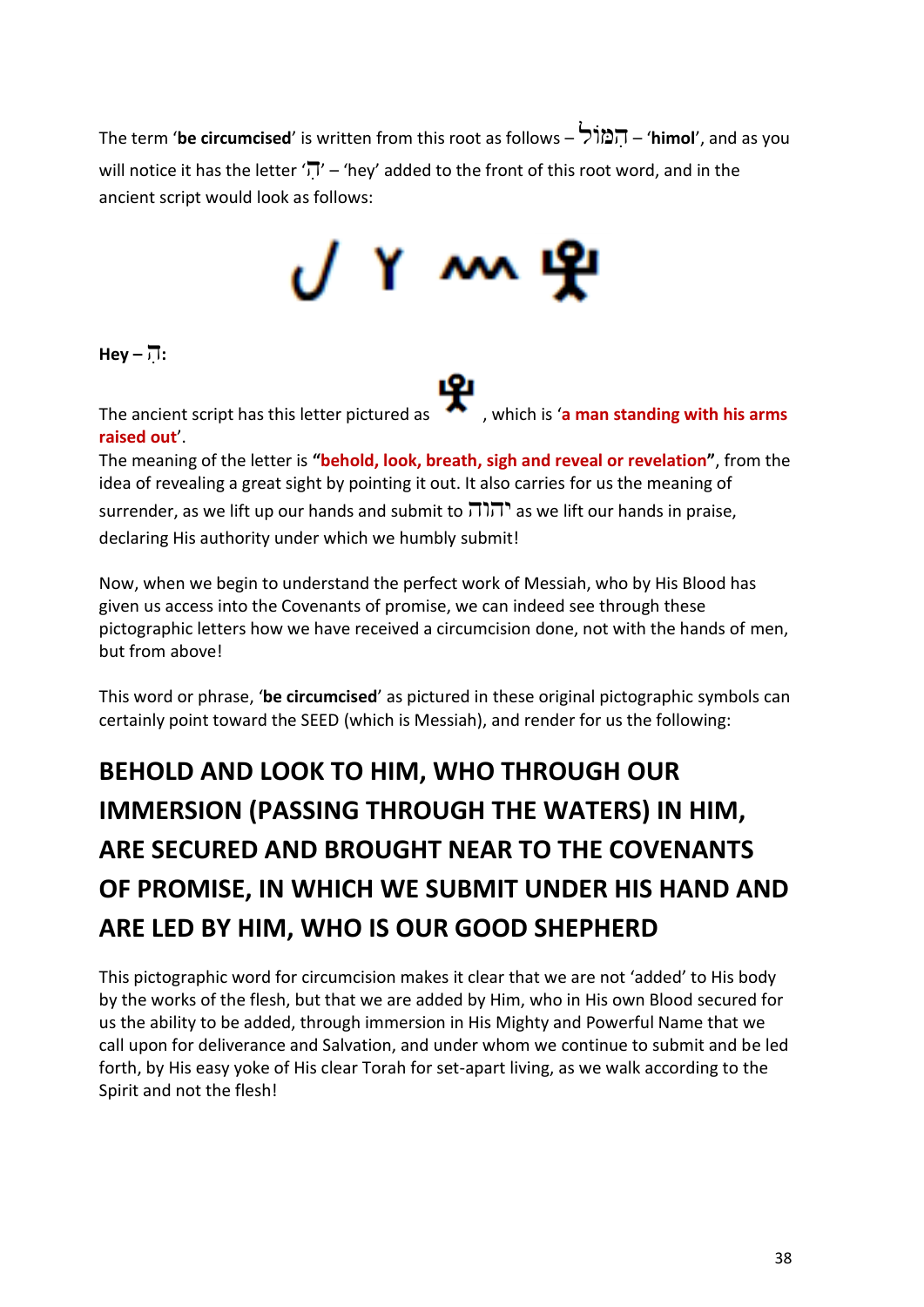#### **Verse 8**

True repentance and immersion will result in us being serious about hearing His voice and obeying His commands. With the Torah written on our hearts and no longer on tablets of stone, true repentance from dead works will result in living the obedient abundant life that Messiah has given us in His Blood!

**Pilipiyim/Philippians 2:12-13 "So that, my beloved, as you always obeyed – not only in my presence, but now much rather in my absence – work out your own deliverance with fear and trembling, 13 for it is Elohim who is working in you both to desire and to work for**  *His* **good pleasure."**

What we must recognise here in this chapter is that these promises for the 'latter days' still contain a very clear conditional clause:

#### **IF YOU OBEY THE VOICE OF** יהוה **AND GUARD TO DO WHAT IS COMMANDED!**

Without trying to sound too repetitive – yet Scripture keeps repeating this, let me again state the obvious:

### **True repentance = hear, guard and do!**

This is something that Christianity has sadly taught as being no longer part of the agreement – which is a huge lie from the enemy!!!

The Hebrew word that is translated as '**obey**' comes from the root word ע ַמ ָּש **shama –**

**Strong's H8085**, which carries the meaning not just simply to hear, but rather, **'***to hear with attention and comprehend and discern and give heed to what is being spoken***'**. **Shemoth/Exodus 19:5-6 "And now, if you diligently obey My voice, and shall guard My covenant, then you shall be My treasured possession above all the peoples – for all the earth is Mine – 6 'and you shall be to Me a reign of priests and a set-apart nation.' Those are the words which you are to speak to the children of Yisra'ĕl."**

These verses make it very clear – for us to truly be a treasured possession of the Most High, we are to make sure that we obey His voice and guard His Covenant.

In the above verse the root word ע ַמ ָּש **shama – Strong's H8085**is used twice in a row, which means to '**hear, listen and obey**'.

The structure is as follows:



This phrase literally translates as: "**If hearing, you shall hear**" and this reminds me of how often we see the term being used in **Ḥazon/Revelation** to the assemblies:

#### **"He who has ears let him hear what the Spirit says."**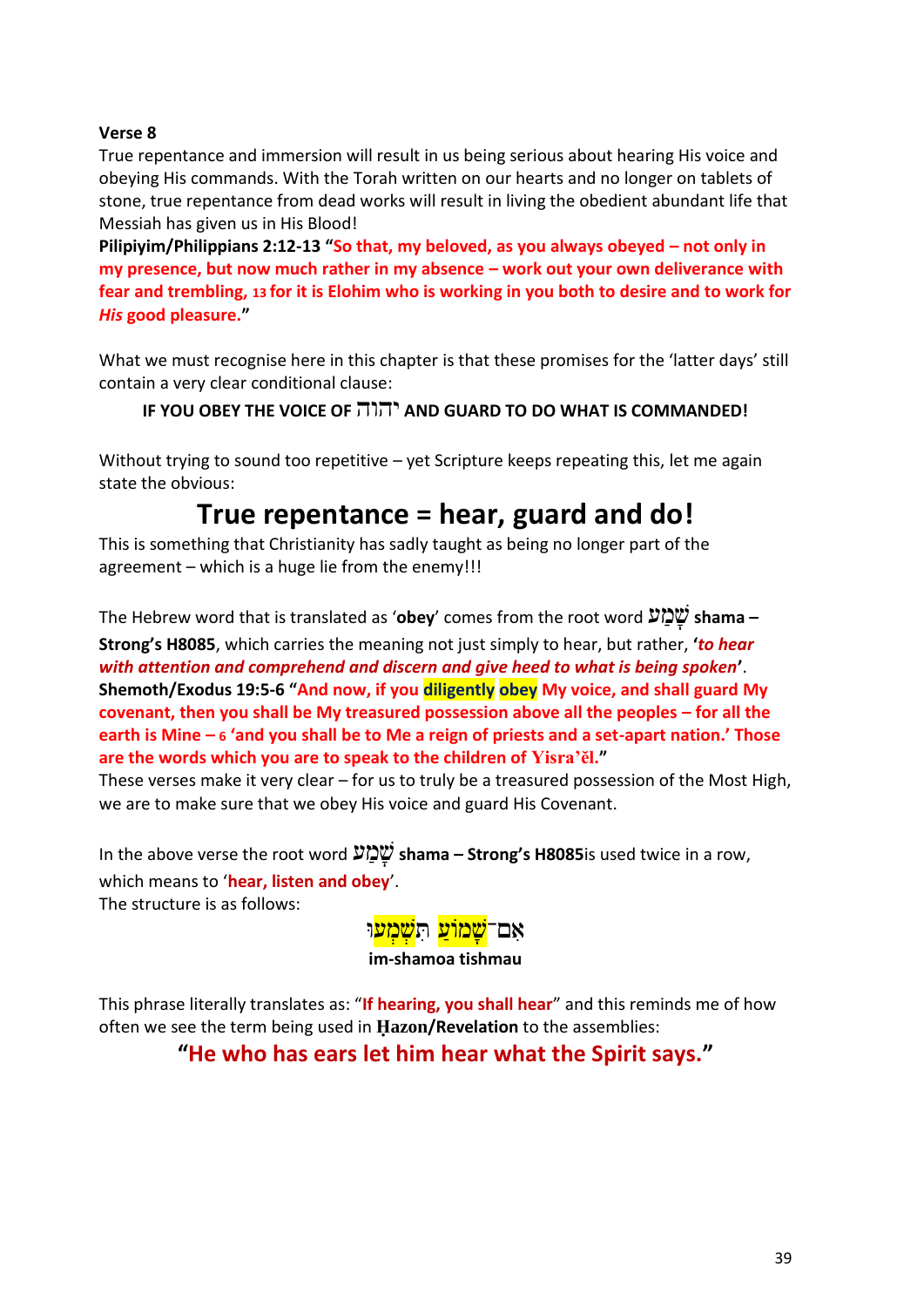The call here is to hear the depths of what is being spoken – hear the spirit that lies behind the letter! Now if people are not even listening to the letter, how are they ever going to hear what the Spirit says!!!

#### **WE ARE TO OBEY THE VOICE OF ELOHIM!**

The Hebrew word for '**voice**' is ולֹק **qol – Strong's H6963** which means, **'***sound, voice, noise, thunder, proclamation***'**, and comes from an unused root meaning, **'***to call aloud***'**.

What is clear to us, is that the VOICE of  $\overline{1}$  $\overline{1}$ , has been spoken and leaves the choice up to each individual of whether they will hear it or not – and by hearing, I mean to hear it and respond to it by guarding to do what He commands!

In the ancient pictographic script, the word ולֹק **qol – Strong's H6963** looks like this:



#### **:**ק **– Quph**

This is the Hebrew letter '**quph'**, which is pictured in the ancient script as  $$ which is a picture of '**the sun at the horizon**' and depicts the elements of '**time**', as it pictures the sun in its rising and setting. It therefore carries the meaning of '**circle**' or '**to go around**', representing for us both, appointed cycles or times as well as eternity. It also is understood as the '**gathering of the light**'.

#### **Waw/Vav –** וֹ**:**

This is the Hebrew letter '**waw**' or '**vav**' which in the ancient script is pictured as , which is a peg or '**tent peg**', which was used for securing or tying the tent or other items. The possibility of it having a Y-shape is to show that it prevents the rope from slipping off. The root meaning of this letter is '**to add, secure or hook**' as well as '**bind**'.

#### **:**לֵ **- Lamed**

The ancient script has this letter as  $\boldsymbol{U}$ , and is pictured as a '**shepherd's staff**', can give the meaning of '*to or toward*' and can represent that which pushes or pulls a flock in a direction, and can speak of *authority* or a yoke that is used to lead and guide, as well as the ability to bring back by Authority.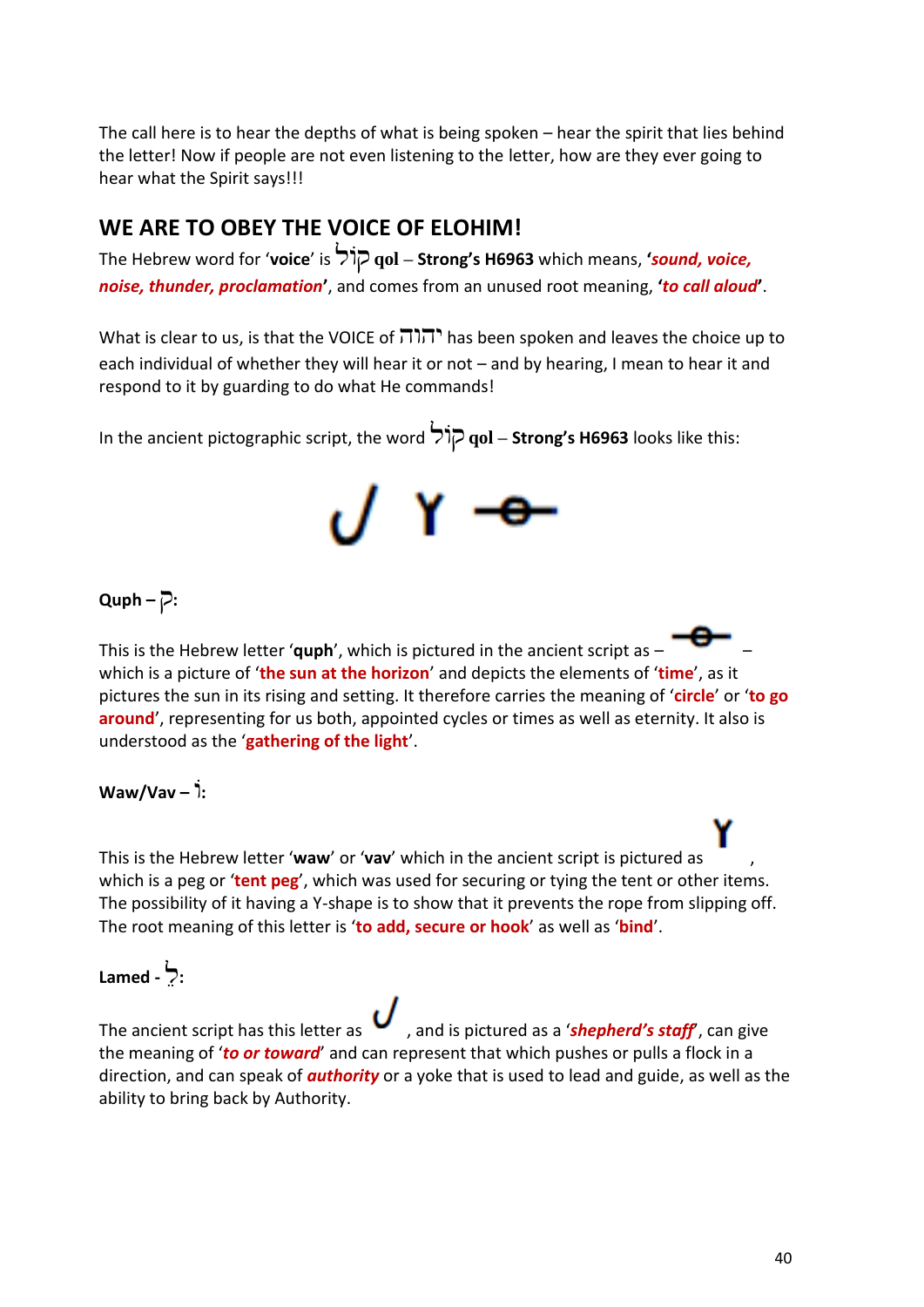These letters combined can give the understanding of:

### **GATHERING TO THE SECURE STAFF OF THE GOOD ETERNAL SHEPHERD**

When the shepherd called the sheep, they swiftly came to him.

The staff of the shepherd was his tool of authority.

With it he would direct, discipline and protect the flock.

Our Good Shepherd's voice has gone out and, by His Word that does not return empty, He has secured for us the ability to be brought back under His Authority, by His own Blood. Therefore we, as true set-apart children of Light, respond correctly as we hear His voice, submit to His Authority, take His easy yoke and guard His Torah and gather together, as we should on His Sabbaths and Feasts!

If you do not do this then you clearly have misunderstood or do not know the power of His Voice.

The voice of יהוה – is the voice of our Good Shepherd – '**are you listening – are you following?**'

**Yoḥanan/John 10:27 "My sheep hear My voice, and I know them, and they follow Me."**

#### **OBEY AND DO HIS COMMANDS!**

To obey implies an ear that hears and responds with the proper actions of being obedient to what has been commanded and therefore does what is commanded!

The Hebrew word that is translated as '**do**' in **Deḇarim/Deuteronomy 30:8** comes from the root word ה ָּש ָּע **asah – Strong's H6213** which means, **'***to do, work, make, produce, to act with effect, to observe, to bring about, institute***'** and can also mean, **'***celebrate***'**, which I think is very fitting, as it is truly a great 'joy' **TO DO** the laws and right-rulings as prescribed!

So many people today think that it is a huge burden to do what is commanded, yet that is so far from the truth – when we diligently observe and guard to do all He commands us to do – it is a great joy and a delight and not heavy at all!

A derivative of this root word ה ָּש ָּע **asah – Strong's H6213** is the word ה ֶּשֲע ַמ **ma'aseh – Strong's H4639** and means '*a deed, work or acts, accomplishments*'.

The Acts of the Apostles speaks of the deeds or acts of that which the Apostles did and records their '**acts**' of obedience.

Our obedience in '**doing**' or '**performing**' this Feast should be evidenced with great commitment and joy!

We shall be known by our fruits based on our proper reverence and submission to our Master, which shall be evidenced in our "acts of obedience", as we walk in righteousness, guarding to do all He has commanded us to do, all the time!!!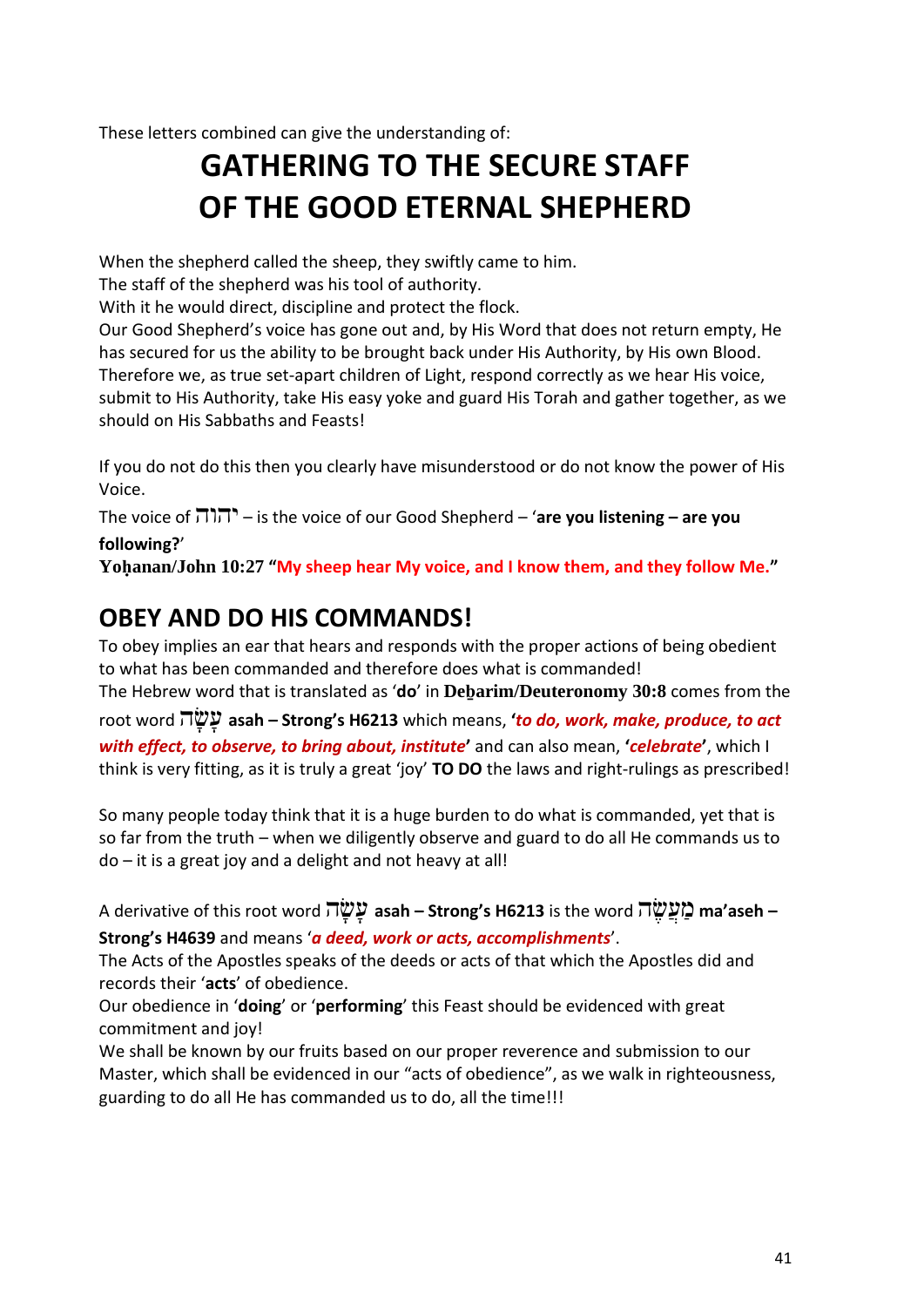We are to be doers of the Word and not just hearers only!

**Ya'aqoḇ/James 1:22-25 "And become doers of the Word, and not hearers only, deceiving yourselves. 23 Because if anyone is a hearer of the Word and not a doer, he is like a man who looks at his natural face in a mirror, 24 for he looks at himself, and goes away, and immediately forgets what he was like. 25 But he that looked into the perfect Torah, that of freedom, and continues in it, not becoming a hearer that forgets, but a doer of work, this one shall be blessed in his doing** *of the Torah***."**

In the ancient pictographic script, the verb ה ָּש ָּע **asah – Strong's H6213** which means, **'***to do, work, make, produce, to act with effect, to observe, to bring about, institute, celebrate***'** looks like this:



#### :עָּ - **Ayin**

The original pictograph for this letter is: and represents the idea of '**seeing and watching**', as well as '**knowledge**' as the eye is the window of knowledge.

#### :שָּ **- Sin**

This is the letter 'sin/shin' which in the ancient script is pictured as: '**two front teeth**' and carries the meaning of '**sharp or press, chew or devour**'; which is what the teeth do, and also speaks of the sharpened word that comes forth from the mouth, as the teeth '**chew**' or '**meditate**' on the Truth, making what comes forth pure and sharp! It also carries the understanding of **consuming** or **destroying** – as teeth do to food.

 $Hev - \overline{v}$ :

The ancient script has this letter pictured as  $\bullet$ , which is 'a man standing with his **arms raised out**'.

The meaning of the letter is **"behold, look, breath, sigh and reveal or revelation"**, from the idea of revealing a great sight by pointing it out. It also carries for us the meaning of

surrender, as we lift up our hands and submit to  $\pi$ והוה as we lift our hands in praise, declaring His authority under which we humbly submit!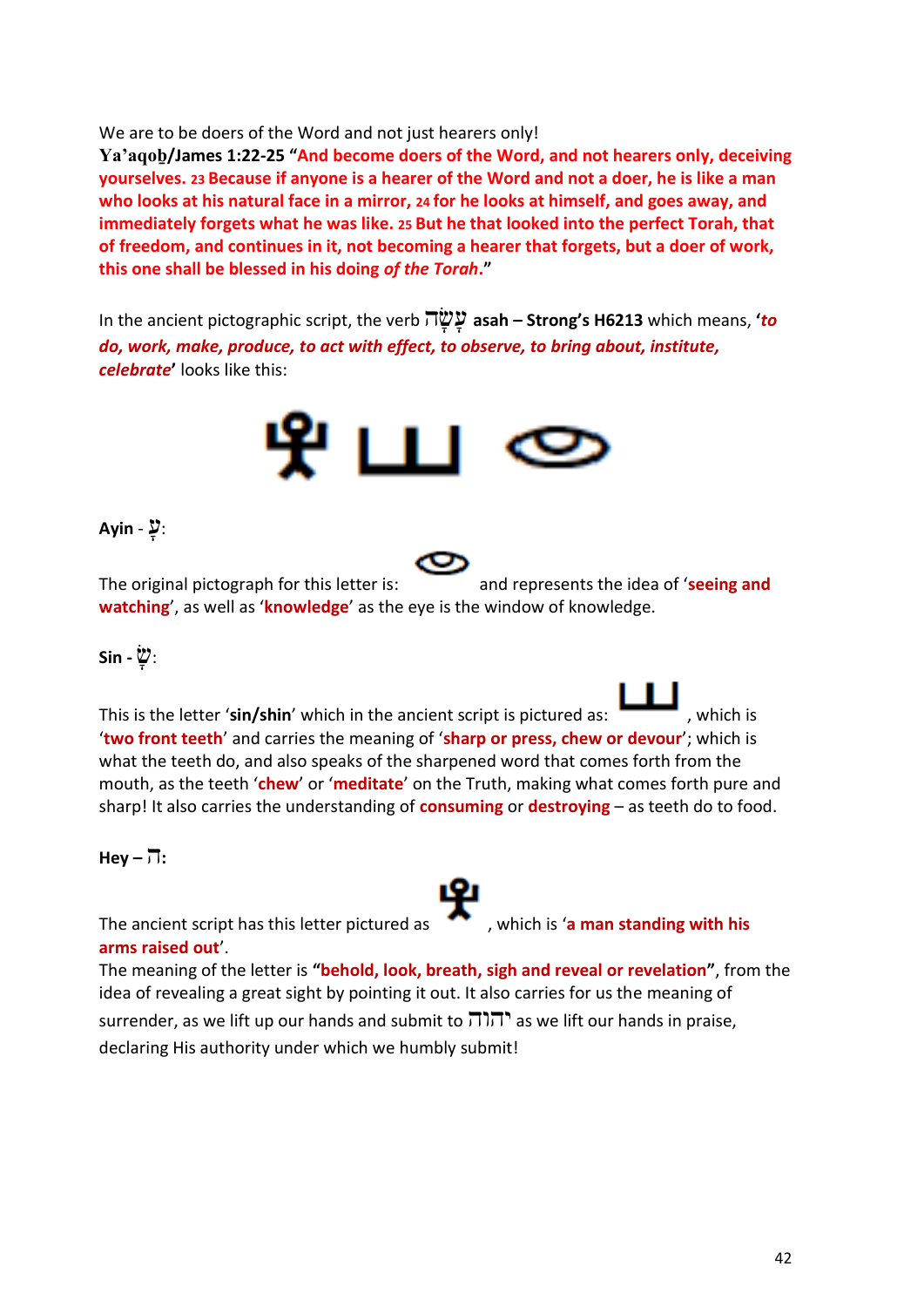When looking at this word ה ָּש ָּע **asah – Strong's H6213** in the ancient pictographic form, we are able to further understand how critical it is for us to be doers of the Word and so **perform and do** that which is instructed for us to do. From this picture we can see the meaning of:

### **LOOKING AT THE WORD THAT HAS BEEN REVEALED!**

This teaches us that we are unable to DO or PERFORM the Word if we are not looking intently at the Word!

We are to '**guard**' the Torah and the Hebrew word used here for '**guard**' in

**Deḇarim/Deuteronomy 30:10** is ר ַמ ָּש **shamar – Strong's H8104** and carries the meaning, *'keep watch, observe, perform, protect, pay attention, heed',* and the basic idea of the root of this word is *'to exercise great care over'.* We are to exercise great care over the commands of Elohim and observe and perform them as obedient children of the Most High!

When one is '**guarding**' something, being 'awake' and alert is imperative or else the risk of a theft or loss of possessions are high. One of the biggest problems we find today, among claiming torah observant followers of Messiah, is their ability to quickly compromise their diligent duty required in guarding the Sabbath, and we must take great care to not be found slipping in the slightest!

When used in combination with other verbs, the meaning is '**do carefully or diligently**', i.e. perform carefully by paying strict attention as to what must be done, as it expresses the careful attention to be paid to the obligations of a covenant, to laws, statutes, etc.

What is interesting and worth taking note of, is the frequent use of the word שְׁמַ*ּר* shamar

**– Strong's H8104** in the Torah.

- It is used 148 times in 139 verses in the Torah –
- 15 times in 15 verses in **Berěshith/Genesis**,
- 25 times in 24 verses in **Shemoth/Exodus**;
- 16 times in 16 verses in **Wayyiqra/Leviticus**;
- 19 times in 19 verses in **Bemiḏbar/Numbers** and
- 73 times in 65 verses in **Deḇarim/Deuteronomy**!!!

With Deḇarim being seen as the '**second reading of the Torah**', as it was the instructions

given to the new generation, we can see why the greater emphasis on the use of שְׁמַל

**shamar** being to the generation that was about to enter into the Promised Land! We would do well to remember that it is a blessing to guard the Word!

**Tehillah/Psalm 106:3 "Blessed are those who guard right-ruling, who do righteousness at all times!"**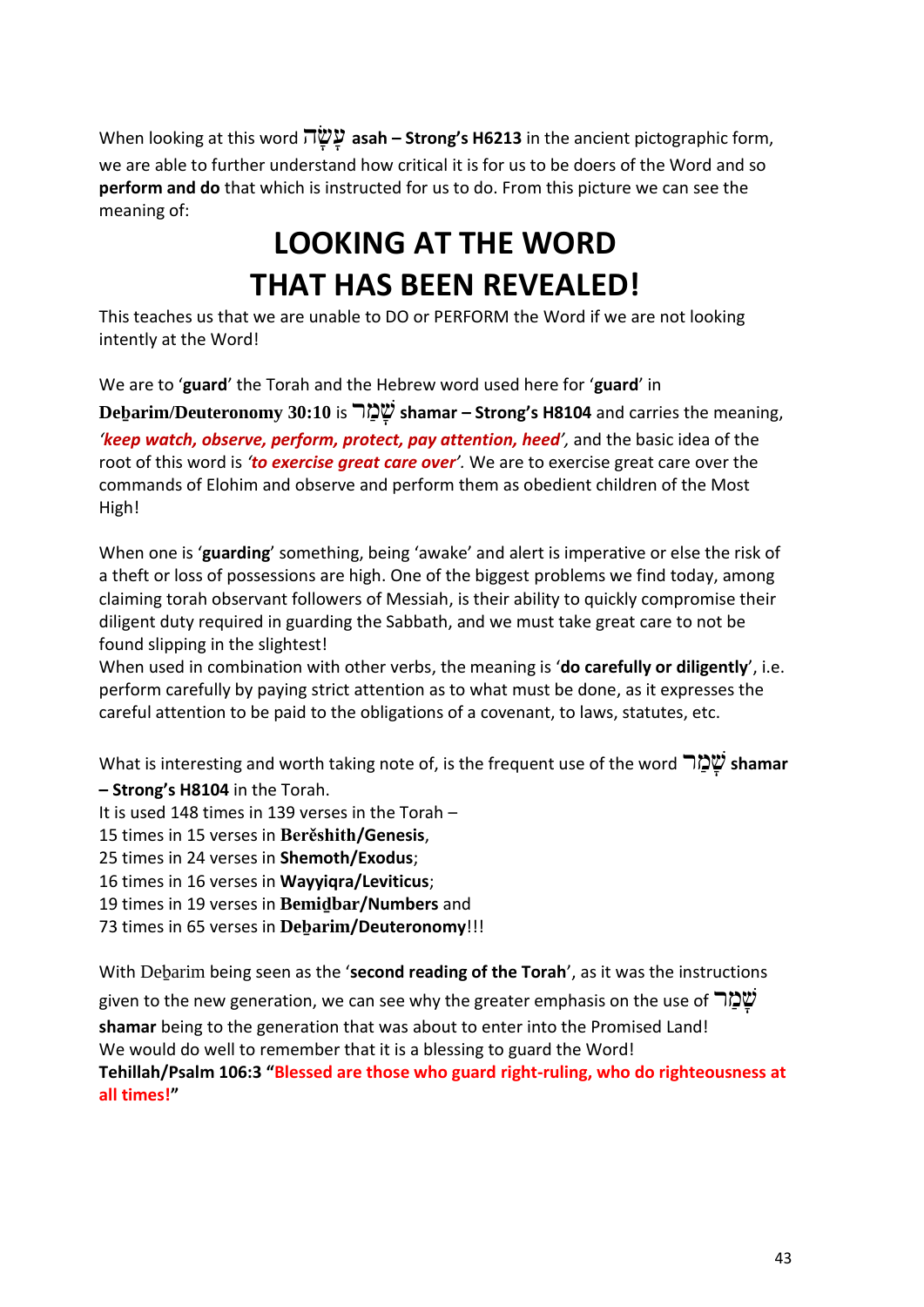As we look at the Hebrew word ר ַמ ָּש **shamar – Strong's H8104** which means, '*keep, watch, present, attend to, pay close attention, guard*', in the ancient pictographic form, we are able to identify what true guarding entails.



#### :שָּ **- Shin**

This is the letter '**shin**' which in the ancient script is pictured as,  $\begin{bmatrix} 1 & 1 \\ 1 & 1 \end{bmatrix}$ , which is 'two **front teeth**' and carries the meaning of '**sharp or press, chew or devour**'; which is what the teeth do, and also speaks of the sharpened word that comes forth from the mouth as the teeth '**chew**' or '**meditate**' on the Truth, making what comes forth pure and sharp! It also carries the understanding of **consuming** or **destroying** – as teeth do to food.

#### :מַ **– Mem**

The ancient script has this letter as and is pictured as 'water', and also carries the meaning of '**chaos**' (from the storms of the sea) and can also picture that which is **mighty** or massive as well as the unknown. We are also able to understand this letter as representing **the nations**, for the nations are often likened to the seas in Scripture. This also carries for us the picture of washing, as we understand the function of water being that which cleanses us and sustains us, showing us how we are washed and sustained by the Living Waters of the Word! This letter also can represent any liquid, especially **blood**!

#### $Resh - \overline{\phantom{a}}$ :

The ancient script has this letter '**resh**' as – – and is pictured as '**the head of a man**' and has the meaning of the **head of a man** as well as **chief, top, begging** or **first**. Top, as in the top or head of a body and chief, as is head of a tribe or people as well as the one who rules the people.

Considering these pictographs that render the word that means to guard carefully, we are able to identify how we are to:

### MEDITATE ON THE WASHING OF OUR HEAD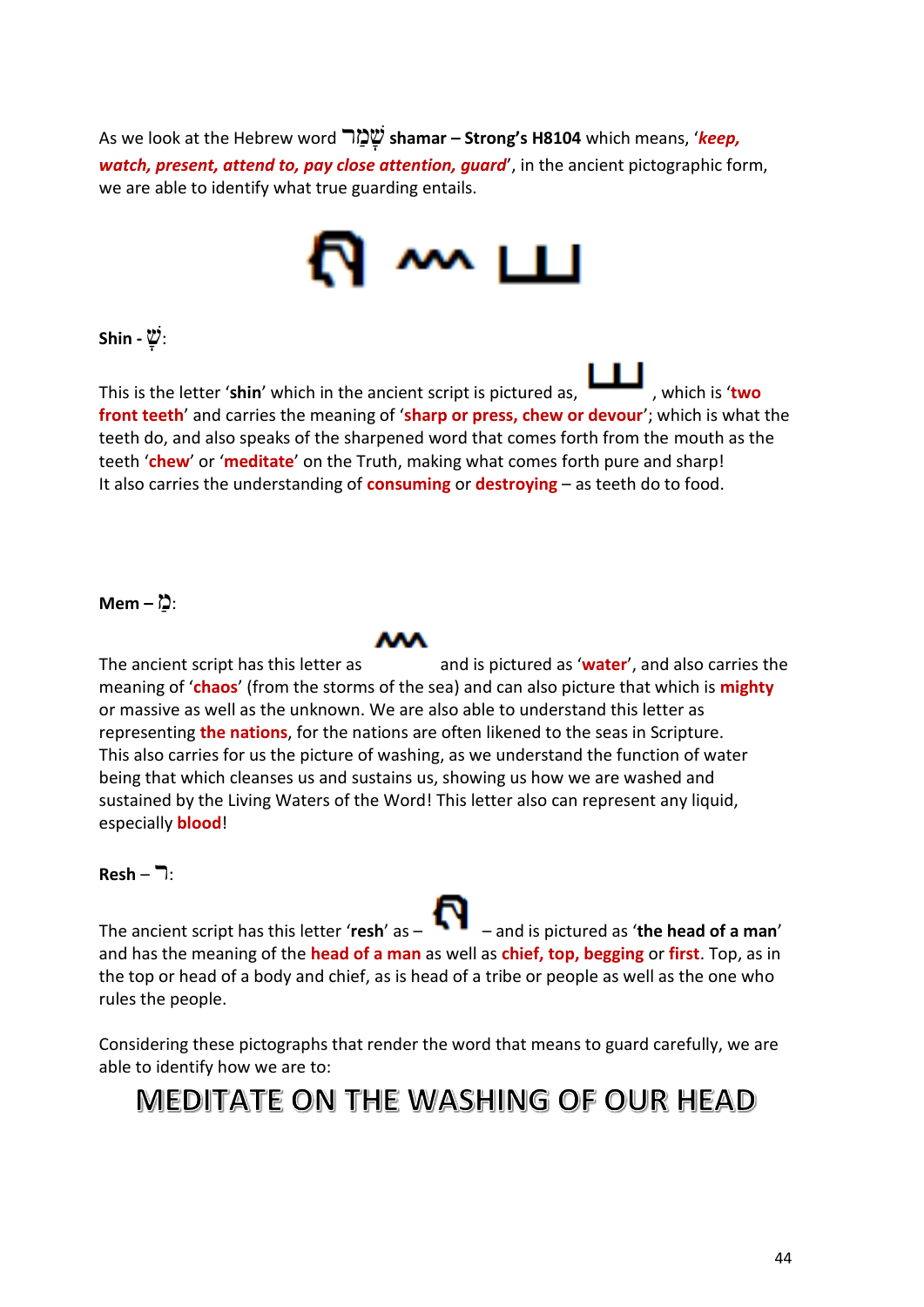In Sha'ul's letter the believers in Ephesos, he instructed Husbands to love their wives, as Messiah loved us:

**Eph'siyim/Ephesians 5:25-28 "Husbands, love your wives, as Messiah also did love the assembly and gave Himself for it, 26 in order to set it apart and cleanse it with the washing of water by the Word, 27 in order to present it to Himself a splendid assembly, not having spot or wrinkle or any of this sort, but that it might be set-apart and blameless."**

It is through His Word that He washes us, and therefore, we are able to identify the cleansing that His Blood brought to us, giving us the ability to properly meditate on the cleansing that the Word of our Head brings, by guarding to do all He instructs us to do

As we consider some of the key words that we find in this **chapter 30** of **Deḇarim/Deuteronomy**, in terms of our need to be a hearing, guarding and doing people of Elohim, then we recognise how important it is for us to have ears to ear and make sure that we guard to do all He has commanded us to, for then we are able to show our love for Elohim in every way!

#### **HEAR – GUARD – DO**:

These are 3 words that can summarise for us what true obedience entails. In Hebrew, these 3 words are:

> שָּ מַ ע **–** שָּ מַ ר **–** עָּ שָּ ה **Shama – shamar – asah**

**Deḇarim/Deuteronomy 5:1 "And Mosheh called all Yisra'ĕl, and said to them, "Hear, O Yisra'ĕl, the laws and right-rulings which I speak in your hearing today. And you shall learn them, and guard to do them."**

**Deḇarim/Deuteronomy 6:3 "And you shall hear, O Yisra'ĕl, and shall guard to do, that it might be well with you, and that you increase greatly as** יהוה **Elohim of your fathers has spoken to you,** *in* **a land flowing with milk and honey."**

**Deḇarim/Deuteronomy 7:12 "And it shall be, because you hear these right-rulings, and shall guard and do them, that** יהוה **your Elohim shall guard with you the covenant and the kindness which He swore to your fathers"**

**Deḇarim/Deuteronomy 31:12 "Assemble the people, the men and the women and the little ones, and your sojourner who is within your gates, so that they hear, and so that they learn to fear** יהוה **your Elohim and guard to do all the Words of this Torah."**

In all of the above verses we see the clear instructions given to a Covenant people to '**HEAR-GUARD-DO**' the laws and right-rulings of Elohim.

In order to properly **hear – guard and do** one's heart must fully committed in turning to Elohim with your all!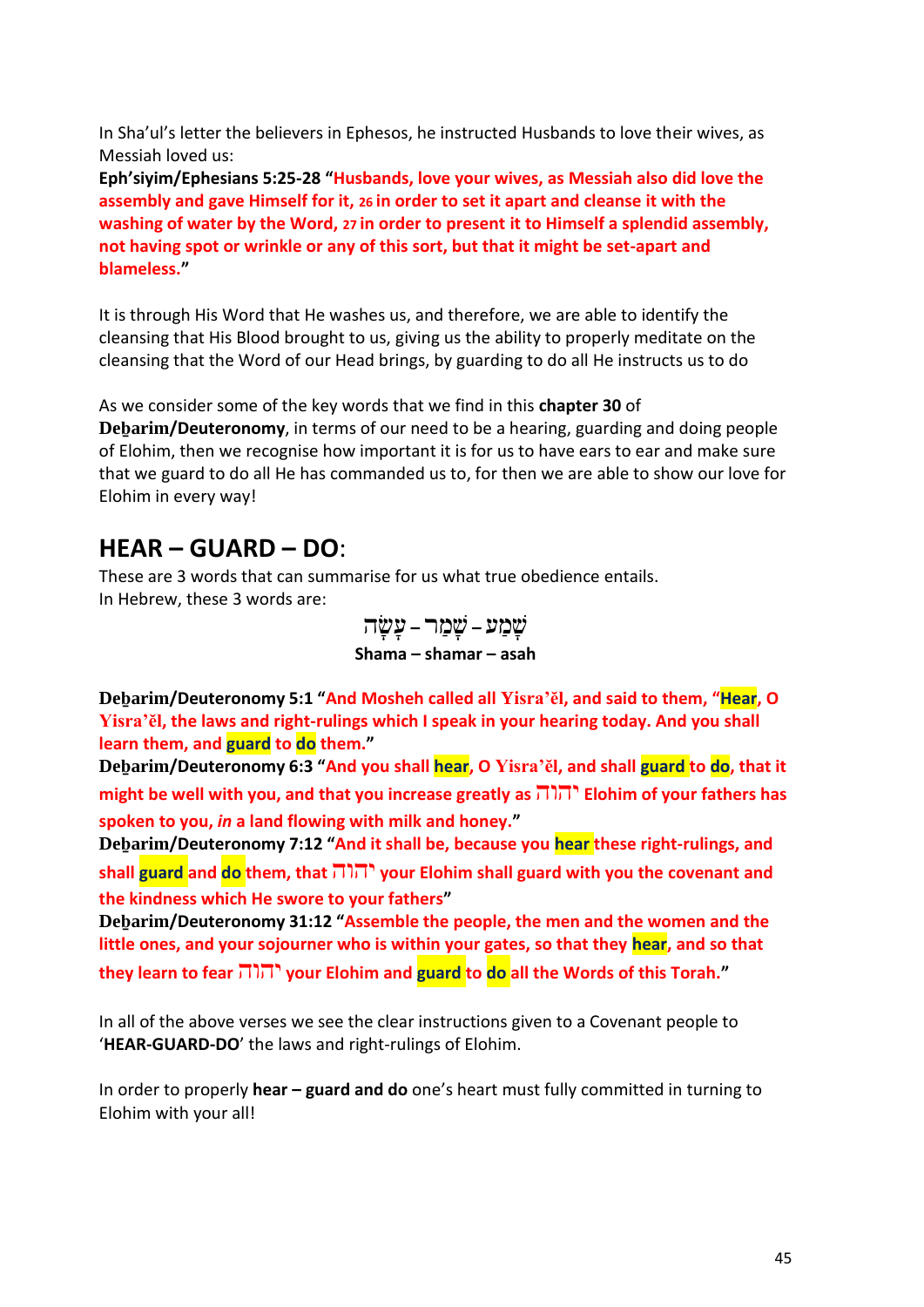We are called to love  $\prod_{i=1}^{n}$  with all our heart:

**Deḇarim/Deuteronomy 6:4-6 "Hear, O Yisra'ĕl:** יהוה **our Elohim,** יהוה **is one! <sup>5</sup> "And you shall love** יהוה **your Elohim with all your heart, and with all your being, and with all your might. 6 "And these Words which I am commanding you today shall be in your heart"**

**It is a heart thing** – and obedience flows from the heart, and in a Psalm that is all about the praise of the Torah and commands of Elohim we see the psalmist saying in: **Tehillah/Psalm 119:111-112 "Your witnesses are my inheritance forever, for they are the joy of my heart. 112 I have inclined my heart to do Your laws Forever, to the end."**

Sha'ul writes in:

**Romiyim/Romans 6:17 "But thanks to Elohim that you were servants of sin, yet you obeyed from the heart that form of teaching to which you were entrusted."**

The Greek word for '**heart**' is καρδία **kardia – Strong's G2588** and this word denotes the centre of all physical and spiritual life, and is understood as the centre and seat of the soul and mind; as it is the fountain and seat of the thoughts, passions, desires, appetites, affections, purposes, endeavours.

It refers to the innermost part of a man – that which drives and directs a man's steps, thoughts and purpose!

The Hebrew word for '**heart**' is ב ֵל **leḇ - Strong's H3820** which means, **'***inner man, mind, will thought***'**, and is often also written as ב ָּב ֵל **leḇaḇ – Strong's H3824** which means, **'***inner man, heart, mind, understanding***';** and what is interesting to take note of here is that these two letters for '**heart**' in the ancient Hebrew pictographic Script make it clear that the rule and authority of Elohim is to be upon our hearts!

In the ancient Script the Hebrew word ב ֵל **leḇ - Strong's H3820** looks like this:



#### **:**לֵ **- Lamed**

The ancient script has this letter as  $\bullet$ , and is pictured as a *'shepherd's staff'*, can give the meaning of '*to or toward***'** and can represent that which pushes or pulls a flock in a direction, and can speak of *authority* or a yoke that is used to lead and guide, as well as the ability to bring back by Authority.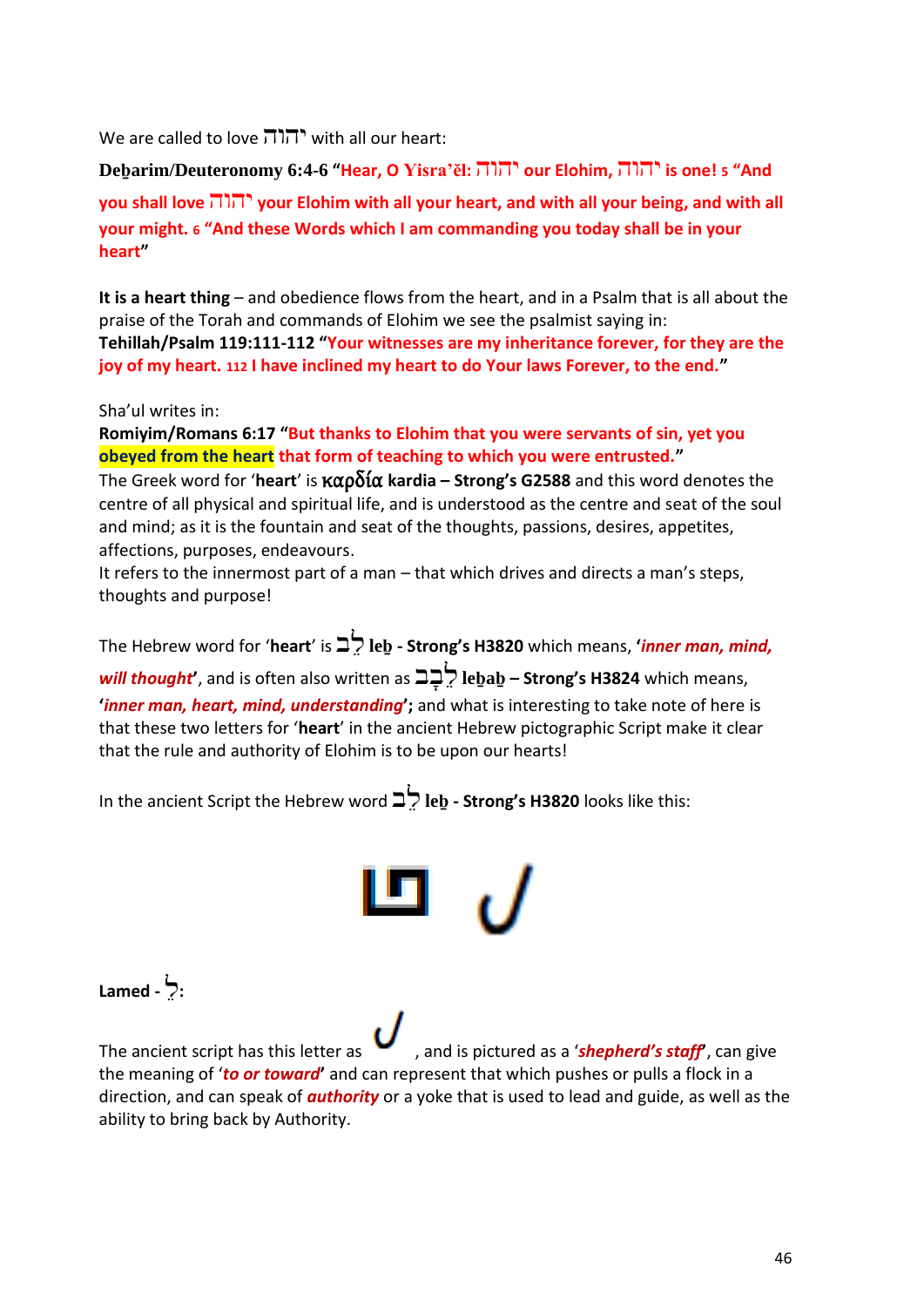#### $\text{B}$ et -  $\Box$ :

The ancient script has this letter as  $\Box$ , which pictures a tent floor plan and means, '**house**' or '**tent**'. It represents family and the importance of those who are inside the tent as opposed to the tent structure itself.

In terms of these two pictures, representing the '**heart**' or the inner man and the will and thoughts of man, we are able to see that a pure heart is one that submits to the authority of the Good Shepherd, having been grafted into His Body, that is the Tabernacle of Elohim, which in Messiah we now are.

It can clearly be expressed as:

### **THE RULES OF THE HOUSE**

In recognising this, we see that we, as legitimate sons and daughter of the Most-High, that have been grafted in by the Blood of Messiah, have upon our hearts His Torah, under which we submit to walking in – for His Torah are the rules of His House, which He has written on the fleshly tablets of our hearts!

Even with the word for heart, being expressed as ב ָּב ֵל **leḇaḇ**, we are able to see in the ancient text a second '**bet**' (house), showing us the clear picture of the True authority for both Houses of Yisra'ĕl and Yehuḏah, that collectively make up the entire body of Messiah, or Tabernacle of Elohim, which we now are!

To love Elohim, with all your heart, implies that His commands are written upon your heart, for true love for Elohim is to guard His commands; and if one does not think upon or meditate upon His Torah in order to walk in it, then it shall be very clear that the Truth is not in them!

#### **Verse 11-14**

The Torah is not impossible to keep, as many erroneously teach, and it is not deadly! **Yoḥanan Aleph/John 5:2-3 "By this we know that we love the children of Elohim, when we love Elohim and guard His commands. 3 For this is the love for Elohim, that we guard His commands, and His commands are not heavy"**

True turning back to Elohim must involve our entire being – His commands are not too hard to keep, but rather it is the commands of men that become harder and harder to keep as they simply do not line up with reality and the plumb line of The Torah of Elohim!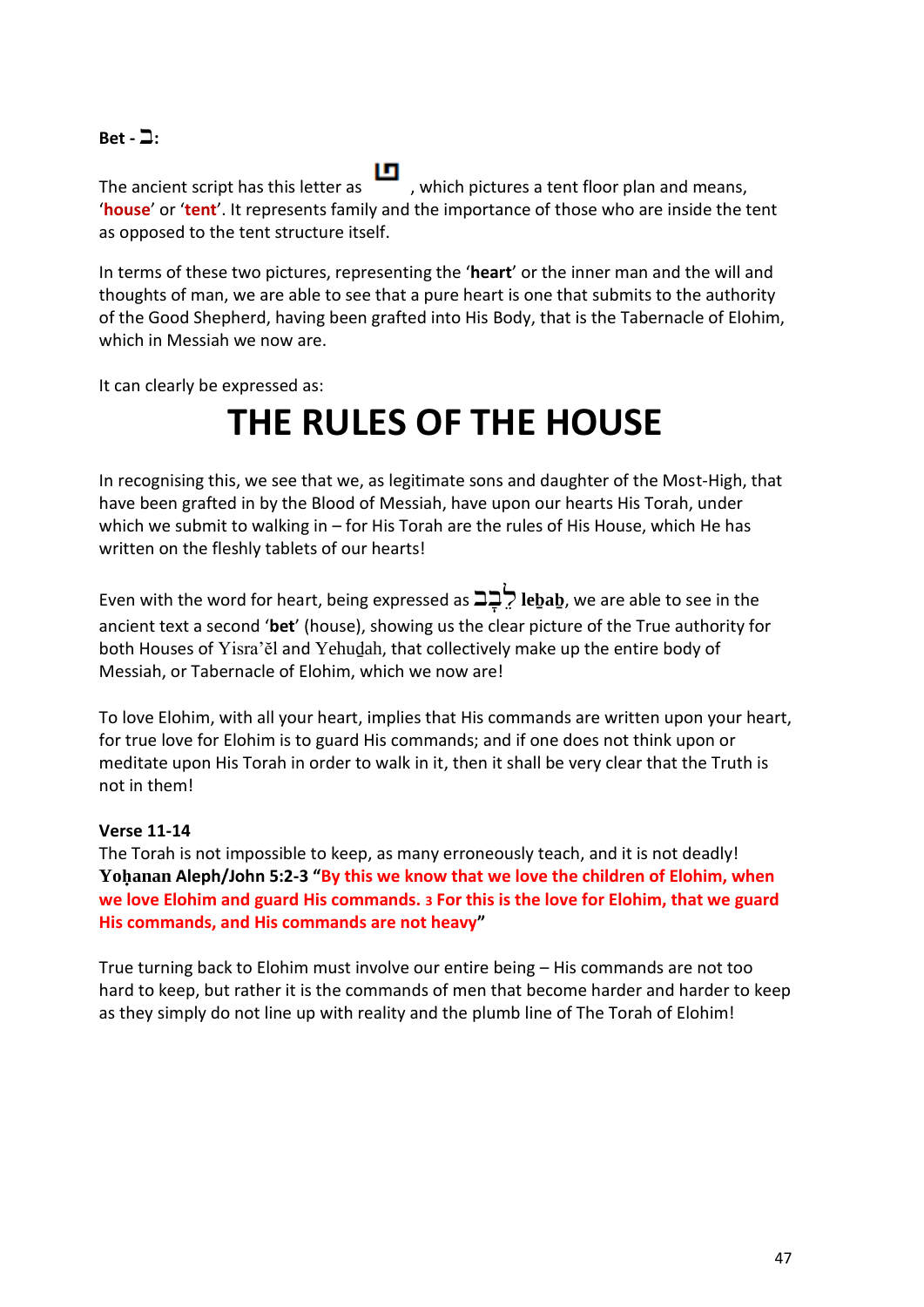**Romiyim/Romans 10:6-10 "But the righteousness of belief speaks in this way, "Do not say in your heart, 'Who shall ascend into the heavens?'" – that is, to bring Messiah down; or, 7 "'Who shall descend into the abyss?' " – that is, to bring Messiah up from the dead. 8 But what does it say? "The word is near you, in your mouth and in your heart" – that is, the word of belief which we are proclaiming: 9 That if you confess with your mouth the** 

**Master** יהושע **and believe in your heart that Elohim has raised Him from the dead, you shall be saved. 10 For with the heart one believes unto righteousness, and one confesses with the mouth, and so is saved."**

Here Sha'ul is quoting from this Torah portion and he reiterates very clearly that the Torah is not some far off impossible thing to do – but rather it ought to be upon your heart and in your mouth in order to do it.

So many love to misuse Sha'ul's words here, from **verse 9-10** and in the process, they twist his words to their own destruction, as they declare, out of context, that all you have to do

is confess with your mouth that the Master is  $\mathcal{V}(\mathcal{V})$  and believe in your heart that Elohim raised Him from the dead – then you will be saved!

From a Hebraic perspective, what Sha'ul is actually writing very clearly makes perfect sense, especially when you line it up in the context of the entire chapter and letter, as it is very clear here that with the Torah being on your heart and in your mouth, it will naturally give you the ability to do it.

The sad truth about lip service only, is that there is no action and so their false statements of belief are nullified by their lack of obedience!

As one reads the whole chapter of **Romiyim/Romans 7**, it is very clear that Sha'ul is not saying that all you have to do is engage in some kind of man-orchestrated 'altar call' and only 'believe'!!!

Ya'aqoḇ addresses this very issue when he challenges those who say they have faith and 'just believe' to show him their faith without works and he would show them his with works (obedience to Torah).

Demons believe that Elohim is one and they tremble and fear – so to just believe and have no active obedience is a demonic faith!

**Ya'aqoḇ/James 2:18-20 "But someone might say, "You have belief, and I have works." Show me your belief without your works, and I shall show you my belief by my works. 19 You believe that Elohim is one. You do well. The demons also believe – and shudder! 20 But do you wish to know, O foolish man, that the belief without the works is dead?"**

**Verse 14** makes it very clear:

The Word is very near you – in your mouth and in your heart – TO DO IT!!!

This is not complicated and it is not impractical and if those who think so would simply just take time to read it and do it they will come to understand that it is fairly simple – the hard part is stripping away the theologies and doctrines of man!!!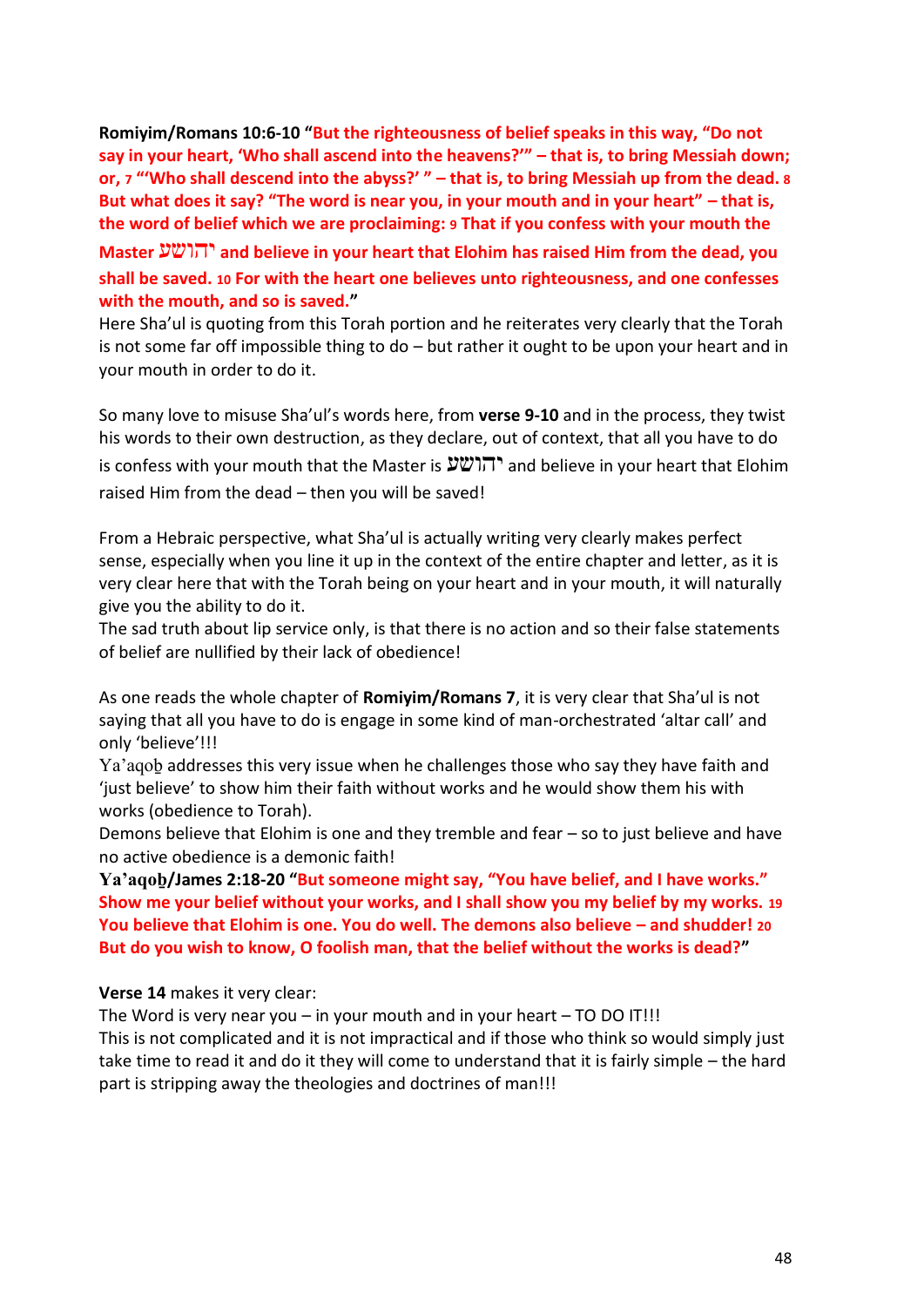One other thing that certainly helps make the Torah less complicated is when we make the effort to learn the Hebrew words and language and get rid of the westernised Greek mindset that has caused error and confusion!

#### **Verse 15 – Life and good or death and evil – the choice is yours!**

**Yoḥanan Aleph/1 John 5:11-12 "And this is the witness: that Elohim has given us everlasting life, and this life is in His Son. 12 He who possesses the Son possesses life, he who does not possess the Son of Elohim does not possess life."**

This '**multiple choice**' question that is set before us all should not be hard for anyone who actually reads the Torah to answer, as the obvious choice is '**life and blessing**'! Why is it then that so many people fail to choose life?

The effect of false traditions and the wormwood of corrupted teachings has crippled many in their ability to see the truth and therefore will be unable to 'stand' in that Day!

The Hebrew for '**life**' is י ַח **ḥay – Strong's H2416** and means, **'***life, alive, living, flowing, fresh, running***'.**

In the ancient pictographic symbols of this word, we are given a greater insight in understanding how יהושע Messiah is THE LIFE!

This Hebrew word  $\overline{D}$  hay – **Strong's H2416** is pictured in the ancient pictographic script as follows:



#### $\text{Het}-\overline{\Pi}$

The ancient script has this letter as which is a **'tent wall**', and carries a meaning of **'separation',** as a tent wall separates two halves of the tent; or it can also reflect the outside walls that separate the people inside from that which is outside and so can also symbolise protection and security to those inside, while picturing a cutting off of those who are outside. Hence this letter can mean '**established, secure**' as well as '**cut off, separated from**'. As a tent wall we are also able to recognise the picture of stones being built up to make a complete wall.

#### י **– Yod**

The ancient script has this letter as which is '**an arm and hand**' and carries the meaning of '**work, make, throw**', from the primary functions of the arm and hand, and it also represents worship or giving thanks in the extending of hands as a gesture of this. The work of one's hands is the basic meaning of this letter!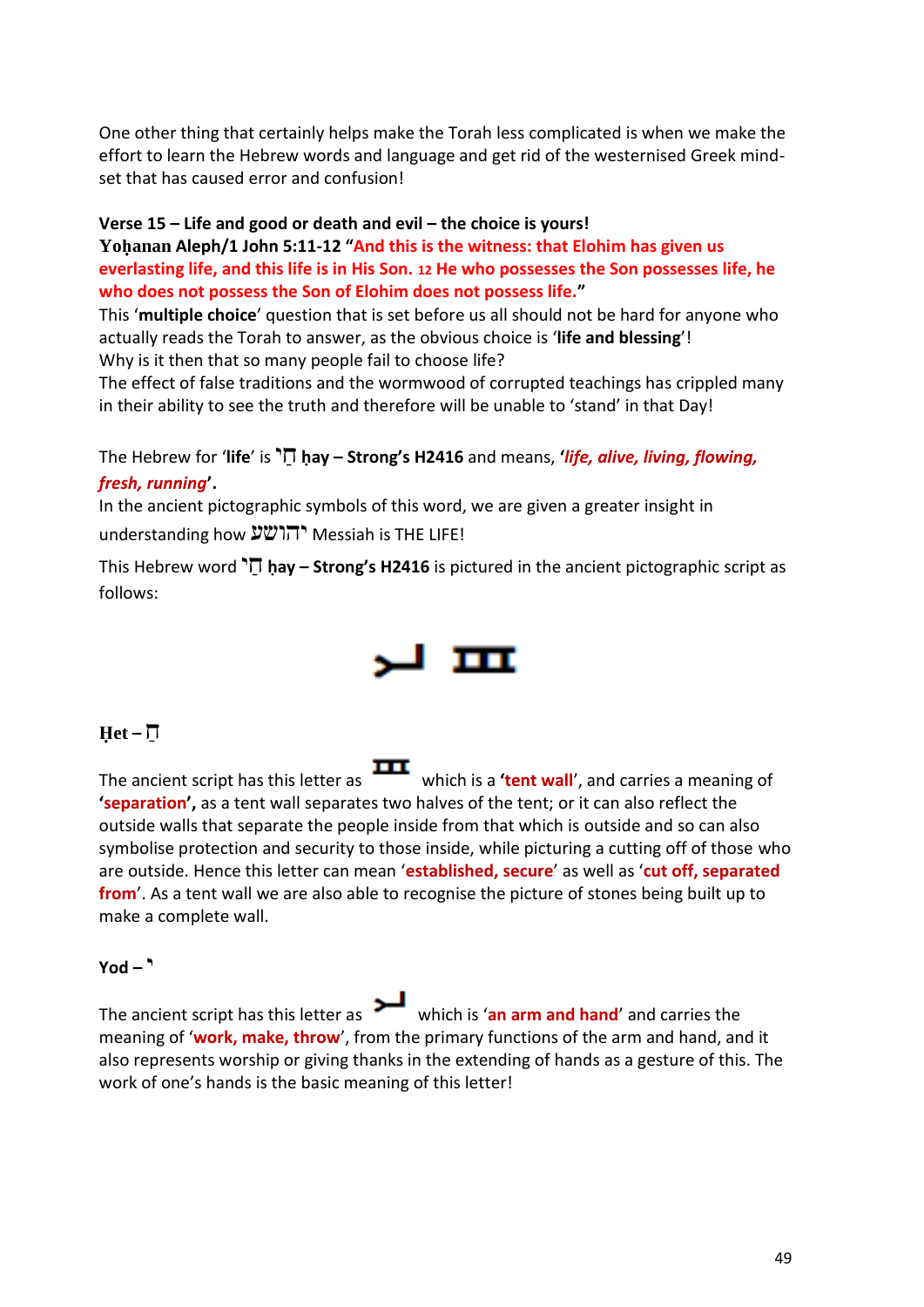From this ancient pictographic lettering of the word for **LIFE** we are clearly able to see how, by the work of Messiah – the outstretched arm and hand of Elohim, we as living stones, are built up in Him as the Dwelling Place of the Living Elohim! We can also recognise what true life in Messiah entails:

### **SEPARATED TO WORK!**

We have been called out of darkness, separated from the curse of the Torah, which is death (second death), and are called to faithfully serve and do the good works of obedience that have been prepared beforehand for us to do! Through the life, death and resurrection of Messiah, we have received the gift of life that requires us to guard righteousness that has been bestowed upon us, through diligently guarding to do all that He has commanded us, working out our deliverance with fear and trembling as we continually have works of righteousness evident in our lives!

What gives us our ability to be built up as living stones in the Master is our continued obedience to walking in that which is our life – His Torah!

**Deḇarim/Deuteronomy 32:45-47 "And when Mosheh ended speaking all these words to all Yisra'ĕl, 46 he said to them, "Set your heart on all the words with which I warn you today, so that you command your children to guard to do all the Words of this Torah. 47 "For it is not a worthless Word for you, because it is your life, and by this Word you prolong your days on the soil which you pass over the Yardĕn to possess."** 

As children of light, our lives have been delivered from death and our feet from stumbling that we may walk in the light of the living, or rather walk in the light of life – the abundant life that we have been given in Messiah, who is The Way, The Truth and The Life. Our Master is the light of the world and we possess the light of life by following Him;

**Yoḥanan/John 8:12 "Therefore** יהושע **spoke to them again, saying, "I am the light of the world. He who follows Me shall by no means walk in darkness, but possess the light of life."**

The Hebrew word that is translated here as '**good**' is ובֹט **toḇ – Strong's H2896** and carries the meaning, **'***pleasant, good, agreeable, beautiful, to be pleasing, done well'*, and comes from the primary verb ובֹט **toḇ – Strong's H2895** and carries the meaning, **'***pleasant, good, agreeable, beautiful, to be pleasing, done well'*.

In the true understanding of this word ובֹט **toḇ** we can see that it may best be translated, in most cases, as '**functional**', for when יהוה said in **Berěshith/Genesis 1:31** that when He saw all that He had made, that He said it was very **good**. What He saw was His creation **functioning** properly and working the way it should and this is why it was '**good**'.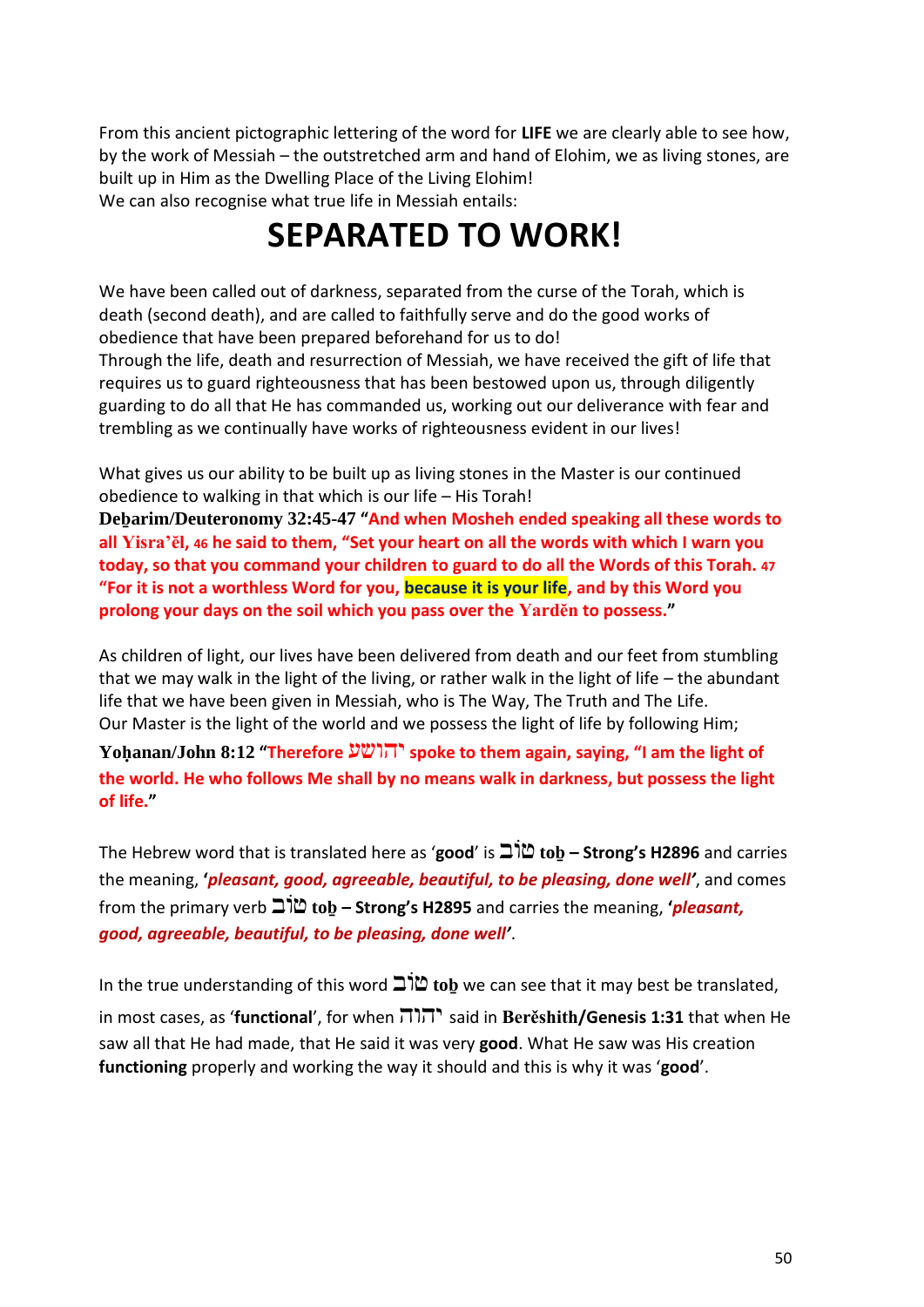Sounds all good – yet as we study further the Hebraic mind-set in regards to this word we get a fuller understanding of what ובֹט **toḇ** means.

To do that it does help to look at the ancient script and get a wider perspective of the true meaning of this word.

In the ancient pictographic script - ובֹט **toḇ – Strong's H2896** - is pictured as:



#### $Tet - 2$ :

The original pictograph for this letter is  $\bigotimes$ , a **container made of wicker or clay**. Containers were a very important item among the nomadic Hebrews. They were used for storing grains and other items. Wicker baskets were used as nets for catching fish. The meanings of this letter are **basket, contain, store and clay**.

#### ֹ:ו - **Waw**

The ancient pictographic form of this letter is , a **peg** or '**tent peg**', which was used for securing or tying the tent or other items. The possibility of it having a Y-shape is to show that it prevents the rope from slipping off. The root meaning of this letter is '**to add, secure or hook**'.

#### Beyt  $-2$ :

The ancient script has this letter as , which pictures **a tent floor plan** and means, '**house**' or '**tent**'. It represents family and the importance of those who are inside the tent as opposed to the tent structure itself.

From this picture we are able to learn and see that:

### **WE, AS CLAY VESSELS, ARE MADE SECURE, THROUGH THE BLOOD OF MESSIAH THAT HOLDS FOR US A SECURE COVENANT PROMISE, OF BEING MADE COMPLETE IN HIM AND BECOMING THE DWELLING PLACE OF THE MOST HIGH**

…. where He that is Good - The Potter – will come to dwell with those that He has created, redeemed and called by name!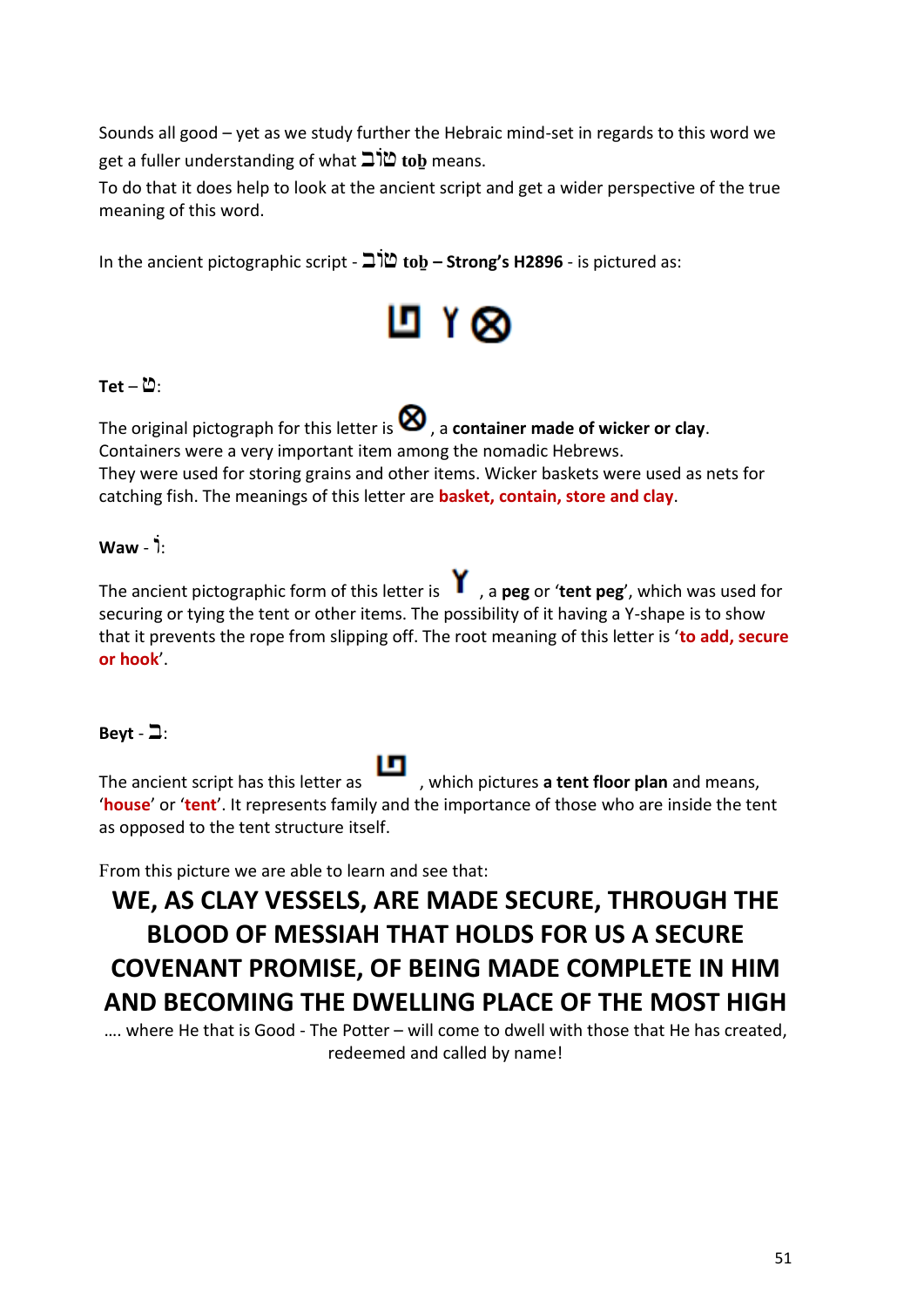As we look at these letters, we find a great revelation, in terms of the Good News

(Besorah), or rather 'ובֹט **toḇ News'!**

The way we, as '*clay vessels*', are secured into the House of Elohim is by being secured by **the peg**!

Listen to what it says in:

**Yeshayahu/Isaiah 22:22-24 "And I shall place the key of the house of Dawiḏ on his shoulder. And he shall open, and no one shuts; and shall shut, and no one opens. 23 'And I shall fasten him like a peg in a steadfast place, and he shall become a throne of esteem to his father's house. 24 'And they shall hang on him all the weight of his father's house, the offspring and the offshoots, all vessels of small quantity, from the cups to all the jars."**

We know that this is a great picture of how through יהושע Messiah we are fastened in a steadfast place!

**Ezra 9:8 "But now, for a short while, favour has been shown from** יהוה **our Elohim, to leave us a remnant to escape, and to give us a peg in His set-apart place, that our Elohim might enlighten our eyes and give us a little reviving in our bondage."**

This again is a wonderful promise given amidst a time of bondage: that a peg is given in His set-apart place – a great picture of the loving-commitment and compassion that  $\Pi \Pi$  has for His called-out nation!

While the '**House of Elohim**' had been neglected and broken down He would bring the necessary means to '**secure**' His covenanted people to His House that he builds by His design! It is through the work of Messiah, who has become the very '**peg**' that secures us and adds us, the clay vessels, to His House!

The Word of Elohim was made flesh, as יהושע Messiah came down and secured for us the ability to be made into the House that Elohim shall dwell in forever! His House/Dwelling Place is built by His design and His plan and so when we see how that we are the 'Dwelling Place' of the Most-High, then we are able to get a clearer understanding that we are built up according to His plans, as instructed in His Torah that was given through Mosheh and revealed in the life, death and resurrection of Messiah.

Just as the Tabernacle in the Wilderness had to be built exactly according to the pattern shown to Mosheh on the mountain of the true Heavenly Tabernacle, so too do we need to recognise that the only way we can be built up into being the True Dwelling Place of Elohim is through carefully following His instructions, as we walk in and stay in Messiah – The Word of Elohim.

When something is working properly, we might say today something like, '*working like a well-oiled machine*', when speaking of that which is functioning the way it should and the way it was designed to.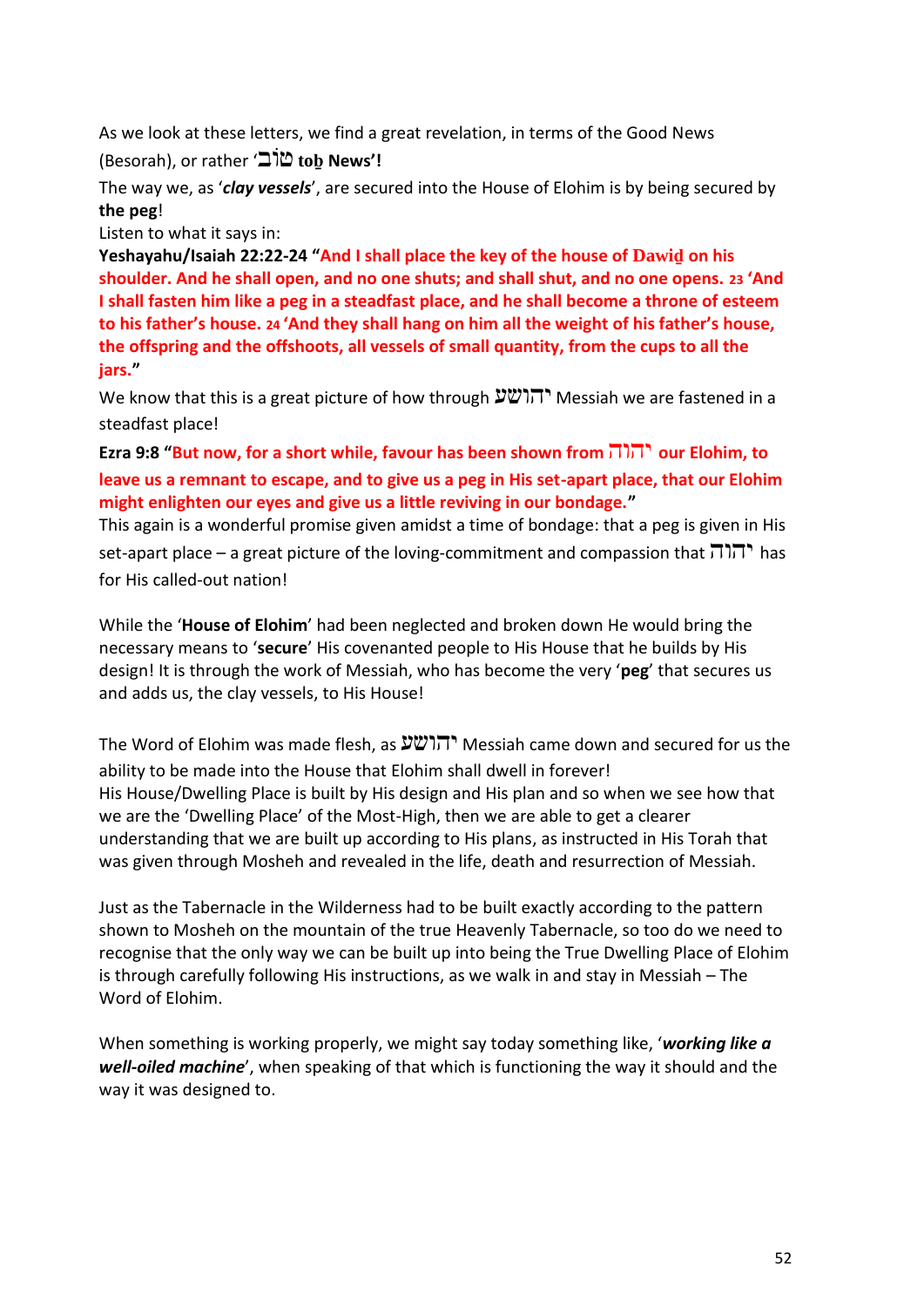So, ובֹט **toḇ**, in the true sense of the word, expresses the idea that something is '**good**' when it is fulfilling the action for which a person or thing is specifically fitted or used, or for which something exists.

In other words, it refers to something that functions within its intended purpose!

The opposite of ובֹט **toḇ** (good) is '**evil**', which in Hebrew is the word, ע ַר **ra – Strong's H7451** meaning, **'***bad, evil, wicked, harmful***'.** 

The tree of knowledge in the garden was of ובֹט **toḇ** (good) and ע ַר **ra** (evil)!

Just as we understand that ובֹט **toḇ** represents that which is '**functional**', we can then see

that ע ַר **ra** represents that which is '**dysfunctional**', which simply put speaks of that which reveals and abnormal and unhealthy lifestyle that is not functioning as it should. We may often think something is good, yet if it is not '**functional'** according to the plumb line of the Torah of  $\overline{n}$ וה, then we had best be careful to consider our steps!

The Hebrew word for '**death**' is תֶּו ָּמ **maveth – Strong's H4194** which means, **'***death,* 

*plague***'** and comes from the root verb ותּמ **muth – Strong's H4191** which means, **'***to die, bring about my death, put to death***'**.

In **Mishlĕ/Proverbs 7:27** we are told that the house of the strange woman/adulterous whore is the way to the grave, going down to the rooms of death! **Mishlĕ/Proverbs 15:24 "The path of life is upward for the wise, to turn away from the grave below."**

As we walk in the clear instructions (Torah) of Elohim we walk in life and are delivered from the clear punishment of death, for the punishment of sin, which is lawlessness, is death!

In **Mishlĕ/Proverbs 10:2** Shelomoh makes it clear to us that righteousness delivers from death, and so, we are able to clearly expand on that, in recognising how it is righteousness for us to guard the commands of Elohim and walk in His Torah, for then we will turn away from the snares of death, for the second death has no power over those who have part in the first resurrection, for they have guarded the commands of Elohim and the witness of Messiah!

**Verse 16-20** makes it very clear what love for יהוה involves – walk in His ways – guard His commands!

We are to guard every aspect of His Torah and should not try to 'worm' our way out of doing what is required – that is a Greek way of thinking, that simply seeks to do as little as possible and only do that which would be beneficial to self, whereas, the Hebraic mind of a true believer will do what is commanded, even when there is little or no understanding, as what is sure, is that wisdom and understanding will grow, in the obedient doing of His commands!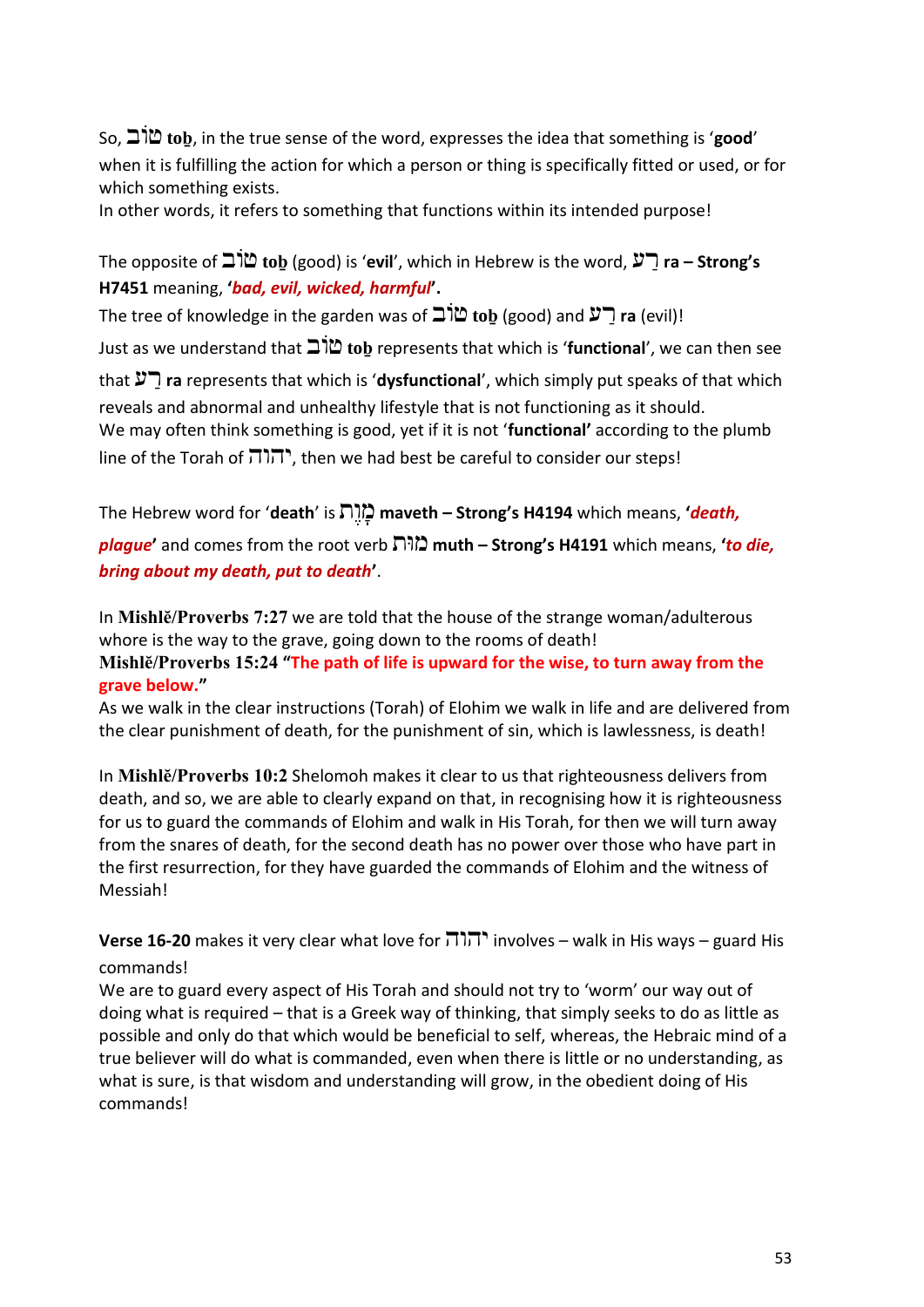We are to love יהוה; obey His voice; and cling to Him and those who refuse to do so will end up following the traditions and dogmas of man.

We love, obey and cling in order to dwell in that which He has promised us and so we have a huge responsibility to guard His commands and Kingdom rules as we sojourn here! After all, His Torah will be the rule of the earth, during the Millennial reign when His Kingdom Rule is established here on earth – therefore, best we learn to hear, guard and do all His commands now – so that we actually get to dwell with Him when He comes to fetch His ready Bride!

The Hebrew word that is translated as '**cling**' is ה ָּק ְב ָּד **daḇeqah** and this comes from the

primitive root word ק ַב ָּד **daḇaq – Strong's H1692** which means, **'***to cling, cleave, keep close, closely pursued, fasten its grip, joined, remained steadfast***'**.

Clinging to  $\overline{111}$ . expresses our total reliance upon Him – which is very opposite to the 'independence' that the world teaches and promotes!

We are to be dependent upon יהוה, and we can be, as we know that He fights for us and His Word does not fail!

And because we fear, serve, cling to and worship a faithful and lovingly committed Elohim we must do diligently guard to love Him with our all.

Clinging to  $\overline{111}$ , and guarding His commands go hand in hand – you cannot do one without the other, and the truest expression of our fervent love for Him is to cling to Him by doing what is required and obeying His Torah, keeping a firm grip on the truth and not letting go – and to do that one must be awake and alert and sober at all times – being fully ready and equipped to love:

#### **Romiyim/Romans 13:10 "Love does no evil to a neighbour. Therefore, love is completion of the Torah."**

The Greek word that is used here in **Romiyim/Romans** for **completion** is πλήρωμα **plērōma – Strong's G4138** and comes from the word πληρόω **plēroō – Strong's G4137** which means, **'***to make full, complete, accomplish***'**, and this means, in essence, to fully meet what is required, and not to finish and be done with!

This same root word is used in the words spoken by Messiah in:

#### **Mattithyahu/Matthew 5: 17 "Do not think that I came to destroy the Torah or the Prophets. I did not come to destroy but to complete."**

The people who think that the Torah has been done away with actually, "**THINK NOT**"!!! They do not understand what Messiah is saying here – He is telling us clearly that the Torah has not been done away with – on the contrary, what He is saying is that He came to fully meet its requirements and these requirements of Torah are still applicable, as He made it clear that not one jot or tittle shall pass from the Torah until all is done – until heaven and earth pass away!

Now, we can all see that heaven and earth are still around and so too is the Torah!!!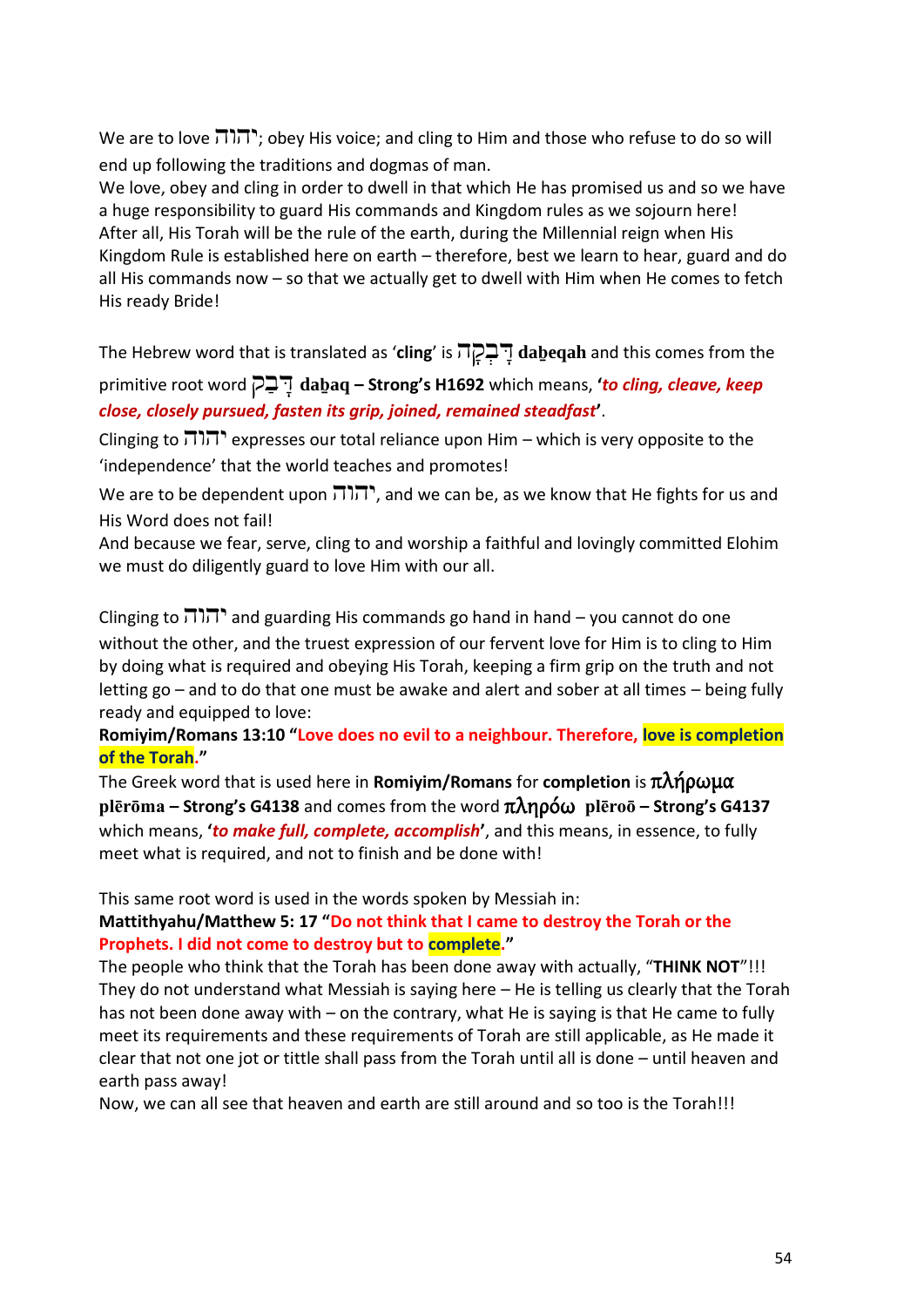If you are not guarding the Torah then you are not properly clinging to  $\overline{1}\overline{1}\overline{1}$ : It says, concerning Ḥizqiyah, in:

**Melaḵim Bět/2 Kings 18:5-7 "He put his trust in** יהוה **Elohim of Yisra'ĕl, and after him was none like him among all the sovereigns of Yehuḏah, nor who were before him, 6 and he clung to** יהוה**. He did not turn away from following Him, but guarded His commands, which** יהוה **had commanded Mosheh. 7 And** יהוה **was with him – wherever he went he acted wisely. And he rebelled against the sovereign of Ashshur and did not serve him."**

The Psalmist declared the following, in a Psalm which is all about the greatness of the Torah and His love for guarding it:

**Tehillah/Psalm 119:31 "I have clung to Your witnesses; O** יהוה**, do not put me to shame!"**

The fact is clear: if you are not clinging to  $\overline{1}\overline{1}\overline{1}$ , then who or what are you clinging to? Or rather, what is your 'hand' busy with?

The Torah is to bound upon your hand as you cling to יהוה and '**DO**' what is required of you, in accordance to the plumb line of the Truth of His Word! If you are not, then your hand may in fact be clinging to what the world has to offer!

All through Scripture we see this continual truth and theme that clearly tells us that '**clinging**' to יהוה and the '**guarding and doing**' of His commands is done together.

If you are not guarding and doing His commands then you are not clinging to Him and therefore your hands will certainly be in danger of turning to what the nations have to offer and cling to and do what they do!

If you turn and cling to what the nations have to offer and compromise your need to guard the commands by clinging to man-driven forms of worship practices, as your means of worship, then what Yehoshua tells us, in **Yehoshua/Joshua 23**, as part of his farewell speech, becomes very clear; and that is that  $\overline{1}$ , will stop driving those nations out! And these nations will become whips on your sides and thorns in your eyes! That means your ability to see clearly will get affected and you will end up being enslaved to their customs and traditions!

The question that many people need to carefully consider today, is… "**What are you holding fast to…Truth or Tradition?**"

In responding the hypocritical and religious Pharisees, Messiah said in: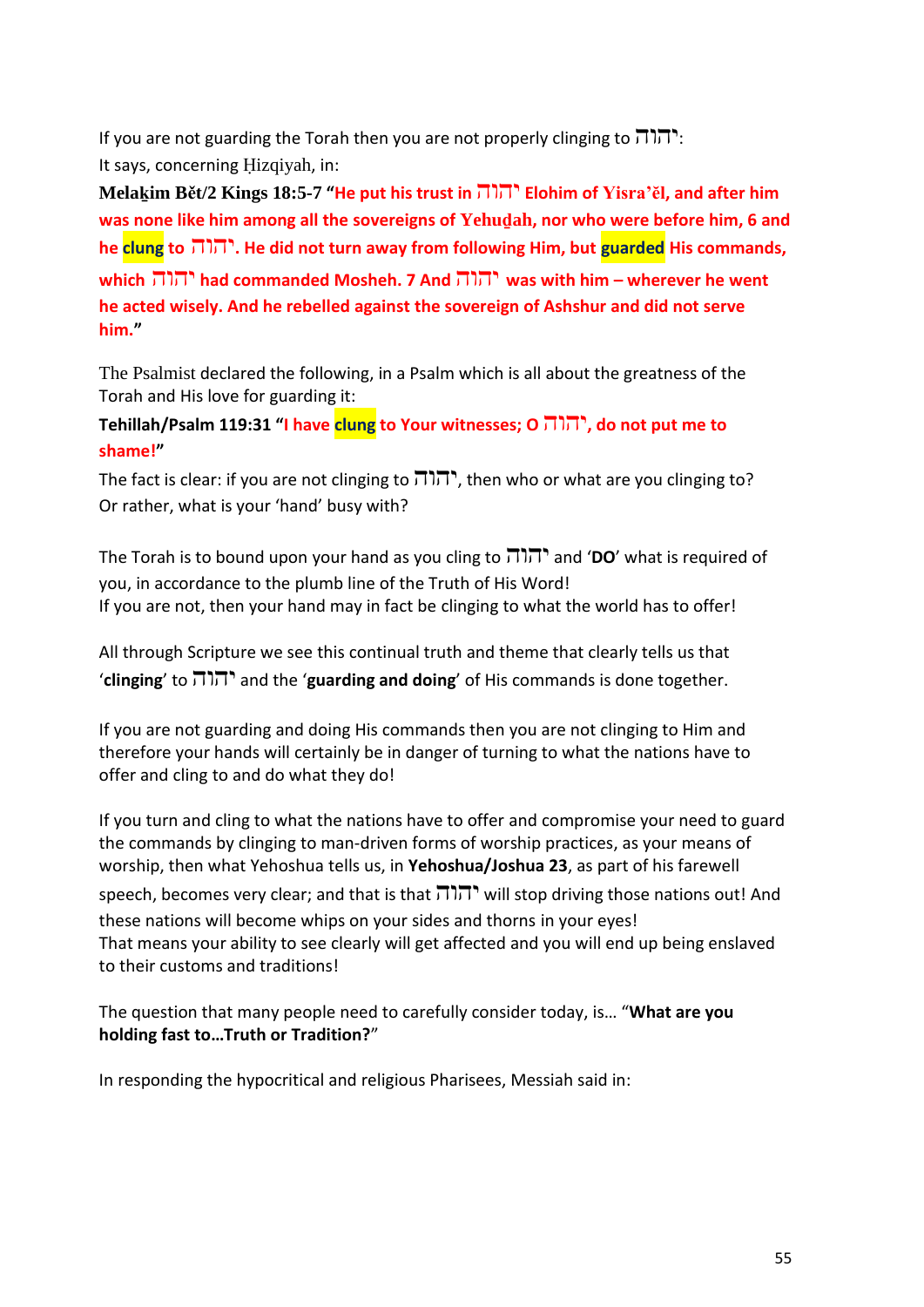**Marqos/Mark 7:6-9 "And He answering, said to them, "Well did Yeshayahu prophesy concerning you hypocrites, as it has been written, 'This people respect Me with their lips, but their heart is far from Me. 7 And in vain do they worship Me, teaching as teachings the commands of men.' 8 "Forsaking the command of Elohim, you hold fast the tradition of men." 9 And He said to them, "Well do you set aside the command of Elohim, in order to guard your tradition."**

Just stop and imagine the scene for a moment here:

The religious Pharisees and some of the scribes were challenging יהושע about the fact that His taught ones did not wash their hands according to the traditions of the elders and

יהושע answers them with these words.

Words that I am sure were not taken very well!

He basically called them a bunch of 'actors', who were putting on a hypocritical show, by holding fast to corrupt man-made traditions, while they were clearly neglecting to guard and cling to the commands of Elohim!

This was simply a vain and worthless display of worship!!!!

I am sure that they did not take these words very well, as many who hear the same rebuke today will not either!

Today, this same vain worship is still happening, as man will stubbornly '**hold fast**' to their corrupt traditions, oral laws, catechisms of the church and doctrines of man; and will give

יהושע a corrupted 'lip service' of vain worship, while their hearts are clearly far from Him.

In Ḥazon/Revelation, we see some stern words from יהושע regarding the **holding fast** to the wrong things:

**Ḥazon/Revelation 2:14-15 "But I hold a few** *matters* **against you, because you have there, those who adhere to the teaching of Bilʽam, who taught Balaq to put a stumblingblock before the children of Yisra'ĕl, to eat** *food* **offered to idols, and to commit whoring. 15 "So you also have those who adhere to the teaching of the Nikolaites, which**  *teaching* **I hate."**

The Greek word used here for '**adhere**' is κρατέω **krateō – Strong's G2902** which means, **'***to be strong, rule, clinging, hold fast***'**, and it is the same word used in **Marqos/Mark 7:8** for '**hold fast**', and this word carries with it the intensity of be very strong in holding on – and in the negative sense it reveals that this kind of holding fast to false traditions and teachings is as result of becoming so hard headed that you will not let go of them!

So many people today are holding fast, with major pride and stubbornness, to the traditions and commands of men, which they simply refuse to let go of and are therefore unable to see clearly and are unable to be lovingly and obediently clinging to  $\pi$ , and guarding His commands.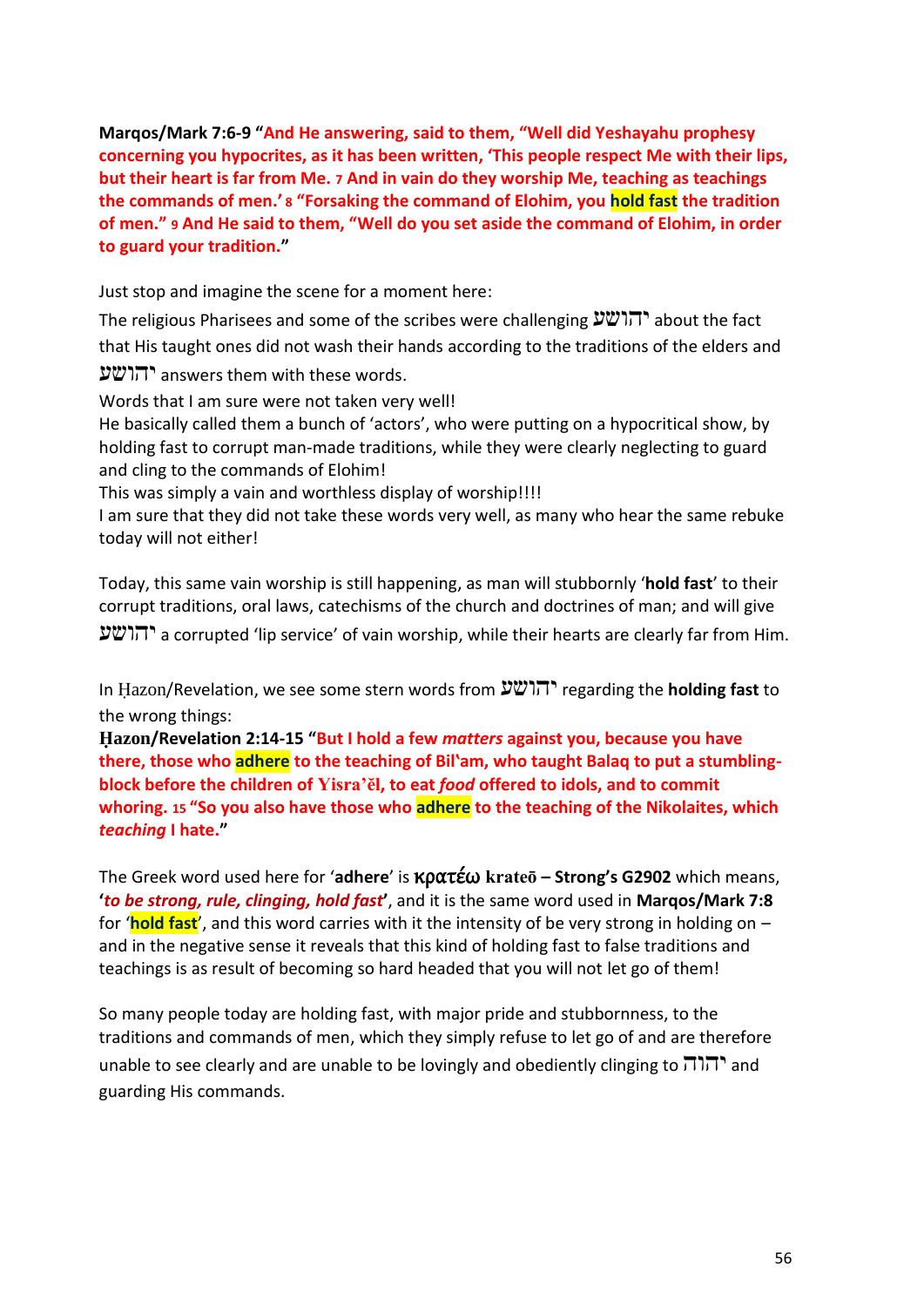The command is very clear – obey, do not mix your worship and remain steadfast – because we know that the word of  $\pi$ , has NEVER failed concerning the good words which He has spoken concerning us!

Therefore, we are warned too that should we fail to do what is commanded, then every evil word which He has spoken will come upon us!!!

This was intended to alarm them and cause them to not get settled in their own comfort zones; and knowing the fate of the unrighteous is an encouragement in itself, for it certainly encourages us to want to walk in righteousness, aměn!

**Deḇarim/Deuteronomy 6:25 "And it is righteousness for us when we guard to do all this command before** יהוה **our Elohim, as He has commanded us."**

Just as we are to cling to  $\overline{111}$ , we must at the same time be on our guard to not allow anything that is not from Him to cling to us:

**Tehillah/Psalm 101:3 "I set no matter of Beliya'al before my eyes; I hate the work of those who fall away; it does not cleave to me."**

**Romiyim/Romans 12:9 "Let love be without hypocrisy. Shrink from what is wicked, cling to what is good."**

The Greek word that is used for '**cling**' is κολλάω **kollaō – Strong's G2853** which means, **'***to unite, associate, cling, join'*, and comes from the word κόλλα **kola** which is the Greek word for **'***glue***'**, giving us a very clear understanding of what is being instructed here! We are to be 'glued' to what is good, and be so stuck to what is good that we will not be able to let it go!

Clinging to  $\overline{111}$  is not just a stiff literal obedience; but it also involves an earnest seeking of His face, in doing our utmost to know Him and therefore, embracing His commands as that which separates us and identifies us, as His.

It is not a matter of "*I have got to obey*", but rather it is a "*I get the privilege to obey and show my love*"

If one tries to do things their own ways then they are unable to cling to  $\pi$ 

In the ancient pictographic alphabet, the word ק ַב ָּד **daḇaq – Strong's H1692** is written as:

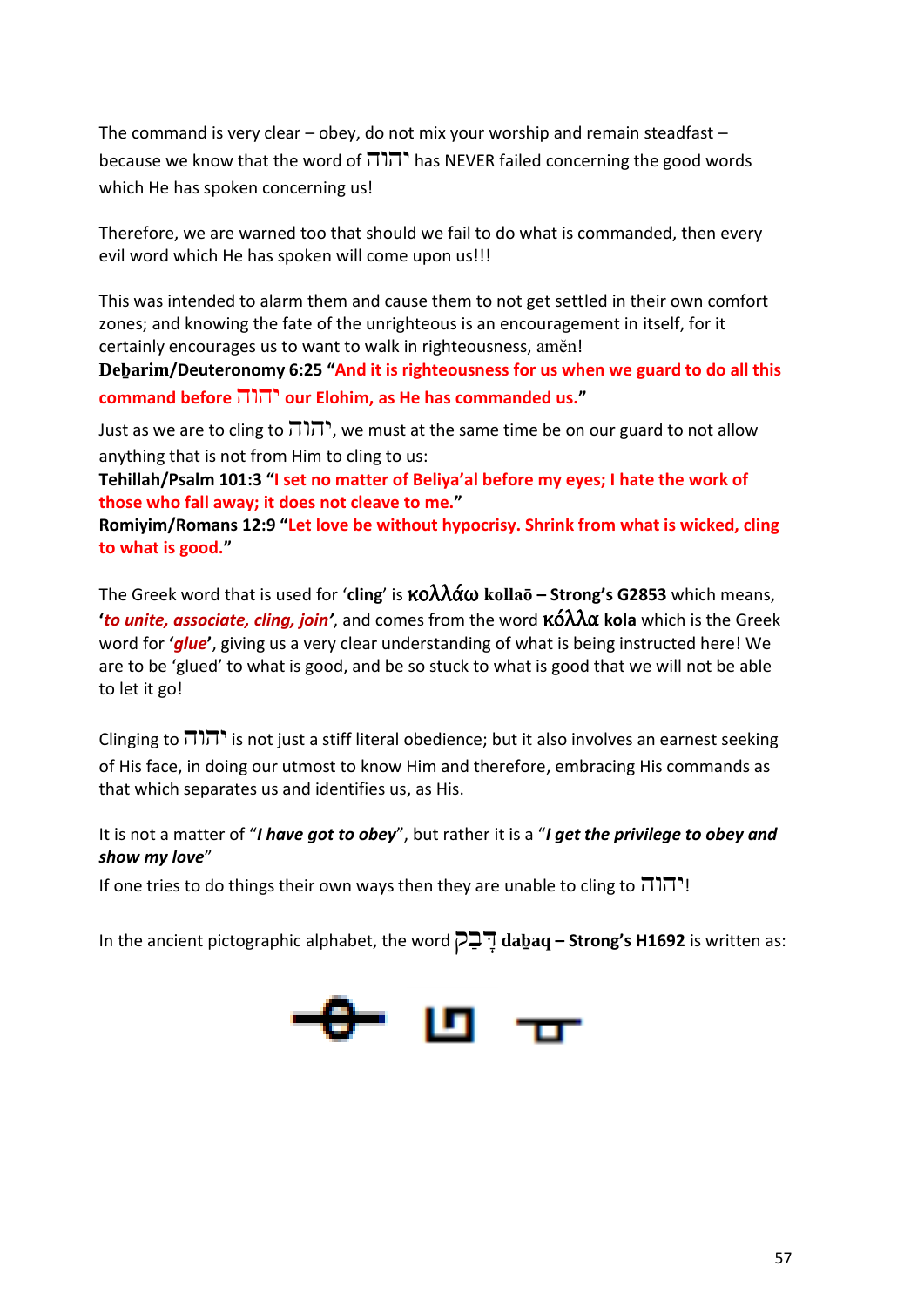#### :דָּ **- Dalet**

In the ancient script this letter is pictured as , which is a 'tent door'. It can also have the meaning of a back and forth movement, as one goes back and forth through a tent door and so speaks of an access point. It can also carry the meaning of '**dangle**' or hanging as the tent door would hang from the roof pole of the tent. It speaks a great deal in terms of understanding the door of the tent of appointment as the only means of access.

We also recognise that יהושע Messiah is **The Door**, and whoever enters through Him, shall be saved, and shall go in and shall go out and find pasture.

The commands are also commanded to be put on our doorposts as a continual reminder that we are to guard His commands, as we go out and come in, submitting under the authority of The Door, through which we have been given access to being built up as a spiritual House for Elohim.

#### $Beyt - \Box$ :

In the ancient script this letter is pictured as , pictured as a 'tent floor plan', and means, '**house**' or '**tent**'. It represents '**family**' and the importance of those who are inside the tent as opposed to the tent structure itself. We, as living stones are built up in the Master, and are the Dwelling Place of Elohim.

#### **:**ק **- Quph**

In the ancient script this letter is pictured as , a 'horizon' and depicts the elements of '**time**', as it pictures the sun in its rising and setting. It therefore carries the meaning of '**circle**' or '**to go around**', representing for us both, appointed cycles or times as well as eternity. This can very well picture for us '**consistency**' in guarding the commands without compromise, as we do not neglect to adhere to the commands of the House!

These 3 pictographic letters can render for us:

### **THE DOOR OF THE HOUSE CONTINUALLY!**

As we consider this word ק ַב ָּד **daḇaq – Strong's H1692** which means, **'***to cling, cleave, keep close, stick to, follow closely, stay with, joined to, joined together***'**, in the ancient lettering, we can clearly recognise how we are to be steadfast in our complete commitment in guarding the rules of the House, so to speak, being faithful 'doorkeepers' that guard the commands of Elohim, who is The Door!!!

Another way of expressing this call to cling to what is good could best be given as: